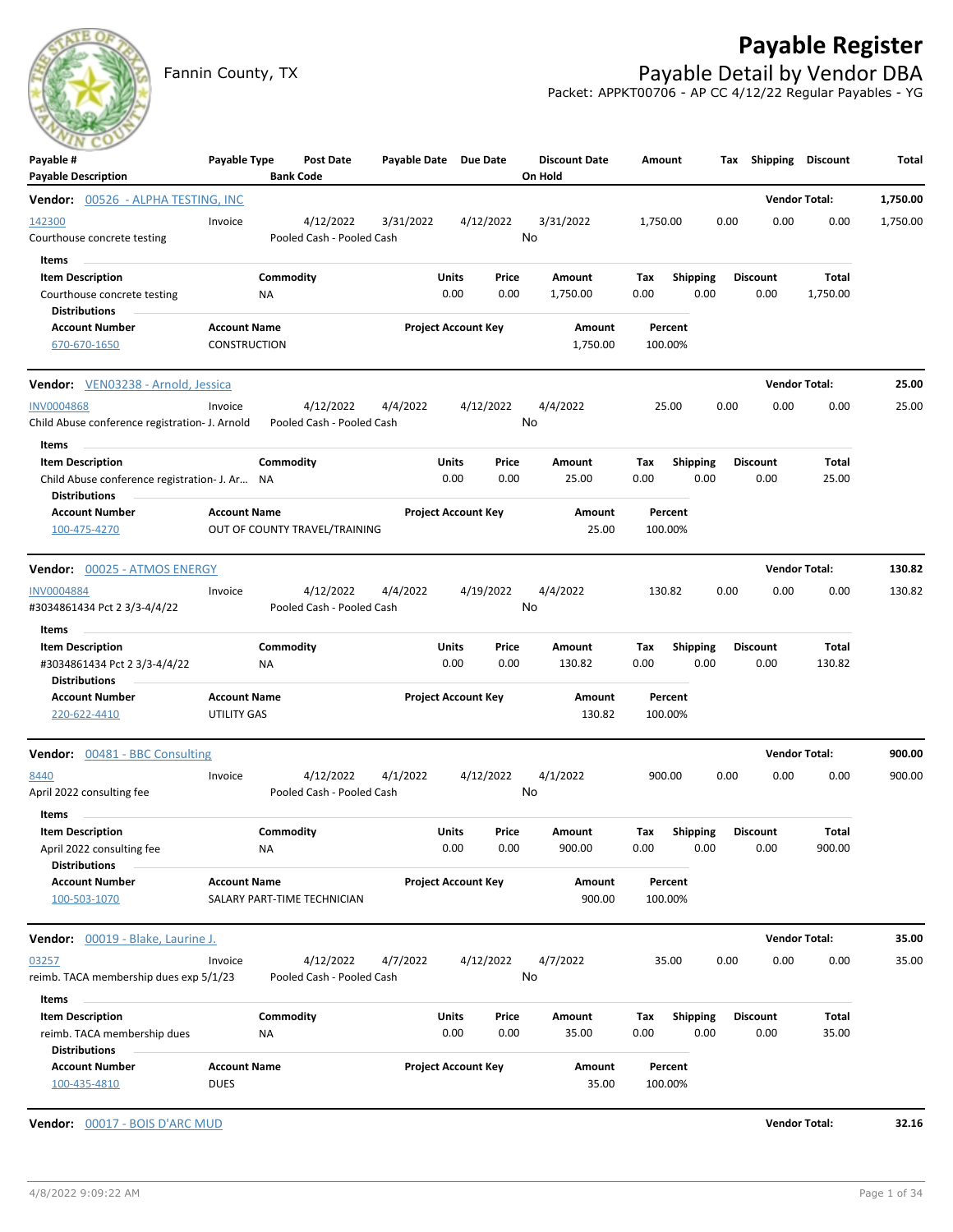| Payable Register                                                                               |                                        |                       |                                        |                       |                            |               |                                 |                    |                             |      |                         |                        | Packet: APPKT00706 - AP CC 4/12/22 Regular Payables - YG |
|------------------------------------------------------------------------------------------------|----------------------------------------|-----------------------|----------------------------------------|-----------------------|----------------------------|---------------|---------------------------------|--------------------|-----------------------------|------|-------------------------|------------------------|----------------------------------------------------------|
| Payable #<br><b>Payable Description</b>                                                        | Payable Type                           | <b>Bank Code</b>      | Post Date                              | Payable Date Due Date |                            |               | <b>Discount Date</b><br>On Hold | Amount             |                             |      | Tax Shipping Discount   |                        | Total                                                    |
| <b>INV0004888</b><br>Pct 3 water 2/25-3/21/22                                                  | Invoice                                |                       | 4/12/2022<br>Pooled Cash - Pooled Cash | 3/30/2022             |                            | 4/15/2022     | 3/30/2022<br>No                 |                    | 32.16                       | 0.00 | 0.00                    | 0.00                   | 32.16                                                    |
| Items<br><b>Item Description</b><br>Pct 3 water 2/25-3/21/22<br><b>Distributions</b>           |                                        | Commodity<br>ΝA       |                                        |                       | Units<br>0.00              | Price<br>0.00 | Amount<br>32.16                 | Tax<br>0.00        | <b>Shipping</b><br>0.00     |      | <b>Discount</b><br>0.00 | Total<br>32.16         |                                                          |
| <b>Account Number</b><br>230-623-4420                                                          | <b>Account Name</b><br>UTILITY WATER   |                       |                                        |                       | <b>Project Account Key</b> |               | Amount<br>32.16                 | 100.00%            | Percent                     |      |                         |                        |                                                          |
| Vendor: 00800 - Bonham Quick Lube                                                              |                                        |                       |                                        |                       |                            |               |                                 |                    |                             |      |                         | <b>Vendor Total:</b>   | 50.00                                                    |
| 123976<br>Sheriff 2019 Ford #4616 oil change                                                   | Invoice                                |                       | 4/12/2022<br>Pooled Cash - Pooled Cash | 3/31/2022             |                            | 4/12/2022     | 3/31/2022<br>No                 |                    | 50.00                       | 0.00 | 0.00                    | 0.00                   | 50.00                                                    |
| Items<br><b>Item Description</b><br>Sheriff 2019 Ford #4616 oil change<br><b>Distributions</b> |                                        | Commodity<br>ΝA       |                                        |                       | Units<br>0.00              | Price<br>0.00 | Amount<br>50.00                 | Tax<br>0.00        | Shipping<br>0.00            |      | <b>Discount</b><br>0.00 | Total<br>50.00         |                                                          |
| <b>Account Number</b><br>100-560-4540                                                          | <b>Account Name</b>                    | R & M AUTOMOBILES     |                                        |                       | <b>Project Account Key</b> |               | Amount<br>50.00                 | Percent<br>100.00% |                             |      |                         |                        |                                                          |
| <b>Vendor:</b> 00046 - BONHAM, CITY OF                                                         |                                        |                       |                                        |                       |                            |               |                                 |                    |                             |      |                         | <b>Vendor Total:</b>   | 4,877.81                                                 |
| <b>INV0004869</b><br>April-June 2022 911 Service                                               | Invoice                                |                       | 4/12/2022<br>Pooled Cash - Pooled Cash | 4/1/2022              |                            | 4/12/2022     | 4/1/2022<br>No                  | 2,229.25           |                             | 0.00 | 0.00                    | 0.00                   | 2,229.25                                                 |
| Items                                                                                          |                                        |                       |                                        |                       |                            |               |                                 |                    |                             |      |                         |                        |                                                          |
| <b>Item Description</b><br>April-June 2022 911 Service<br><b>Distributions</b>                 |                                        | Commodity<br>ΝA       |                                        |                       | Units<br>0.00              | Price<br>0.00 | Amount<br>2,229.25              | Tax<br>0.00        | <b>Shipping</b><br>0.00     |      | <b>Discount</b><br>0.00 | Total<br>2,229.25      |                                                          |
| <b>Account Number</b><br>100-409-4040                                                          | <b>Account Name</b>                    | 911 EMERGENCY SERVICE |                                        |                       | <b>Project Account Key</b> |               | Amount<br>2,229.25              | Percent<br>100.00% |                             |      |                         |                        |                                                          |
| INV0004871<br>#208-0082528-001 Agrilife 2/22-3/25/22                                           | Invoice                                |                       | 4/12/2022<br>Pooled Cash - Pooled Cash | 3/29/2022             |                            | 4/15/2022     | 3/29/2022<br>No                 | 63.07              |                             | 0.00 | 0.00                    | 0.00                   | 63.07                                                    |
| <b>Items</b>                                                                                   |                                        |                       |                                        |                       |                            |               |                                 |                    |                             |      |                         |                        |                                                          |
| <b>Item Description</b><br>#208-0082528-001 Agrilife 2/22-3/25/22                              |                                        | Commodity<br>ΝA       |                                        |                       | Units<br>0.00              | Price<br>0.00 | Amount<br>63.07                 | Tax<br>0.00        | <b>Shipping</b><br>0.00     |      | <b>Discount</b><br>0.00 | Total<br>63.07         |                                                          |
| <b>Distributions</b><br><b>Account Number</b><br>100-516-4420                                  | <b>Account Name</b><br>UTILITIES WATER |                       |                                        |                       | <b>Project Account Key</b> |               | Amount<br>63.07                 | Percent<br>100.00% |                             |      |                         |                        |                                                          |
| <b>INV0004872</b><br>#214-0043011-001 Sheriff 2/23-3/25/22                                     | Invoice                                |                       | 4/12/2022<br>Pooled Cash - Pooled Cash | 3/29/2022             |                            | 4/15/2022     | 3/29/2022<br>No                 | 475.22             |                             | 0.00 | 0.00                    | 0.00                   | 475.22                                                   |
| Items                                                                                          |                                        |                       |                                        |                       |                            |               |                                 |                    |                             |      |                         |                        |                                                          |
| <b>Item Description</b><br>#214-0043011-001 Sheriff 2/23-3/25/22<br><b>Distributions</b>       |                                        | Commodity<br>NA       |                                        |                       | Units<br>0.00              | Price<br>0.00 | Amount<br>475.22                | Tax<br>0.00        | Shipping<br>0.00            |      | <b>Discount</b><br>0.00 | <b>Total</b><br>475.22 |                                                          |
| <b>Account Number</b><br>100-560-4420<br>100-560-4430                                          | <b>Account Name</b><br>UTILITIES WATER | SHERIFF TRASH PICKUP  |                                        |                       | <b>Project Account Key</b> |               | Amount<br>354.38<br>120.84      |                    | Percent<br>74.57%<br>25.43% |      |                         |                        |                                                          |
| <b>INV0004874</b><br>#209-0092782-001 Pct 4 2/22-3/25/22                                       | Invoice                                |                       | 4/12/2022<br>Pooled Cash - Pooled Cash | 3/29/2022             |                            | 4/15/2022     | 3/29/2022<br>No                 | 104.29             |                             | 0.00 | 0.00                    | 0.00                   | 104.29                                                   |
|                                                                                                |                                        |                       |                                        |                       |                            |               |                                 |                    |                             |      |                         |                        |                                                          |
| Items<br><b>Item Description</b><br>#209-0092782-001 Pct 4 2/22-3/25/22                        |                                        | Commodity<br>ΝA       |                                        |                       | Units<br>0.00              | Price<br>0.00 | Amount<br>104.29                | Tax<br>0.00        | <b>Shipping</b><br>0.00     |      | <b>Discount</b><br>0.00 | Total<br>104.29        |                                                          |
| <b>Distributions</b><br><b>Account Number</b>                                                  | <b>Account Name</b>                    |                       |                                        |                       | <b>Project Account Key</b> |               | Amount                          | Percent            |                             |      |                         |                        |                                                          |
| 240-624-4420                                                                                   | UTILITY WATER                          |                       |                                        |                       |                            |               | 104.29                          | 100.00%            |                             |      |                         |                        |                                                          |
| <b>INV0004875</b><br>#209-0092738-001 E Annex 2/22-3/25/22                                     | Invoice                                |                       | 4/12/2022<br>Pooled Cash - Pooled Cash | 3/29/2022             |                            | 4/15/2022     | 3/29/2022<br>No                 | 182.74             |                             | 0.00 | 0.00                    | 0.00                   | 182.74                                                   |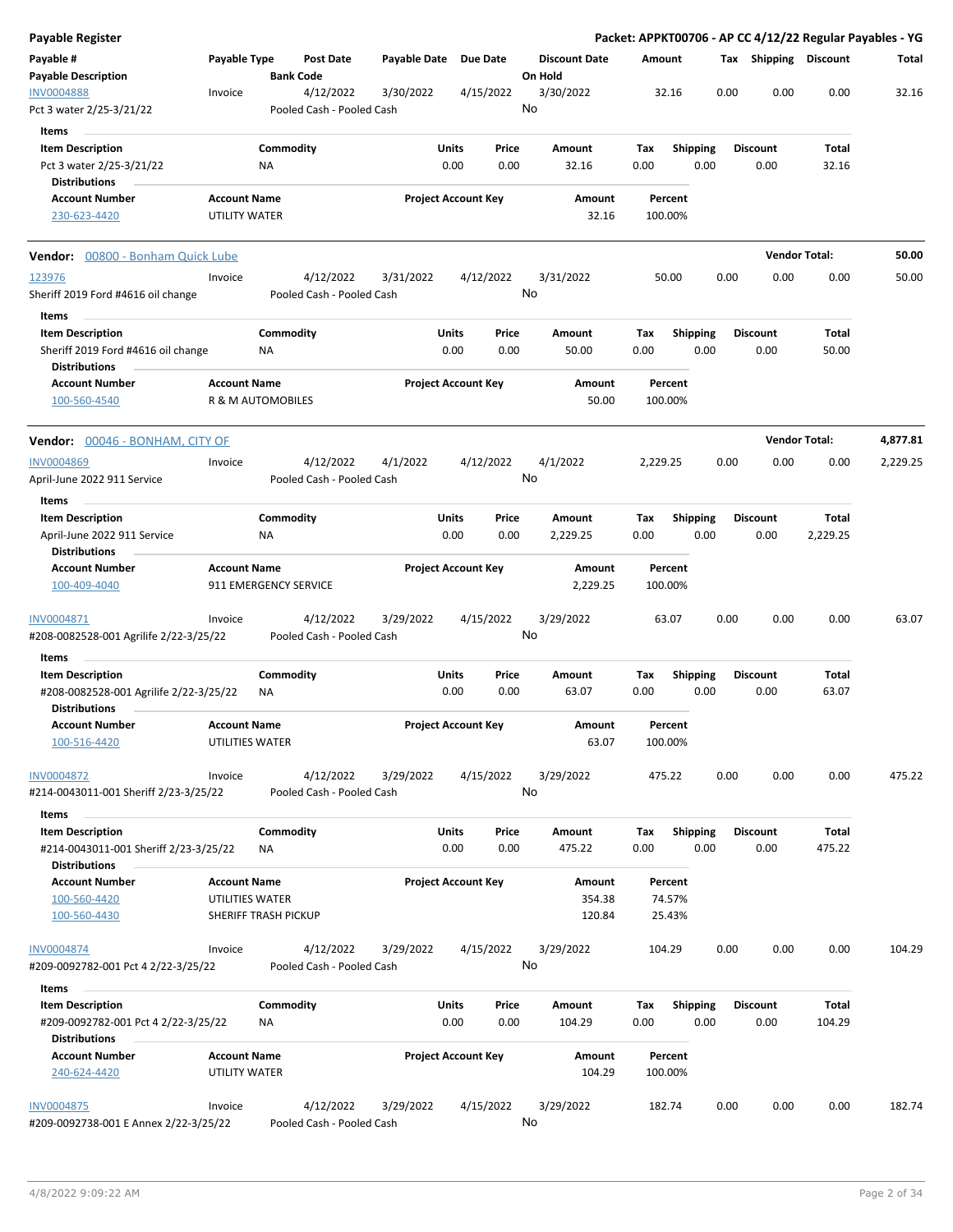| Payable Register                                                                    |                                                |                                        |                            |               |                 |                                 |                    |                         |      |                         | Packet: APPKT00706 - AP CC 4/12/22 Regular Payables - YG |        |
|-------------------------------------------------------------------------------------|------------------------------------------------|----------------------------------------|----------------------------|---------------|-----------------|---------------------------------|--------------------|-------------------------|------|-------------------------|----------------------------------------------------------|--------|
| Payable #<br><b>Payable Description</b>                                             | Payable Type                                   | <b>Post Date</b><br><b>Bank Code</b>   | Payable Date Due Date      |               |                 | <b>Discount Date</b><br>On Hold | Amount             |                         |      | Tax Shipping Discount   |                                                          | Total  |
| Items<br><b>Item Description</b><br>#209-0092738-001 E Annex 2/22-3/25/22           | Commodity<br>ΝA                                |                                        |                            | Units<br>0.00 | Price<br>0.00   | Amount<br>182.74                | Tax<br>0.00        | <b>Shipping</b><br>0.00 |      | <b>Discount</b><br>0.00 | Total<br>182.74                                          |        |
| <b>Distributions</b><br><b>Account Number</b><br>100-511-4420                       | <b>Account Name</b><br>UTILITIES WATER         |                                        | <b>Project Account Key</b> |               |                 | Amount<br>182.74                | Percent<br>100.00% |                         |      |                         |                                                          |        |
|                                                                                     |                                                |                                        |                            |               |                 |                                 |                    |                         |      |                         |                                                          |        |
| <b>INV0004876</b>                                                                   | Invoice                                        | 4/12/2022                              | 3/29/2022                  |               | 4/15/2022       | 3/29/2022                       | 348.32             |                         | 0.00 | 0.00                    | 0.00                                                     | 348.32 |
| #205-0050150-001 SA 2/22-3/25/22                                                    |                                                | Pooled Cash - Pooled Cash              |                            |               | No              |                                 |                    |                         |      |                         |                                                          |        |
| Items                                                                               |                                                |                                        |                            |               |                 |                                 |                    |                         |      |                         |                                                          |        |
| <b>Item Description</b><br>#205-0050150-001 SA 2/22-3/25/22<br><b>Distributions</b> | Commodity<br>NA.                               |                                        |                            | Units<br>0.00 | Price<br>0.00   | Amount<br>348.32                | Tax<br>0.00        | <b>Shipping</b><br>0.00 |      | <b>Discount</b><br>0.00 | Total<br>348.32                                          |        |
| <b>Account Number</b>                                                               | <b>Account Name</b>                            |                                        | <b>Project Account Key</b> |               |                 | Amount                          | Percent            |                         |      |                         |                                                          |        |
| 100-513-4430                                                                        | <b>TRASH PICKUP SERVICE</b>                    |                                        |                            |               |                 | 87.56                           | 25.14%             |                         |      |                         |                                                          |        |
| 100-513-4420                                                                        | UTILITIES WATER                                |                                        |                            |               |                 | 260.76                          | 74.86%             |                         |      |                         |                                                          |        |
| INV0004877                                                                          | Invoice                                        | 4/12/2022                              | 3/29/2022                  |               | 4/15/2022       | 3/29/2022                       | 515.69             |                         | 0.00 | 0.00                    | 0.00                                                     | 515.69 |
| #204-0041368-001 CH irragation 2/22-3/24/22                                         |                                                | Pooled Cash - Pooled Cash              |                            |               | No              |                                 |                    |                         |      |                         |                                                          |        |
| Items                                                                               |                                                |                                        |                            |               |                 |                                 |                    |                         |      |                         |                                                          |        |
| <b>Item Description</b>                                                             | Commodity                                      |                                        |                            | Units         | Price           | Amount                          | Tax                | <b>Shipping</b>         |      | <b>Discount</b>         | Total                                                    |        |
| #204-0041368-001 CH irragation 2/22-3/2 NA<br><b>Distributions</b>                  |                                                |                                        |                            | 0.00          | 0.00            | 515.69                          | 0.00               | 0.00                    |      | 0.00                    | 515.69                                                   |        |
| <b>Account Number</b>                                                               | <b>Account Name</b>                            |                                        | <b>Project Account Key</b> |               |                 | Amount                          | Percent            |                         |      |                         |                                                          |        |
| 100-510-4420                                                                        | UTILITIES WATER                                |                                        |                            |               |                 | 515.69                          | 100.00%            |                         |      |                         |                                                          |        |
| INV0004878<br>#204-0041367-001 Courthouse 2/22-3/25/22                              | Invoice                                        | 4/12/2022<br>Pooled Cash - Pooled Cash | 3/29/2022                  |               | 4/15/2022<br>No | 3/29/2022                       | 256.05             |                         | 0.00 | 0.00                    | 0.00                                                     | 256.05 |
| Items                                                                               |                                                |                                        |                            |               |                 |                                 |                    |                         |      |                         |                                                          |        |
| <b>Item Description</b>                                                             | Commodity                                      |                                        |                            | Units         | Price           | Amount                          | Tax                | <b>Shipping</b>         |      | <b>Discount</b>         | Total                                                    |        |
| #204-0041367-001 Courthouse 2/22-3/25 NA<br><b>Distributions</b>                    |                                                |                                        |                            | 0.00          | 0.00            | 256.05                          | 0.00               | 0.00                    |      | 0.00                    | 256.05                                                   |        |
| <b>Account Number</b>                                                               | <b>Account Name</b>                            |                                        | <b>Project Account Key</b> |               |                 | Amount                          | Percent            |                         |      |                         |                                                          |        |
| 100-510-4420                                                                        | UTILITIES WATER                                |                                        |                            |               |                 | 256.05                          | 100.00%            |                         |      |                         |                                                          |        |
| <b>INV0004879</b><br>#209-0093037-002 200 1st St 2/22-3/24/22                       | Invoice                                        | 4/12/2022<br>Pooled Cash - Pooled Cash | 3/29/2022                  |               | 4/15/2022<br>No | 3/29/2022                       | 148.32             |                         | 0.00 | 0.00                    | 0.00                                                     | 148.32 |
| Items                                                                               |                                                |                                        |                            |               |                 |                                 |                    |                         |      |                         |                                                          |        |
| <b>Item Description</b><br>#209-0093037-002 200 1st St 2/22-3/24/ NA                | Commodity                                      |                                        |                            | Units<br>0.00 | Price<br>0.00   | Amount<br>148.32                | Tax<br>0.00        | <b>Shipping</b><br>0.00 |      | <b>Discount</b><br>0.00 | Total<br>148.32                                          |        |
| <b>Distributions</b>                                                                |                                                |                                        |                            |               |                 |                                 |                    |                         |      |                         |                                                          |        |
| <b>Account Number</b>                                                               | <b>Account Name</b>                            |                                        | <b>Project Account Key</b> |               |                 | Amount                          | Percent            |                         |      |                         |                                                          |        |
| 100-518-4430<br>100-518-4420                                                        | <b>TRASH PICKUP SERVICE</b><br>UTILITIES WATER |                                        |                            |               |                 | 24.14<br>124.18                 | 16.28%<br>83.72%   |                         |      |                         |                                                          |        |
| <b>INV0004880</b>                                                                   | Invoice                                        | 4/12/2022                              | 3/29/2022                  |               | 4/15/2022       | 3/29/2022                       | 82.73              |                         | 0.00 | 0.00                    | 0.00                                                     | 82.73  |
| #204-0041265-003 108 Sam Rayburn 2/23-3/2 Pooled Cash - Pooled Cash                 |                                                |                                        |                            |               | No              |                                 |                    |                         |      |                         |                                                          |        |
| Items                                                                               |                                                |                                        |                            |               |                 |                                 |                    |                         |      |                         |                                                          |        |
| <b>Item Description</b>                                                             | Commodity                                      |                                        |                            | Units         | Price           | Amount                          | Tax                | <b>Shipping</b>         |      | <b>Discount</b>         | Total                                                    |        |
| #204-0041265-003 108 Sam Rayburn 2/23 NA                                            |                                                |                                        |                            | 0.00          | 0.00            | 82.73                           | 0.00               | 0.00                    |      | 0.00                    | 82.73                                                    |        |
| <b>Distributions</b>                                                                |                                                |                                        |                            |               |                 |                                 |                    |                         |      |                         |                                                          |        |
| <b>Account Number</b>                                                               | <b>Account Name</b>                            |                                        | <b>Project Account Key</b> |               |                 | Amount                          | Percent            |                         |      |                         |                                                          |        |
| 100-518-4430<br>100-518-4420                                                        | <b>TRASH PICKUP SERVICE</b><br>UTILITIES WATER |                                        |                            |               |                 | 24.14<br>58.59                  | 29.18%<br>70.82%   |                         |      |                         |                                                          |        |
| INV0004881<br>#209-0092863-001 800 2nd 2/25-3/29/22                                 | Invoice                                        | 4/12/2022<br>Pooled Cash - Pooled Cash | 3/29/2022                  |               | 4/15/2022<br>No | 3/29/2022                       | 67.99              |                         | 0.00 | 0.00                    | 0.00                                                     | 67.99  |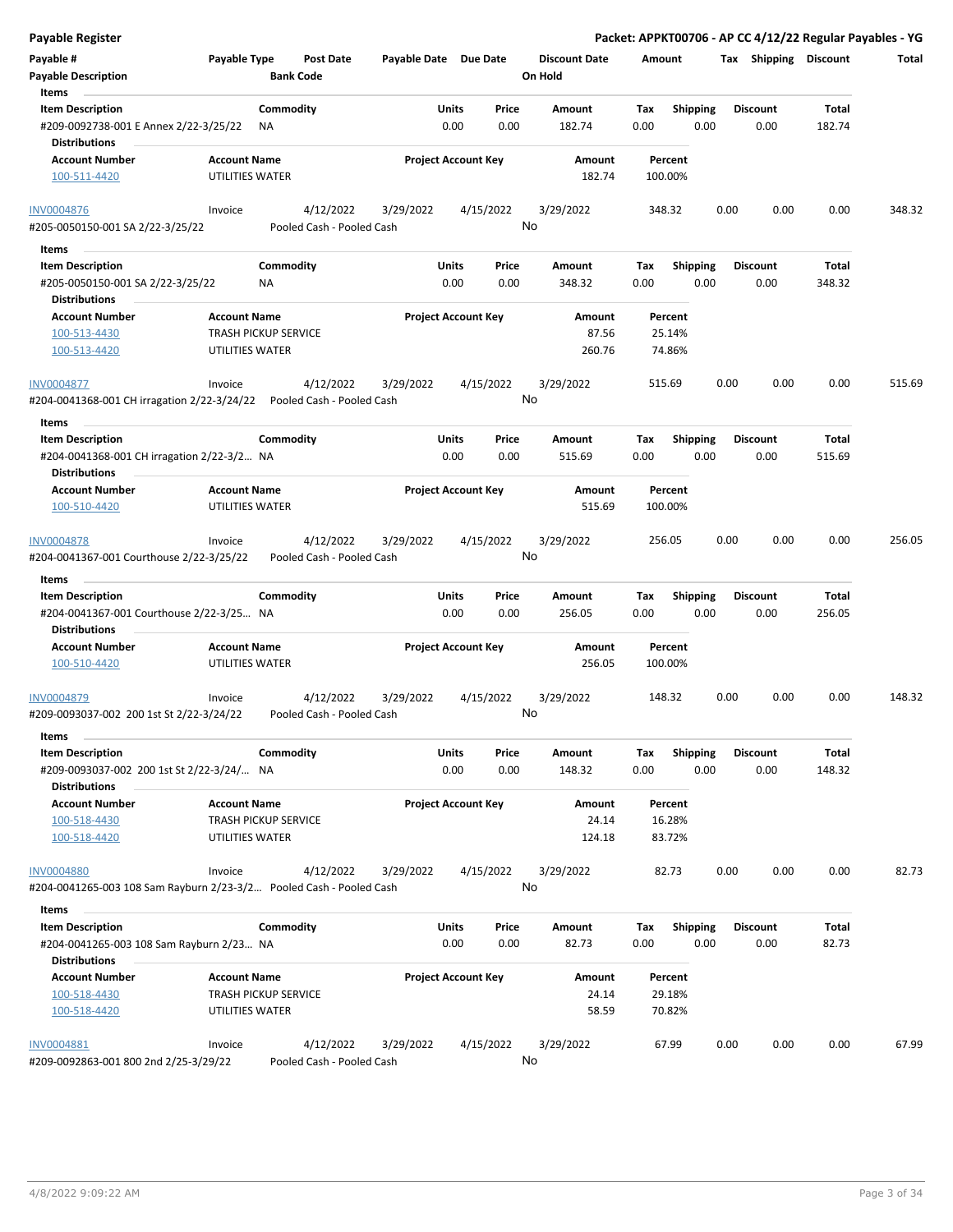| <b>Payable Register</b>                                             |                                             |                                        |                       |                                |                                 | Packet: APPKT00706 - AP CC 4/12/22 Regular Payables - YG |                         |      |                      |                       |          |
|---------------------------------------------------------------------|---------------------------------------------|----------------------------------------|-----------------------|--------------------------------|---------------------------------|----------------------------------------------------------|-------------------------|------|----------------------|-----------------------|----------|
| Payable #<br><b>Payable Description</b>                             | Payable Type                                | <b>Post Date</b><br><b>Bank Code</b>   | Payable Date Due Date |                                | <b>Discount Date</b><br>On Hold | Amount                                                   |                         |      |                      | Tax Shipping Discount | Total    |
| Items<br><b>Item Description</b>                                    |                                             | Commodity                              |                       |                                |                                 |                                                          |                         |      | <b>Discount</b>      | Total                 |          |
| #209-0092863-001 800 2nd 2/25-3/29/22<br><b>Distributions</b>       |                                             | ΝA                                     |                       | Units<br>Price<br>0.00<br>0.00 | Amount<br>67.99                 | Tax<br>0.00                                              | <b>Shipping</b><br>0.00 |      | 0.00                 | 67.99                 |          |
| <b>Account Number</b>                                               | <b>Account Name</b>                         |                                        |                       | <b>Project Account Key</b>     | Amount                          | Percent                                                  |                         |      |                      |                       |          |
| 100-518-4430                                                        |                                             | <b>TRASH PICKUP SERVICE</b>            |                       |                                | 67.99                           | 100.00%                                                  |                         |      |                      |                       |          |
| <b>INV0004882</b><br>#209-0092739-001 TDHS 2/23-3/25/22             | Invoice                                     | 4/12/2022<br>Pooled Cash - Pooled Cash | 3/29/2022             | 4/15/2022                      | 3/29/2022<br>No                 | 404.14                                                   |                         | 0.00 | 0.00                 | 0.00                  | 404.14   |
|                                                                     |                                             |                                        |                       |                                |                                 |                                                          |                         |      |                      |                       |          |
| Items                                                               |                                             |                                        |                       |                                |                                 |                                                          |                         |      |                      |                       |          |
| <b>Item Description</b>                                             |                                             | Commodity                              |                       | Units<br>Price                 | Amount                          | Тах                                                      | <b>Shipping</b>         |      | <b>Discount</b>      | Total                 |          |
| #209-0092739-001 TDHS 2/23-3/25/22<br><b>Distributions</b>          |                                             | <b>NA</b>                              |                       | 0.00<br>0.00                   | 404.14                          | 0.00                                                     | 0.00                    |      | 0.00                 | 404.14                |          |
| <b>Account Number</b>                                               | <b>Account Name</b>                         |                                        |                       | <b>Project Account Key</b>     | Amount                          | Percent                                                  |                         |      |                      |                       |          |
| 100-640-4420                                                        | UTILITIES WATER                             |                                        |                       |                                | 316.58                          | 78.33%                                                   |                         |      |                      |                       |          |
| 100-640-4430                                                        | <b>TRASH PICK-UP</b>                        |                                        |                       |                                | 43.78                           | 10.83%                                                   |                         |      |                      |                       |          |
| 100-511-4430                                                        |                                             | <b>TRASH PICK-UP SERVICE</b>           |                       |                                | 43.78                           | 10.83%                                                   |                         |      |                      |                       |          |
| <b>Vendor:</b> 00725 - BRANNAN, QUIENCY SMITH                       |                                             |                                        |                       |                                |                                 |                                                          |                         |      | <b>Vendor Total:</b> |                       | 127.50   |
| 146<br>CR-22-28316 Hinson Dst Ct 3/21-4/1/22                        | Invoice                                     | 4/12/2022<br>Pooled Cash - Pooled Cash | 4/1/2022              | 4/12/2022                      | 4/1/2022<br>No                  | 127.50                                                   |                         | 0.00 | 0.00                 | 0.00                  | 127.50   |
| Items                                                               |                                             |                                        |                       |                                |                                 |                                                          |                         |      |                      |                       |          |
| <b>Item Description</b>                                             |                                             | Commodity                              |                       | Units<br>Price                 | Amount                          | Tax                                                      | <b>Shipping</b>         |      | <b>Discount</b>      | Total                 |          |
| CR-22-28316 Hinson Dst Ct 3/21-4/1/22                               |                                             | ΝA                                     |                       | 0.00<br>0.00                   | 127.50                          | 0.00                                                     | 0.00                    |      | 0.00                 | 127.50                |          |
| <b>Distributions</b>                                                |                                             |                                        |                       |                                |                                 |                                                          |                         |      |                      |                       |          |
| <b>Account Number</b><br>100-435-4370                               | <b>Account Name</b><br><b>ATTORNEY FEES</b> |                                        |                       | <b>Project Account Key</b>     | Amount<br>127.50                | Percent<br>100.00%                                       |                         |      |                      |                       |          |
| Vendor: 00449 - BRESE-LEBRON LAW, PLLC                              |                                             |                                        |                       |                                |                                 |                                                          |                         |      | <b>Vendor Total:</b> |                       | 1,997.50 |
|                                                                     |                                             |                                        |                       |                                |                                 |                                                          |                         |      |                      |                       |          |
| 514<br>CR-21-28188 Brock Dst Ct 10/7/21-3/30/22                     | Invoice                                     | 4/12/2022<br>Pooled Cash - Pooled Cash | 3/30/2022             | 4/12/2022                      | 3/30/2022<br>No                 | 484.50                                                   |                         | 0.00 | 0.00                 | 0.00                  | 484.50   |
| Items                                                               |                                             |                                        |                       |                                |                                 |                                                          |                         |      |                      |                       |          |
| <b>Item Description</b>                                             |                                             | Commodity                              |                       | Units<br>Price                 | Amount                          | Tax                                                      | <b>Shipping</b>         |      | <b>Discount</b>      | Total                 |          |
| CR-21-28188 Brock Dst Ct 10/7/21-3/30/22 NA<br><b>Distributions</b> |                                             |                                        |                       | 0.00<br>0.00                   | 484.50                          | 0.00                                                     | 0.00                    |      | 0.00                 | 484.50                |          |
| <b>Account Number</b><br>100-435-4370                               | <b>Account Name</b><br><b>ATTORNEY FEES</b> |                                        |                       | <b>Project Account Key</b>     | Amount<br>484.50                | Percent<br>100.00%                                       |                         |      |                      |                       |          |
| 515<br>CR-20-27844 Collier Dst Ct 1/3-3/31/22                       | Invoice                                     | 4/12/2022<br>Pooled Cash - Pooled Cash | 3/31/2022             | 4/12/2022                      | 3/31/2022<br>No                 | 340.00                                                   |                         | 0.00 | 0.00                 | 0.00                  | 340.00   |
| Items                                                               |                                             |                                        |                       |                                |                                 |                                                          |                         |      |                      |                       |          |
| <b>Item Description</b>                                             |                                             | Commodity                              |                       | Units<br>Price                 | Amount                          | Tax                                                      | <b>Shipping</b>         |      | <b>Discount</b>      | Total                 |          |
| CR-20-27844 Collier Dst Ct 1/3-3/31/22                              |                                             | ΝA                                     |                       | 0.00<br>0.00                   | 340.00                          | 0.00                                                     | 0.00                    |      | 0.00                 | 340.00                |          |
| <b>Distributions</b>                                                |                                             |                                        |                       |                                |                                 |                                                          |                         |      |                      |                       |          |
| <b>Account Number</b><br>100-435-4370                               | <b>Account Name</b><br><b>ATTORNEY FEES</b> |                                        |                       | <b>Project Account Key</b>     | Amount<br>340.00                | Percent<br>100.00%                                       |                         |      |                      |                       |          |
| <u>516</u><br>CR-20-27600 Ned Dst Ct 10/4/21-3/31/22                | Invoice                                     | 4/12/2022<br>Pooled Cash - Pooled Cash | 3/31/2022             | 4/12/2022                      | 3/31/2022<br>No                 | 671.50                                                   |                         | 0.00 | 0.00                 | 0.00                  | 671.50   |
| Items                                                               |                                             |                                        |                       |                                |                                 |                                                          |                         |      |                      |                       |          |
| <b>Item Description</b>                                             |                                             | Commodity                              |                       | Units<br>Price                 | Amount                          | Tax                                                      | <b>Shipping</b>         |      | <b>Discount</b>      | Total                 |          |
| CR-20-27600 Ned Dst Ct 10/4/21-3/31/22<br><b>Distributions</b>      |                                             | ΝA                                     |                       | 0.00<br>0.00                   | 671.50                          | 0.00                                                     | 0.00                    |      | 0.00                 | 671.50                |          |
| <b>Account Number</b>                                               | <b>Account Name</b>                         |                                        |                       | <b>Project Account Key</b>     | Amount                          | Percent                                                  |                         |      |                      |                       |          |
| 100-435-4370                                                        | <b>ATTORNEY FEES</b>                        |                                        |                       |                                | 671.50                          | 100.00%                                                  |                         |      |                      |                       |          |
|                                                                     |                                             |                                        |                       |                                |                                 |                                                          |                         |      |                      |                       |          |
| 517                                                                 | Invoice                                     | 4/12/2022                              | 3/31/2022             | 4/12/2022                      | 3/31/2022                       | 501.50                                                   |                         | 0.00 | 0.00                 | 0.00                  | 501.50   |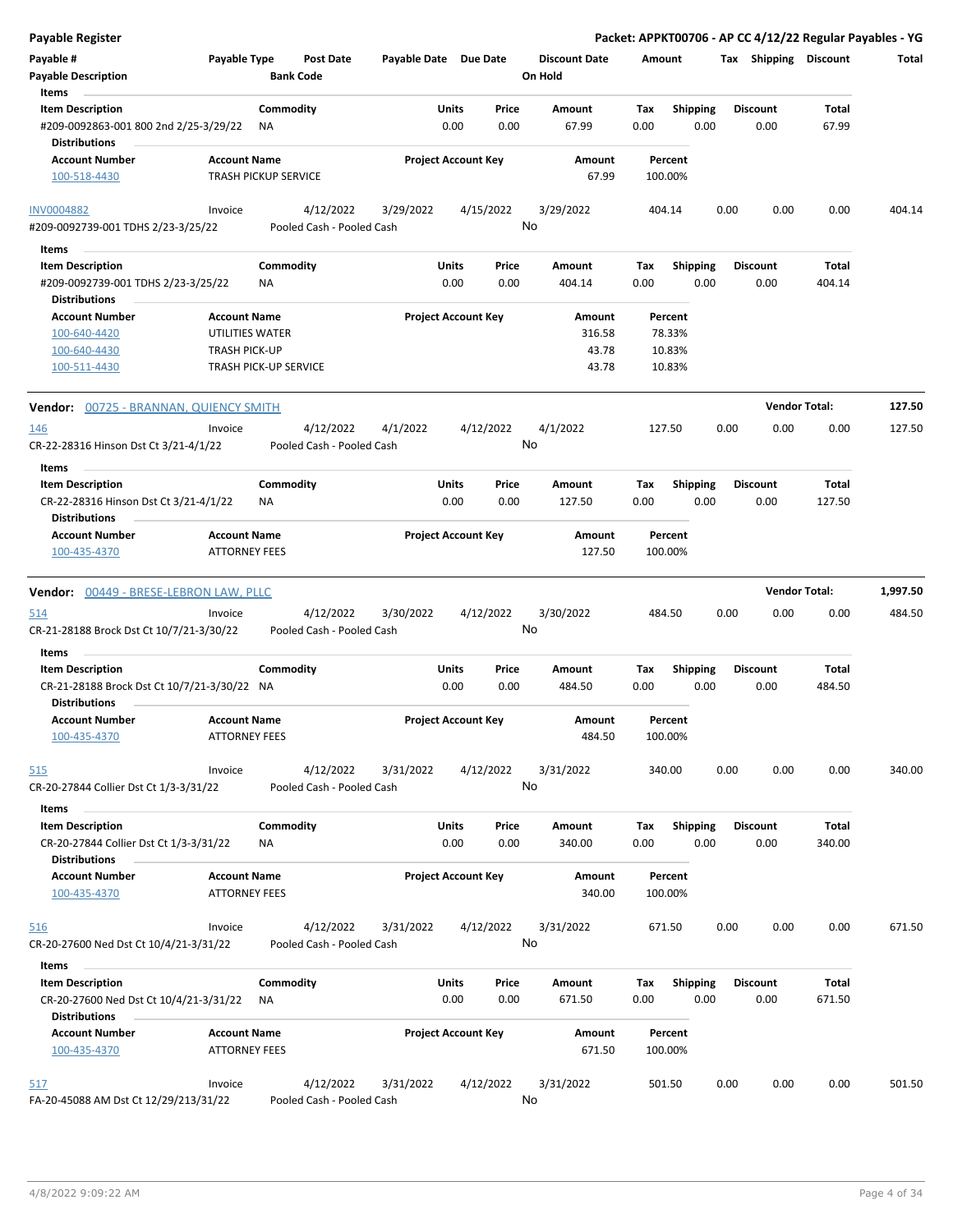| <b>Payable Register</b>                                                                                     |                                                     |                                |                                 | Packet: APPKT00706 - AP CC 4/12/22 Regular Payables - YG |                         |                        |        |
|-------------------------------------------------------------------------------------------------------------|-----------------------------------------------------|--------------------------------|---------------------------------|----------------------------------------------------------|-------------------------|------------------------|--------|
| Payable #<br>Payable Type<br><b>Payable Description</b>                                                     | <b>Post Date</b><br><b>Bank Code</b>                | Payable Date Due Date          | <b>Discount Date</b><br>On Hold | Amount                                                   | Tax Shipping Discount   |                        | Total  |
| Items                                                                                                       |                                                     |                                |                                 |                                                          |                         |                        |        |
| <b>Item Description</b><br>Commodity<br>FA-20-45088 AM Dst Ct 12/29/213/31/22<br>ΝA<br><b>Distributions</b> |                                                     | Units<br>Price<br>0.00<br>0.00 | Amount<br>501.50                | Shipping<br>Tax<br>0.00<br>0.00                          | <b>Discount</b><br>0.00 | <b>Total</b><br>501.50 |        |
| <b>Account Number</b><br><b>Account Name</b>                                                                |                                                     | <b>Project Account Key</b>     | Amount                          | Percent                                                  |                         |                        |        |
| 100-435-4360<br>ATTORNEY FEES- CPS CASES                                                                    |                                                     |                                | 501.50                          | 100.00%                                                  |                         |                        |        |
| <b>Vendor:</b> VEN03002 - Chitty, B. Michael                                                                |                                                     |                                |                                 |                                                          |                         | <b>Vendor Total:</b>   | 177.95 |
| INV0004941<br>Invoice<br>3/2 & 21/22 miles/meals                                                            | 4/12/2022<br>3/30/2022<br>Pooled Cash - Pooled Cash | 4/12/2022                      | 3/30/2022<br>No                 | 177.95                                                   | 0.00<br>0.00            | 0.00                   | 177.95 |
| Items                                                                                                       |                                                     |                                |                                 |                                                          |                         |                        |        |
| <b>Item Description</b><br>Commodity                                                                        |                                                     | Units<br>Price                 | Amount                          | Tax<br><b>Shipping</b>                                   | <b>Discount</b>         | Total                  |        |
| 3/2 & 21/22 miles<br>Mileage<br><b>Distributions</b>                                                        |                                                     | 270.00<br>0.59                 | 157.95                          | 0.00<br>0.00                                             | 0.00                    | 157.95                 |        |
| <b>Account Number</b><br><b>Account Name</b><br>100-435-4670<br><b>VISITING JUDGE</b>                       |                                                     | <b>Project Account Key</b>     | Amount<br>157.95                | Percent<br>100.00%                                       |                         |                        |        |
| Items                                                                                                       |                                                     |                                |                                 |                                                          |                         |                        |        |
| <b>Item Description</b><br>Commodity<br>3/2 & 21/22 meals<br>NA                                             |                                                     | Units<br>Price<br>0.00<br>0.00 | Amount<br>20.00                 | <b>Shipping</b><br>Tax<br>0.00<br>0.00                   | <b>Discount</b><br>0.00 | Total<br>20.00         |        |
| <b>Distributions</b><br><b>Account Number</b><br><b>Account Name</b><br><b>ATTORNEY FEES</b>                |                                                     | <b>Project Account Key</b>     | Amount<br>20.00                 | Percent                                                  |                         |                        |        |
| 100-435-4370                                                                                                |                                                     |                                |                                 | 100.00%                                                  |                         |                        |        |
| <b>Vendor: 00581 - CINTAS CORPORATION #163</b>                                                              |                                                     |                                |                                 |                                                          |                         | <b>Vendor Total:</b>   | 176.20 |
| 4112178190<br>Invoice                                                                                       | 4/12/2022<br>3/2/2022                               | 4/12/2022                      | 3/2/2022                        | 35.00                                                    | 0.00<br>0.00            | 0.00                   | 35.00  |
| Pct 4 uniforms                                                                                              | Pooled Cash - Pooled Cash                           |                                | No                              |                                                          |                         |                        |        |
| Items                                                                                                       |                                                     |                                |                                 |                                                          |                         |                        |        |
| Commodity<br><b>Item Description</b>                                                                        |                                                     | Units<br>Price                 | Amount                          | <b>Shipping</b><br>Tax                                   | <b>Discount</b>         | <b>Total</b>           |        |
| Pct 4 uniforms<br>ΝA                                                                                        |                                                     | 0.00<br>0.00                   | 35.00                           | 0.00<br>0.00                                             | 0.00                    | 35.00                  |        |
| <b>Distributions</b>                                                                                        |                                                     |                                |                                 |                                                          |                         |                        |        |
| <b>Account Number</b><br><b>Account Name</b><br>240-624-3950<br><b>UNIFORMS</b>                             |                                                     | <b>Project Account Key</b>     | <b>Amount</b><br>35.00          | Percent<br>100.00%                                       |                         |                        |        |
| 4112839267<br>Invoice                                                                                       | 4/12/2022<br>3/9/2022                               | 4/12/2022                      | 3/9/2022                        | 50.58                                                    | 0.00<br>0.00            | 0.00                   | 50.58  |
| Pct 4 uniforms                                                                                              | Pooled Cash - Pooled Cash                           |                                | No                              |                                                          |                         |                        |        |
| Items                                                                                                       |                                                     |                                |                                 |                                                          |                         |                        |        |
| <b>Item Description</b><br>Commodity<br>Pct 4 uniforms<br>NA                                                |                                                     | Units<br>Price<br>0.00<br>0.00 | Amount<br>50.58                 | <b>Shipping</b><br>Tax<br>0.00<br>0.00                   | <b>Discount</b><br>0.00 | Total<br>50.58         |        |
| <b>Distributions</b>                                                                                        |                                                     |                                |                                 |                                                          |                         |                        |        |
| <b>Account Number</b><br><b>Account Name</b><br>240-624-3950<br><b>UNIFORMS</b>                             |                                                     | <b>Project Account Key</b>     | Amount<br>50.58                 | Percent<br>100.00%                                       |                         |                        |        |
| 4113532066<br>Invoice                                                                                       | 4/12/2022<br>3/16/2022                              | 4/12/2022                      | 3/16/2022                       | 35.00                                                    | 0.00<br>0.00            | 0.00                   | 35.00  |
| Pct 4 uniforms                                                                                              | Pooled Cash - Pooled Cash                           |                                | No                              |                                                          |                         |                        |        |
| Items                                                                                                       |                                                     |                                |                                 |                                                          |                         |                        |        |
| Commodity<br><b>Item Description</b>                                                                        |                                                     | Units<br>Price                 | Amount                          | Tax<br>Shipping                                          | <b>Discount</b>         | Total                  |        |
| Pct 4 uniforms<br>ΝA<br><b>Distributions</b>                                                                |                                                     | 0.00<br>0.00                   | 35.00                           | 0.00<br>0.00                                             | 0.00                    | 35.00                  |        |
| <b>Account Name</b><br><b>Account Number</b>                                                                |                                                     | <b>Project Account Key</b>     | Amount                          | Percent                                                  |                         |                        |        |
| <b>UNIFORMS</b><br>240-624-3950                                                                             |                                                     |                                | 35.00                           | 100.00%                                                  |                         |                        |        |
| 4114216227<br>Invoice                                                                                       | 4/12/2022<br>3/23/2022                              | 4/12/2022                      | 3/23/2022                       | 20.62                                                    | 0.00<br>0.00            | 0.00                   | 20.62  |
| Pct 4 uniforms                                                                                              | Pooled Cash - Pooled Cash                           |                                | No                              |                                                          |                         |                        |        |
| Items                                                                                                       |                                                     |                                |                                 |                                                          |                         |                        |        |
| <b>Item Description</b><br>Commodity                                                                        |                                                     | Units<br>Price                 | Amount                          | Shipping<br>Tax                                          | <b>Discount</b>         | Total                  |        |
| Pct 4 uniforms<br>NA<br><b>Distributions</b>                                                                |                                                     | 0.00<br>0.00                   | 20.62                           | 0.00<br>0.00                                             | 0.00                    | 20.62                  |        |
| <b>Account Name</b><br><b>Account Number</b><br>240-624-3950<br><b>UNIFORMS</b>                             |                                                     | <b>Project Account Key</b>     | Amount<br>20.62                 | Percent<br>100.00%                                       |                         |                        |        |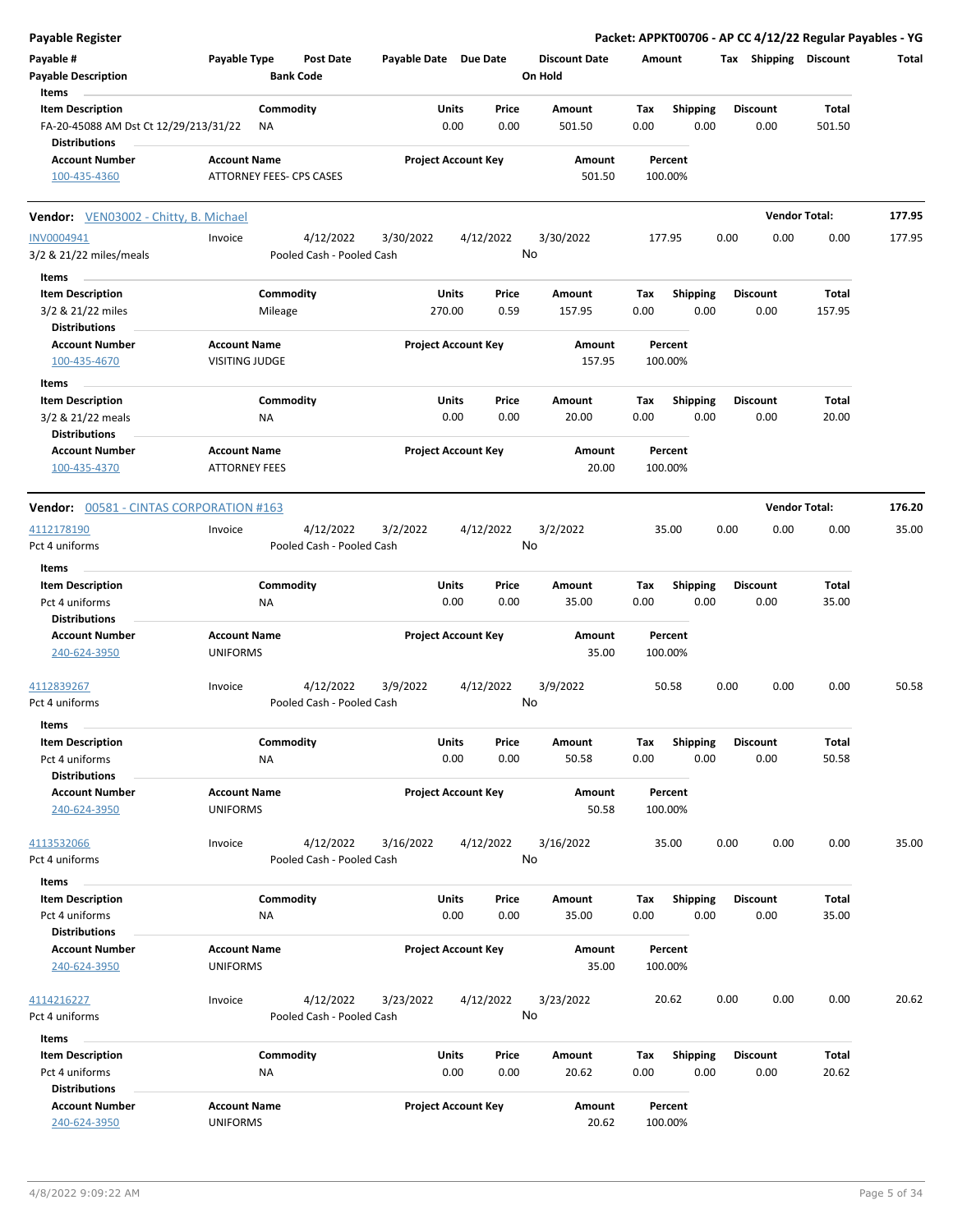| Payable Register                                                                    |                                                       |                    |                                        |              |                       |                            |                                 |                    |             |                    |      |      |                         |                   | Packet: APPKT00706 - AP CC 4/12/22 Regular Payables - YG |
|-------------------------------------------------------------------------------------|-------------------------------------------------------|--------------------|----------------------------------------|--------------|-----------------------|----------------------------|---------------------------------|--------------------|-------------|--------------------|------|------|-------------------------|-------------------|----------------------------------------------------------|
| Payable #<br><b>Payable Description</b>                                             | Payable Type                                          | <b>Bank Code</b>   | Post Date                              | Payable Date |                       | <b>Due Date</b>            | <b>Discount Date</b><br>On Hold |                    | Amount      |                    |      |      | Tax Shipping Discount   |                   | Total                                                    |
| 4115022599<br>Pct 4 uniforms                                                        | Invoice                                               |                    | 4/12/2022<br>Pooled Cash - Pooled Cash | 3/30/2022    |                       | 4/12/2022                  | 3/30/2022<br>No                 |                    |             | 35.00              |      | 0.00 | 0.00                    | 0.00              | 35.00                                                    |
| Items<br><b>Item Description</b><br>Pct 4 uniforms                                  |                                                       | Commodity<br>ΝA    |                                        |              | Units<br>0.00         | Price<br>0.00              | Amount                          | 35.00              | Tax<br>0.00 | Shipping           | 0.00 |      | <b>Discount</b><br>0.00 | Total<br>35.00    |                                                          |
| <b>Distributions</b><br><b>Account Number</b><br>240-624-3950                       | <b>Account Name</b><br><b>UNIFORMS</b>                |                    |                                        |              |                       | <b>Project Account Key</b> |                                 | Amount<br>35.00    |             | Percent<br>100.00% |      |      |                         |                   |                                                          |
| <b>Vendor:</b> 00610 - CIRCLE STAR QUICK LUBE & TIRE                                |                                                       |                    |                                        |              |                       |                            |                                 |                    |             |                    |      |      | <b>Vendor Total:</b>    |                   | 7.00                                                     |
| 11-0201847<br>Pct 2 1994 Intl #2749 inspection<br>Items                             | Invoice                                               |                    | 4/12/2022<br>Pooled Cash - Pooled Cash | 4/1/2022     |                       | 4/12/2022                  | 4/1/2022<br>No                  |                    |             | 7.00               |      | 0.00 | 0.00                    | 0.00              | 7.00                                                     |
| <b>Item Description</b><br>Pct 2 1994 Intl #2749 inspection<br><b>Distributions</b> |                                                       | Commodity<br>ΝA    |                                        |              | Units<br>0.00         | Price<br>0.00              | Amount                          | 7.00               | Tax<br>0.00 | <b>Shipping</b>    | 0.00 |      | <b>Discount</b><br>0.00 | Total<br>7.00     |                                                          |
| <b>Account Number</b><br>220-622-4580                                               | <b>Account Name</b><br><b>R&amp;M MACHINERY PARTS</b> |                    |                                        |              |                       | <b>Project Account Key</b> |                                 | Amount<br>7.00     |             | Percent<br>100.00% |      |      |                         |                   |                                                          |
| <b>Vendor:</b> 00052 - CO-OPERATIVE GIN CO.                                         |                                                       |                    |                                        |              |                       |                            |                                 |                    |             |                    |      |      | <b>Vendor Total:</b>    |                   | 1,590.88                                                 |
| 149436<br>Pct 3 water pump repair parts                                             | Invoice                                               |                    | 4/12/2022<br>Pooled Cash - Pooled Cash | 3/7/2022     |                       | 4/12/2022                  | 3/7/2022<br>No                  |                    |             | 5.20               |      | 0.00 | 0.00                    | 0.00              | 5.20                                                     |
| Items<br><b>Item Description</b>                                                    |                                                       | Commodity          |                                        |              | Units                 | Price                      | Amount                          |                    | Tax         | <b>Shipping</b>    |      |      | <b>Discount</b>         | Total             |                                                          |
| Pct 3 water pump repair parts<br><b>Distributions</b>                               |                                                       | ΝA                 |                                        |              | 0.00                  | 0.00                       |                                 | 5.20               | 0.00        |                    | 0.00 |      | 0.00                    | 5.20              |                                                          |
| <b>Account Number</b><br>230-623-4580                                               | <b>Account Name</b><br><b>R&amp;M MACHINERY PARTS</b> |                    |                                        |              |                       | <b>Project Account Key</b> |                                 | Amount<br>5.20     |             | Percent<br>100.00% |      |      |                         |                   |                                                          |
| 149546<br>Pct 3 brushcutter tractor parts                                           | Invoice                                               |                    | 4/12/2022<br>Pooled Cash - Pooled Cash | 3/9/2022     |                       | 4/12/2022                  | 3/9/2022<br>No                  |                    |             | 17.05              |      | 0.00 | 0.00                    | 0.00              | 17.05                                                    |
| Items<br><b>Item Description</b>                                                    |                                                       | Commodity          |                                        |              | Units                 | Price                      | Amount                          |                    | Tax         | <b>Shipping</b>    |      |      | <b>Discount</b>         | Total             |                                                          |
| Pct 3 brushcutter tractor parts<br><b>Distributions</b>                             |                                                       | ΝA                 |                                        |              | 0.00                  | 0.00                       |                                 | 17.05              | 0.00        |                    | 0.00 |      | 0.00                    | 17.05             |                                                          |
| <b>Account Number</b><br>230-623-4580                                               | <b>Account Name</b><br><b>R&amp;M MACHINERY PARTS</b> |                    |                                        |              |                       | <b>Project Account Key</b> |                                 | Amount<br>17.05    |             | Percent<br>100.00% |      |      |                         |                   |                                                          |
| 149638<br>Pct 3 Blue Def                                                            | Invoice                                               |                    | 4/12/2022<br>Pooled Cash - Pooled Cash | 3/9/2022     |                       | 4/12/2022                  | 3/9/2022<br>No                  |                    | 145.00      |                    |      | 0.00 | 0.00                    | 0.00              | 145.00                                                   |
| Items<br><b>Item Description</b><br>Pct 3 Blue Def<br><b>Distributions</b>          |                                                       | Commodity<br>Goods |                                        |              | <b>Units</b><br>10.00 | Price<br>14.50             | Amount<br>145.00                |                    | Tax<br>0.00 | <b>Shipping</b>    | 0.00 |      | <b>Discount</b><br>0.00 | Total<br>145.00   |                                                          |
| <b>Account Number</b><br>230-623-4580                                               | <b>Account Name</b><br><b>R&amp;M MACHINERY PARTS</b> |                    |                                        |              |                       | <b>Project Account Key</b> |                                 | Amount<br>145.00   |             | Percent<br>100.00% |      |      |                         |                   |                                                          |
| <u> 149759</u><br>Pct 3 Max air compressor                                          | Invoice                                               |                    | 4/12/2022<br>Pooled Cash - Pooled Cash | 3/11/2022    |                       | 4/12/2022                  | 3/11/2022<br>No                 |                    | 1,370.00    |                    |      | 0.00 | 0.00                    | 0.00              | 1,370.00                                                 |
| Items<br><b>Item Description</b><br>Pct 3 Max air compressor                        |                                                       | Commodity<br>Goods |                                        |              | Units                 | Price<br>1.00 1,370.00     | Amount<br>1,370.00              |                    | Тах<br>0.00 | <b>Shipping</b>    | 0.00 |      | <b>Discount</b><br>0.00 | Total<br>1,370.00 |                                                          |
| <b>Distributions</b><br><b>Account Number</b><br>230-623-5711                       | <b>Account Name</b>                                   |                    | PURCHASE OF SMALL EQUIPMENT            |              |                       | <b>Project Account Key</b> |                                 | Amount<br>1,370.00 |             | Percent<br>100.00% |      |      |                         |                   |                                                          |
| 150058<br>Pct 3 break room materials                                                | Invoice                                               |                    | 4/12/2022<br>Pooled Cash - Pooled Cash | 3/17/2022    |                       | 4/12/2022                  | 3/17/2022<br>No                 |                    |             | 31.28              |      | 0.00 | 0.00                    | 0.00              | 31.28                                                    |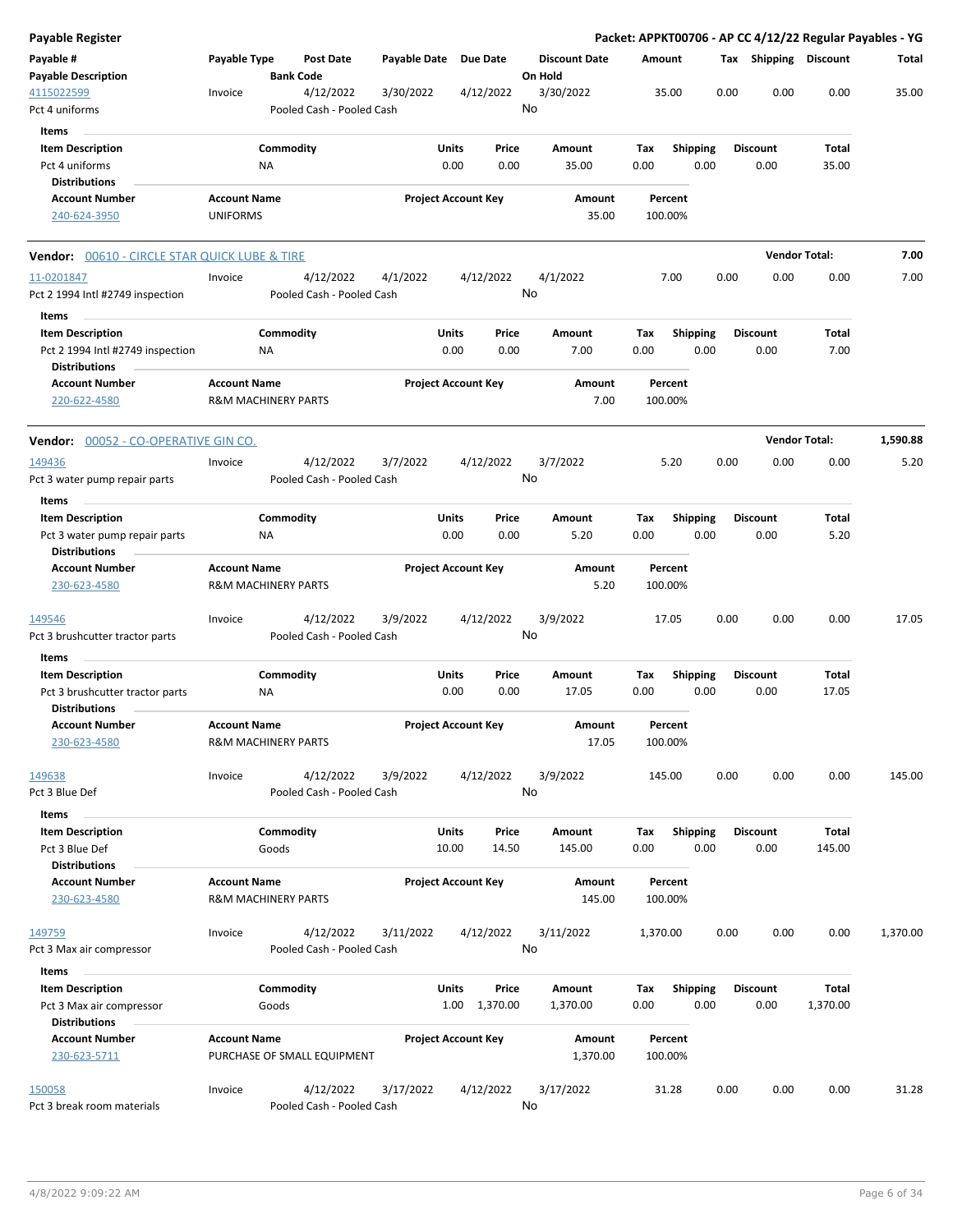| <b>Payable Register</b>                                                           |                                                |                                        |                       |                            |                |                      |             |                         |      |                         |                 | Packet: APPKT00706 - AP CC 4/12/22 Regular Payables - YG |
|-----------------------------------------------------------------------------------|------------------------------------------------|----------------------------------------|-----------------------|----------------------------|----------------|----------------------|-------------|-------------------------|------|-------------------------|-----------------|----------------------------------------------------------|
| Payable #                                                                         | Payable Type                                   | <b>Post Date</b>                       | Payable Date Due Date |                            |                | <b>Discount Date</b> | Amount      |                         |      | Tax Shipping Discount   |                 | Total                                                    |
| <b>Payable Description</b>                                                        |                                                | <b>Bank Code</b>                       |                       |                            |                | On Hold              |             |                         |      |                         |                 |                                                          |
| Items                                                                             |                                                |                                        |                       |                            |                |                      |             |                         |      |                         |                 |                                                          |
| <b>Item Description</b>                                                           |                                                | Commodity                              |                       | Units                      | Price          | Amount               | Tax         | <b>Shipping</b>         |      | <b>Discount</b>         | Total           |                                                          |
| Pct 3 break room materials<br><b>Distributions</b>                                |                                                | ΝA                                     |                       | 0.00                       | 0.00           | 31.28                | 0.00        | 0.00                    |      | 0.00                    | 31.28           |                                                          |
| <b>Account Number</b><br>230-623-4500                                             | <b>Account Name</b><br><b>R&amp;M BUILDING</b> |                                        |                       | <b>Project Account Key</b> |                | Amount<br>31.28      |             | Percent<br>100.00%      |      |                         |                 |                                                          |
|                                                                                   |                                                |                                        |                       |                            |                |                      |             |                         |      |                         |                 |                                                          |
| 150851<br>Pct 3 hydraulic hoses                                                   | Invoice                                        | 4/12/2022<br>Pooled Cash - Pooled Cash | 3/29/2022             |                            | 4/12/2022      | 3/29/2022<br>No      |             | 22.35                   | 0.00 | 0.00                    | 0.00            | 22.35                                                    |
| Items                                                                             |                                                |                                        |                       |                            |                |                      |             |                         |      |                         |                 |                                                          |
| <b>Item Description</b>                                                           |                                                | Commodity                              |                       | Units                      | Price          | Amount               | Tax         | <b>Shipping</b>         |      | <b>Discount</b>         | Total           |                                                          |
| Pct 3 hydraulic hoses                                                             |                                                | ΝA                                     |                       | 0.00                       | 0.00           | 22.35                | 0.00        | 0.00                    |      | 0.00                    | 22.35           |                                                          |
| <b>Distributions</b>                                                              |                                                |                                        |                       |                            |                |                      |             |                         |      |                         |                 |                                                          |
| <b>Account Number</b>                                                             | <b>Account Name</b>                            |                                        |                       | <b>Project Account Key</b> |                | Amount               |             | Percent                 |      |                         |                 |                                                          |
| 230-623-4580                                                                      |                                                | <b>R&amp;M MACHINERY PARTS</b>         |                       |                            |                | 22.35                |             | 100.00%                 |      |                         |                 |                                                          |
| <b>Vendor:</b> 00727 - CORRECTIONS SOFTWARE SOLUTIONS, LP                         |                                                |                                        |                       |                            |                |                      |             |                         |      | <b>Vendor Total:</b>    |                 | 107.00                                                   |
| 51625                                                                             | Invoice                                        | 4/12/2022                              | 4/1/2022              |                            | 4/12/2022      | 4/1/2022             |             | 107.00                  | 0.00 | 0.00                    | 0.00            | 107.00                                                   |
| May 2022 software support                                                         |                                                | Pooled Cash - Pooled Cash              |                       |                            |                | No                   |             |                         |      |                         |                 |                                                          |
| Items                                                                             |                                                |                                        |                       |                            |                |                      |             |                         |      |                         |                 |                                                          |
| <b>Item Description</b>                                                           |                                                | Commodity                              |                       | Units                      | Price          | Amount               | Tax         | <b>Shipping</b>         |      | <b>Discount</b>         | Total           |                                                          |
| May 2022 software support                                                         |                                                | ΝA                                     |                       | 0.00                       | 0.00           | 107.00               | 0.00        | 0.00                    |      | 0.00                    | 107.00          |                                                          |
| <b>Distributions</b>                                                              |                                                |                                        |                       |                            |                |                      |             |                         |      |                         |                 |                                                          |
| <b>Account Number</b>                                                             | <b>Account Name</b>                            |                                        |                       | <b>Project Account Key</b> |                | Amount               |             | Percent                 |      |                         |                 |                                                          |
| 100-573-4530                                                                      |                                                | <b>COMPUTER SOFTWARE</b>               |                       |                            |                | 107.00               |             | 100.00%                 |      |                         |                 |                                                          |
| <b>Vendor: 00411 - DAVIS FLEET PARTS</b>                                          |                                                |                                        |                       |                            |                |                      |             |                         |      | <b>Vendor Total:</b>    |                 | 597.40                                                   |
| 748749                                                                            | Invoice                                        | 4/12/2022                              | 3/2/2022              |                            | 4/12/2022      | 3/2/2022             |             | 566.96                  | 0.00 | 0.00                    | 0.00            | 566.96                                                   |
| #Fannin#4 Pct 4 air spring/bag                                                    |                                                | Pooled Cash - Pooled Cash              |                       |                            |                | No                   |             |                         |      |                         |                 |                                                          |
|                                                                                   |                                                |                                        |                       |                            |                |                      |             |                         |      |                         |                 |                                                          |
| Items                                                                             |                                                |                                        |                       |                            |                |                      |             |                         |      |                         |                 |                                                          |
| <b>Item Description</b><br>#Fannin#4 Pct 4 air spring/bag<br><b>Distributions</b> |                                                | Commodity<br>ΝA                        |                       | Units<br>0.00              | Price<br>0.00  | Amount<br>566.96     | Tax<br>0.00 | <b>Shipping</b><br>0.00 |      | <b>Discount</b><br>0.00 | Total<br>566.96 |                                                          |
| <b>Account Number</b>                                                             | <b>Account Name</b>                            |                                        |                       | <b>Project Account Key</b> |                | Amount               |             | Percent                 |      |                         |                 |                                                          |
| 240-624-4580                                                                      |                                                | <b>R&amp;M MACHINERY PARTS</b>         |                       |                            |                | 566.96               |             | 100.00%                 |      |                         |                 |                                                          |
| 750193                                                                            | Invoice                                        | 4/12/2022                              | 3/24/2022             |                            | 4/12/2022      | 3/24/2022            |             | 30.44                   | 0.00 | 0.00                    | 0.00            | 30.44                                                    |
| #Fannin#2 Pct 2 turbo clamp                                                       |                                                | Pooled Cash - Pooled Cash              |                       |                            |                | No                   |             |                         |      |                         |                 |                                                          |
| Items                                                                             |                                                |                                        |                       |                            |                |                      |             |                         |      |                         |                 |                                                          |
| <b>Item Description</b><br>#Fannin#2 Pct 2 turbo clamp                            |                                                | Commodity<br>Goods                     |                       | Units<br>1.00              | Price<br>30.44 | Amount<br>30.44      | Tax<br>0.00 | <b>Shipping</b><br>0.00 |      | <b>Discount</b><br>0.00 | Total<br>30.44  |                                                          |
| <b>Distributions</b>                                                              |                                                |                                        |                       |                            |                |                      |             |                         |      |                         |                 |                                                          |
| <b>Account Number</b><br>220-622-4580                                             | <b>Account Name</b>                            | <b>R&amp;M MACHINERY PARTS</b>         |                       | <b>Project Account Key</b> |                | Amount<br>30.44      |             | Percent<br>100.00%      |      |                         |                 |                                                          |
| Vendor: 00200 - DOLESE BROS. CO.                                                  |                                                |                                        |                       |                            |                |                      |             |                         |      | <b>Vendor Total:</b>    |                 | 25,278.56                                                |
| AG22018501                                                                        | Invoice                                        | 4/12/2022                              | 3/1/2022              |                            | 4/12/2022      | 3/1/2022             |             | 519.52                  | 0.00 | 0.00                    | 0.00            | 519.52                                                   |
| #FAN583 Pct 3 Rock & Gravel                                                       |                                                | Pooled Cash - Pooled Cash              |                       |                            |                | No                   |             |                         |      |                         |                 |                                                          |
| Items                                                                             |                                                |                                        |                       |                            |                |                      |             |                         |      |                         |                 |                                                          |
| <b>Item Description</b><br>#FAN583 Pct 3 Rock & Gravel<br><b>Distributions</b>    |                                                | Commodity<br>Rock                      |                       | Units<br>54.40             | Price<br>9.55  | Amount<br>519.52     | Tax<br>0.00 | <b>Shipping</b><br>0.00 |      | <b>Discount</b><br>0.00 | Total<br>519.52 |                                                          |
| <b>Account Number</b>                                                             | <b>Account Name</b>                            |                                        |                       | <b>Project Account Key</b> |                | Amount               |             | Percent                 |      |                         |                 |                                                          |
| 230-623-3410                                                                      |                                                | R&B MAT. ROCK & GRAVEL                 |                       |                            |                | 519.52               |             | 100.00%                 |      |                         |                 |                                                          |
| AG22018502                                                                        | Invoice                                        | 4/12/2022                              | 3/1/2022              |                            | 4/12/2022      | 3/1/2022             |             | 842.32                  | 0.00 | 0.00                    | 0.00            | 842.32                                                   |
| #FAN584 Pct 4 Rock & Gravel                                                       |                                                | Pooled Cash - Pooled Cash              |                       |                            |                | No                   |             |                         |      |                         |                 |                                                          |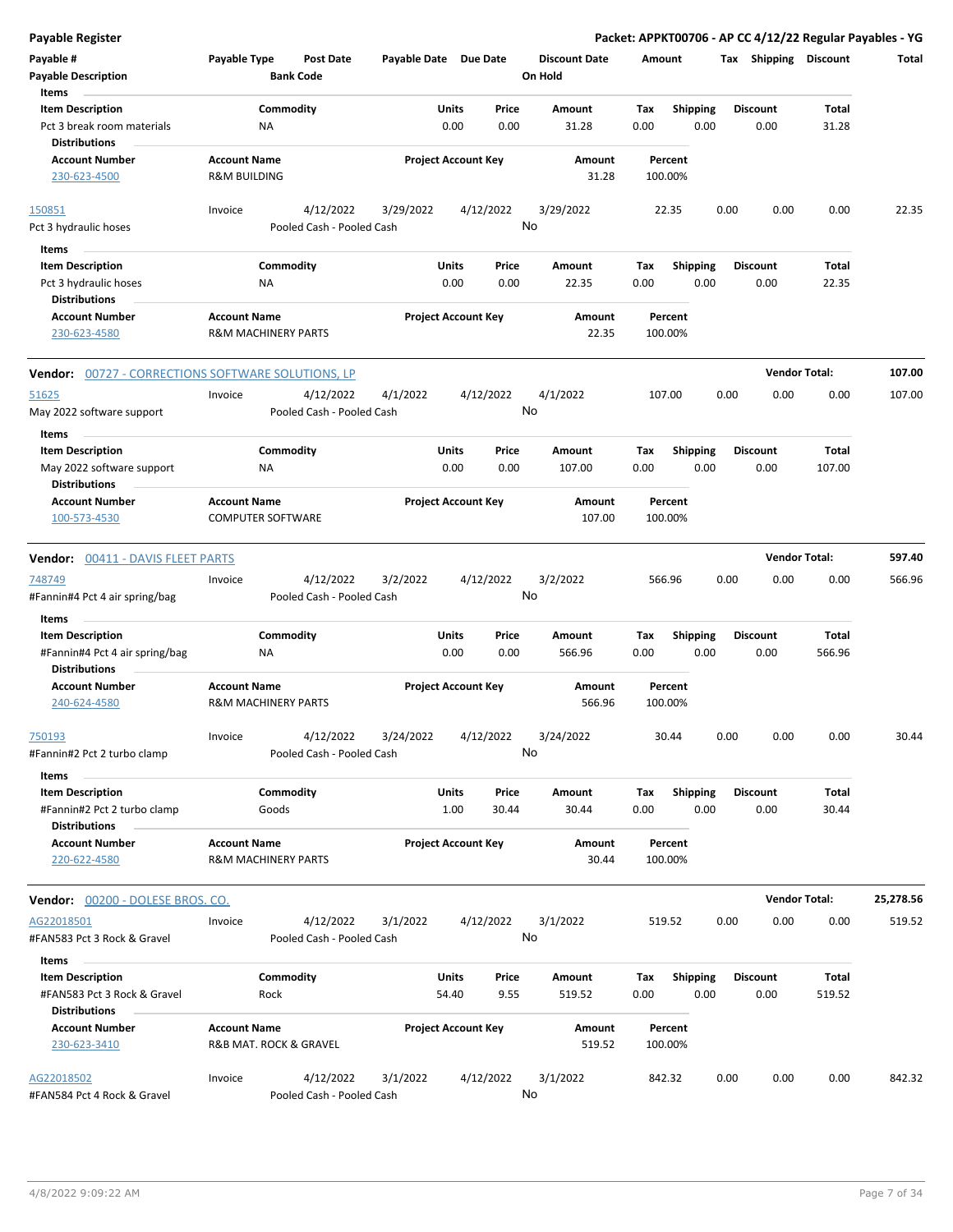| Payable #                                           | Payable Type           | Post Date                              | Payable Date Due Date |                            | <b>Discount Date</b> |          | Amount          | Tax  | Shipping        | <b>Discount</b> | Total    |
|-----------------------------------------------------|------------------------|----------------------------------------|-----------------------|----------------------------|----------------------|----------|-----------------|------|-----------------|-----------------|----------|
| <b>Payable Description</b><br>Items                 |                        | <b>Bank Code</b>                       |                       |                            | On Hold              |          |                 |      |                 |                 |          |
| <b>Item Description</b>                             |                        | Commodity                              |                       | Price<br>Units             | Amount               | Tax      | <b>Shipping</b> |      | <b>Discount</b> | Total           |          |
| #FAN584 Pct 4 Rock & Gravel<br><b>Distributions</b> | Rock                   |                                        |                       | 105.29<br>8.00             | 842.32               | 0.00     |                 | 0.00 | 0.00            | 842.32          |          |
| <b>Account Number</b>                               | <b>Account Name</b>    |                                        |                       | <b>Project Account Key</b> |                      | Amount   | Percent         |      |                 |                 |          |
| 240-624-3410                                        | R&B MAT. ROCK & GRAVEL |                                        |                       |                            |                      | 842.32   | 100.00%         |      |                 |                 |          |
| AG22018953<br>#FAN583 Pct 3 Rock & Gravel           | Invoice                | 4/12/2022<br>Pooled Cash - Pooled Cash | 3/2/2022              | 4/12/2022                  | 3/2/2022<br>No       |          | 776.61          | 0.00 | $-0.01$         | 0.00            | 776.60   |
|                                                     |                        |                                        |                       |                            |                      |          |                 |      |                 |                 |          |
| Items                                               |                        |                                        |                       |                            |                      |          |                 |      |                 |                 |          |
| <b>Item Description</b>                             |                        | Commodity                              |                       | Units<br>Price             | Amount               | Tax      | <b>Shipping</b> |      | <b>Discount</b> | Total           |          |
| #FAN583 Pct 3 Rock & Gravel<br><b>Distributions</b> | Rock                   |                                        |                       | 9.55<br>81.32              | 776.61               | 0.00     | $-0.01$         |      | 0.00            | 776.60          |          |
| <b>Account Number</b>                               | <b>Account Name</b>    |                                        |                       | <b>Project Account Key</b> |                      | Amount   | Percent         |      |                 |                 |          |
| 230-623-3410                                        | R&B MAT. ROCK & GRAVEL |                                        |                       |                            |                      | 776.60   | 100.00%         |      |                 |                 |          |
| AG22019213                                          | Invoice                | 4/12/2022                              | 3/2/2022              | 4/12/2022                  | 3/2/2022             |          | 593.60          | 0.00 | 0.00            | 0.00            | 593.60   |
| #FAN582 Pct 2 Rock & Gravel                         |                        | Pooled Cash - Pooled Cash              |                       |                            | No                   |          |                 |      |                 |                 |          |
| Items                                               |                        |                                        |                       |                            |                      |          |                 |      |                 |                 |          |
| <b>Item Description</b>                             |                        | Commodity                              |                       | Units<br>Price             | Amount               | Tax      | <b>Shipping</b> |      | <b>Discount</b> | Total           |          |
| #FAN582 Pct 2 Rock & Gravel                         | Rock                   |                                        |                       | 74.20<br>8.00              | 593.60               | 0.00     |                 | 0.00 | 0.00            | 593.60          |          |
| <b>Distributions</b>                                |                        |                                        |                       |                            |                      |          |                 |      |                 |                 |          |
| <b>Account Number</b>                               | <b>Account Name</b>    |                                        |                       | <b>Project Account Key</b> |                      | Amount   | Percent         |      |                 |                 |          |
| 220-622-3410                                        | R&B MAT. ROCK & GRAVEL |                                        |                       |                            |                      | 593.60   | 100.00%         |      |                 |                 |          |
| AG22019214                                          | Invoice                | 4/12/2022                              | 3/2/2022              | 4/12/2022                  | 3/2/2022             |          | 3,984.96        | 0.00 | 0.00            | 0.00            | 3,984.96 |
| #FAN584 Pct 4 Rock & Gravel                         |                        | Pooled Cash - Pooled Cash              |                       |                            | No                   |          |                 |      |                 |                 |          |
| Items                                               |                        |                                        |                       |                            |                      |          |                 |      |                 |                 |          |
| <b>Item Description</b>                             |                        | Commodity                              |                       | Units<br>Price             | Amount               | Tax      | <b>Shipping</b> |      | <b>Discount</b> | Total           |          |
| #FAN584 Pct 4 Rock & Gravel<br><b>Distributions</b> | Rock                   |                                        |                       | 8.00<br>498.12             | 3,984.96             | 0.00     |                 | 0.00 | 0.00            | 3,984.96        |          |
| <b>Account Number</b>                               | <b>Account Name</b>    |                                        |                       | <b>Project Account Key</b> |                      | Amount   | Percent         |      |                 |                 |          |
| 240-624-3410                                        | R&B MAT. ROCK & GRAVEL |                                        |                       |                            |                      | 3,984.96 | 100.00%         |      |                 |                 |          |
| AG22020543<br>#FAN584 Pct 4 Rock & Gravel           | Invoice                | 4/12/2022<br>Pooled Cash - Pooled Cash | 3/4/2022              | 4/12/2022                  | 3/4/2022<br>No       |          | 388.80          | 0.00 | 0.00            | 0.00            | 388.80   |
|                                                     |                        |                                        |                       |                            |                      |          |                 |      |                 |                 |          |
| <b>Items</b>                                        |                        |                                        |                       |                            |                      |          |                 |      |                 |                 |          |
| <b>Item Description</b>                             |                        | Commodity                              |                       | Units<br>Price             | Amount               | Tax      | <b>Shipping</b> |      | <b>Discount</b> | Total           |          |
| #FAN584 Pct 4 Rock & Gravel<br><b>Distributions</b> | Rock                   |                                        |                       | 48.60<br>8.00              | 388.80               | 0.00     |                 | 0.00 | 0.00            | 388.80          |          |
| <b>Account Number</b>                               | <b>Account Name</b>    |                                        |                       | <b>Project Account Key</b> |                      | Amount   | Percent         |      |                 |                 |          |
| 240-624-3410                                        | R&B MAT. ROCK & GRAVEL |                                        |                       |                            |                      | 388.80   | 100.00%         |      |                 |                 |          |
| AG22021021                                          | Invoice                | 4/12/2022                              | 3/7/2022              | 4/12/2022                  | 3/7/2022             |          | 256.32          | 0.00 | 0.00            | 0.00            | 256.32   |
| #FAN583 Pct 3 Rock & Gravel                         |                        | Pooled Cash - Pooled Cash              |                       |                            | No                   |          |                 |      |                 |                 |          |
| Items                                               |                        |                                        |                       |                            |                      |          |                 |      |                 |                 |          |
| <b>Item Description</b>                             |                        | Commodity                              |                       | Units<br>Price             | Amount               | Tax      | <b>Shipping</b> |      | <b>Discount</b> | Total           |          |
| #FAN583 Pct 3 Rock & Gravel                         | Rock                   |                                        |                       | 26.84<br>9.55              | 256.32               | 0.00     |                 | 0.00 | 0.00            | 256.32          |          |
| <b>Distributions</b>                                |                        |                                        |                       |                            |                      |          |                 |      |                 |                 |          |
| <b>Account Number</b>                               | <b>Account Name</b>    |                                        |                       | <b>Project Account Key</b> |                      | Amount   | Percent         |      |                 |                 |          |
| 230-623-3410                                        | R&B MAT. ROCK & GRAVEL |                                        |                       |                            |                      | 256.32   | 100.00%         |      |                 |                 |          |
|                                                     |                        |                                        |                       |                            |                      |          |                 |      |                 |                 |          |
| AG22021316                                          | Invoice                | 4/12/2022                              | 3/7/2022              | 4/12/2022                  | 3/7/2022             |          | 383.20          | 0.00 | 0.00            | 0.00            | 383.20   |
| #FAN581 Pct 1 Rock & Gravel                         |                        | Pooled Cash - Pooled Cash              |                       |                            | No                   |          |                 |      |                 |                 |          |
| Items                                               |                        |                                        |                       |                            |                      |          |                 |      |                 |                 |          |
| <b>Item Description</b>                             |                        | Commodity                              |                       | Units<br>Price             | Amount               | Tax      | <b>Shipping</b> |      | Discount        | Total           |          |
| #FAN581 Pct 1 Rock & Gravel                         | Rock                   |                                        |                       | 47.90<br>8.00              | 383.20               | 0.00     |                 | 0.00 | 0.00            | 383.20          |          |
| <b>Distributions</b>                                |                        |                                        |                       |                            |                      |          |                 |      |                 |                 |          |
| <b>Account Number</b>                               | <b>Account Name</b>    |                                        |                       | <b>Project Account Key</b> |                      | Amount   | Percent         |      |                 |                 |          |
| 210-621-3410                                        | R&B MAT. ROCK & GRAVEL |                                        |                       |                            |                      | 383.20   | 100.00%         |      |                 |                 |          |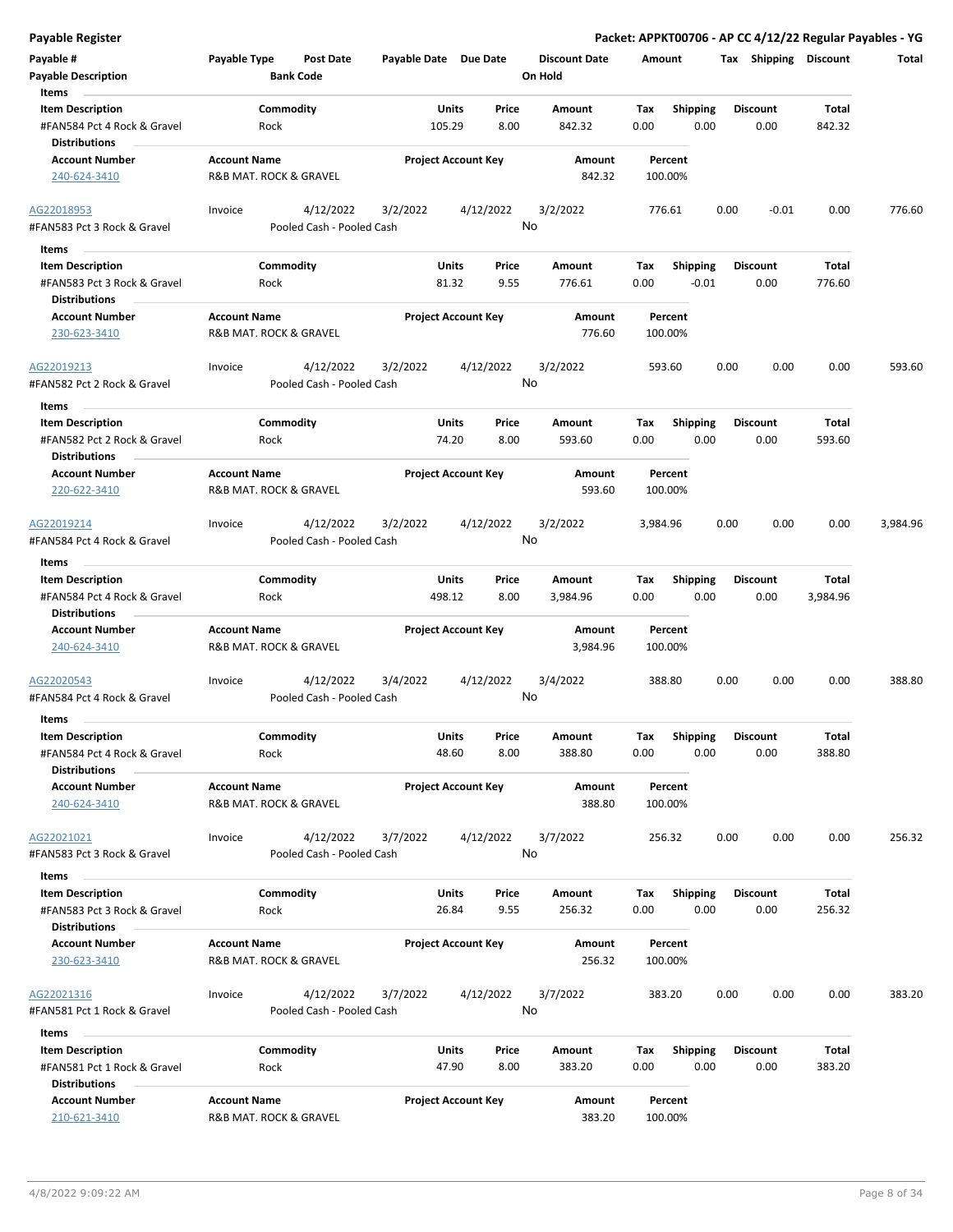| Payable Register                                    |                     |                                        |                       |                            |               |                                 |             |                         |      |                         |                 | Packet: APPKT00706 - AP CC 4/12/22 Regular Payables - YG |
|-----------------------------------------------------|---------------------|----------------------------------------|-----------------------|----------------------------|---------------|---------------------------------|-------------|-------------------------|------|-------------------------|-----------------|----------------------------------------------------------|
| Payable #<br>Payable Description                    | Payable Type        | Post Date<br><b>Bank Code</b>          | Payable Date Due Date |                            |               | <b>Discount Date</b><br>On Hold | Amount      |                         |      | Tax Shipping Discount   |                 | Total                                                    |
| AG22021317<br>#FAN582 Pct 2 Rock & Gravel           | Invoice             | 4/12/2022<br>Pooled Cash - Pooled Cash | 3/7/2022              |                            | 4/12/2022     | 3/7/2022<br>No                  |             | 203.44                  | 0.00 | 0.00                    | 0.00            | 203.44                                                   |
| Items                                               |                     |                                        |                       |                            |               |                                 |             |                         |      |                         |                 |                                                          |
| <b>Item Description</b>                             |                     | Commodity                              |                       | Units                      | Price         | Amount                          | Tax         | <b>Shipping</b>         |      | <b>Discount</b>         | Total           |                                                          |
| #FAN582 Pct 2 Rock & Gravel                         |                     | Rock                                   |                       | 25.43                      | 8.00          | 203.44                          | 0.00        | 0.00                    |      | 0.00                    | 203.44          |                                                          |
| <b>Distributions</b>                                |                     |                                        |                       |                            |               |                                 |             |                         |      |                         |                 |                                                          |
| <b>Account Number</b>                               | <b>Account Name</b> |                                        |                       | <b>Project Account Key</b> |               | Amount                          |             | Percent                 |      |                         |                 |                                                          |
| 220-622-3410                                        |                     | R&B MAT. ROCK & GRAVEL                 |                       |                            |               | 203.44                          |             | 100.00%                 |      |                         |                 |                                                          |
| AG22021657                                          | Invoice             | 4/12/2022                              | 3/8/2022              |                            | 4/12/2022     | 3/8/2022                        |             | 260.52                  | 0.00 | 0.00                    | 0.00            | 260.52                                                   |
| #FAN583 Pct 3 Rock & Gravel<br>Items                |                     | Pooled Cash - Pooled Cash              |                       |                            |               | No                              |             |                         |      |                         |                 |                                                          |
| <b>Item Description</b>                             |                     | Commodity                              |                       | Units                      | Price         | Amount                          | Tax         | <b>Shipping</b>         |      | <b>Discount</b>         | Total           |                                                          |
| #FAN583 Pct 3 Rock & Gravel<br><b>Distributions</b> |                     | Rock                                   |                       | 27.28                      | 9.55          | 260.52                          | 0.00        | 0.00                    |      | 0.00                    | 260.52          |                                                          |
| <b>Account Number</b><br>230-623-3410               | <b>Account Name</b> | <b>R&amp;B MAT. ROCK &amp; GRAVEL</b>  |                       | <b>Project Account Key</b> |               | Amount<br>260.52                |             | Percent<br>100.00%      |      |                         |                 |                                                          |
| AG22021943                                          | Invoice             | 4/12/2022                              | 3/8/2022              |                            | 4/12/2022     | 3/8/2022                        |             | 408.96                  | 0.00 | 0.00                    | 0.00            | 408.96                                                   |
| #FAN582 Pct 2 Rock & Gravel                         |                     | Pooled Cash - Pooled Cash              |                       |                            |               | No                              |             |                         |      |                         |                 |                                                          |
| Items                                               |                     |                                        |                       |                            |               |                                 |             |                         |      |                         |                 |                                                          |
| <b>Item Description</b>                             |                     | Commodity                              |                       | <b>Units</b>               | Price         | Amount                          | Tax         | <b>Shipping</b>         |      | <b>Discount</b>         | Total           |                                                          |
| #FAN582 Pct 2 Rock & Gravel<br><b>Distributions</b> |                     | Rock                                   |                       | 51.12                      | 8.00          | 408.96                          | 0.00        | 0.00                    |      | 0.00                    | 408.96          |                                                          |
| <b>Account Number</b>                               | <b>Account Name</b> |                                        |                       | <b>Project Account Key</b> |               | Amount                          |             | Percent                 |      |                         |                 |                                                          |
| 220-622-3410                                        |                     | R&B MAT. ROCK & GRAVEL                 |                       |                            |               | 408.96                          |             | 100.00%                 |      |                         |                 |                                                          |
| AG22022299                                          | Invoice             | 4/12/2022                              | 3/9/2022              |                            | 4/12/2022     | 3/9/2022                        |             | 253.36                  | 0.00 | 0.00                    | 0.00            | 253.36                                                   |
| #FAN583 Pct 3 Rock & Gravel                         |                     | Pooled Cash - Pooled Cash              |                       |                            |               | No                              |             |                         |      |                         |                 |                                                          |
| Items                                               |                     |                                        |                       |                            |               |                                 |             |                         |      |                         |                 |                                                          |
| <b>Item Description</b>                             |                     | Commodity                              |                       | <b>Units</b>               | Price         | Amount                          | Tax         | <b>Shipping</b>         |      | <b>Discount</b>         | Total           |                                                          |
| #FAN583 Pct 3 Rock & Gravel                         |                     | Rock                                   |                       | 26.53                      | 9.55          | 253.36                          | 0.00        | 0.00                    |      | 0.00                    | 253.36          |                                                          |
| <b>Distributions</b>                                |                     |                                        |                       |                            |               |                                 |             |                         |      |                         |                 |                                                          |
| <b>Account Number</b><br>230-623-3410               | <b>Account Name</b> | R&B MAT. ROCK & GRAVEL                 |                       | <b>Project Account Key</b> |               | Amount<br>253.36                |             | Percent<br>100.00%      |      |                         |                 |                                                          |
| AG22022595                                          | Invoice             | 4/12/2022                              | 3/9/2022              |                            | 4/12/2022     | 3/9/2022                        |             | 402.56                  | 0.00 | 0.00                    | 0.00            | 402.56                                                   |
| #FAN582 Pct 2 Rock & Gravel                         |                     | Pooled Cash - Pooled Cash              |                       |                            |               | No                              |             |                         |      |                         |                 |                                                          |
| Items                                               |                     |                                        |                       |                            |               |                                 |             |                         |      |                         |                 |                                                          |
| <b>Item Description</b>                             |                     | Commodity                              |                       | Units<br>50.32             | Price<br>8.00 | Amount<br>402.56                | Tax<br>0.00 | <b>Shipping</b><br>0.00 |      | <b>Discount</b><br>0.00 | Total<br>402.56 |                                                          |
| #FAN582 Pct 2 Rock & Gravel<br><b>Distributions</b> |                     | Rock                                   |                       |                            |               |                                 |             |                         |      |                         |                 |                                                          |
| <b>Account Number</b><br>220-622-3410               | <b>Account Name</b> | R&B MAT. ROCK & GRAVEL                 |                       | <b>Project Account Key</b> |               | Amount<br>402.56                |             | Percent<br>100.00%      |      |                         |                 |                                                          |
| AG22023489                                          | Invoice             | 4/12/2022                              | 3/11/2022             |                            | 4/12/2022     | 3/11/2022                       |             | 204.16                  | 0.00 | 0.00                    | 0.00            | 204.16                                                   |
| #FAN582 Pct 2 Rock & Gravel                         |                     | Pooled Cash - Pooled Cash              |                       |                            |               | No                              |             |                         |      |                         |                 |                                                          |
| Items                                               |                     |                                        |                       |                            |               |                                 |             |                         |      |                         |                 |                                                          |
| <b>Item Description</b>                             |                     | Commodity                              |                       | Units                      | Price         | Amount                          | Тах         | Shipping                |      | <b>Discount</b>         | Total           |                                                          |
| #FAN582 Pct 2 Rock & Gravel                         |                     | Rock                                   |                       | 25.52                      | 8.00          | 204.16                          | 0.00        | 0.00                    |      | 0.00                    | 204.16          |                                                          |
| <b>Distributions</b>                                |                     |                                        |                       |                            |               |                                 |             |                         |      |                         |                 |                                                          |
| <b>Account Number</b><br>220-622-3410               | <b>Account Name</b> | R&B MAT. ROCK & GRAVEL                 |                       | <b>Project Account Key</b> |               | Amount<br>204.16                |             | Percent<br>100.00%      |      |                         |                 |                                                          |
| AG22024076                                          | Invoice             | 4/12/2022                              | 3/14/2022             |                            | 4/12/2022     | 3/14/2022                       |             | 217.20                  | 0.00 | 0.00                    | 0.00            | 217.20                                                   |
| #FAN581 Pct 1 Rock & Gravel                         |                     | Pooled Cash - Pooled Cash              |                       |                            |               | No                              |             |                         |      |                         |                 |                                                          |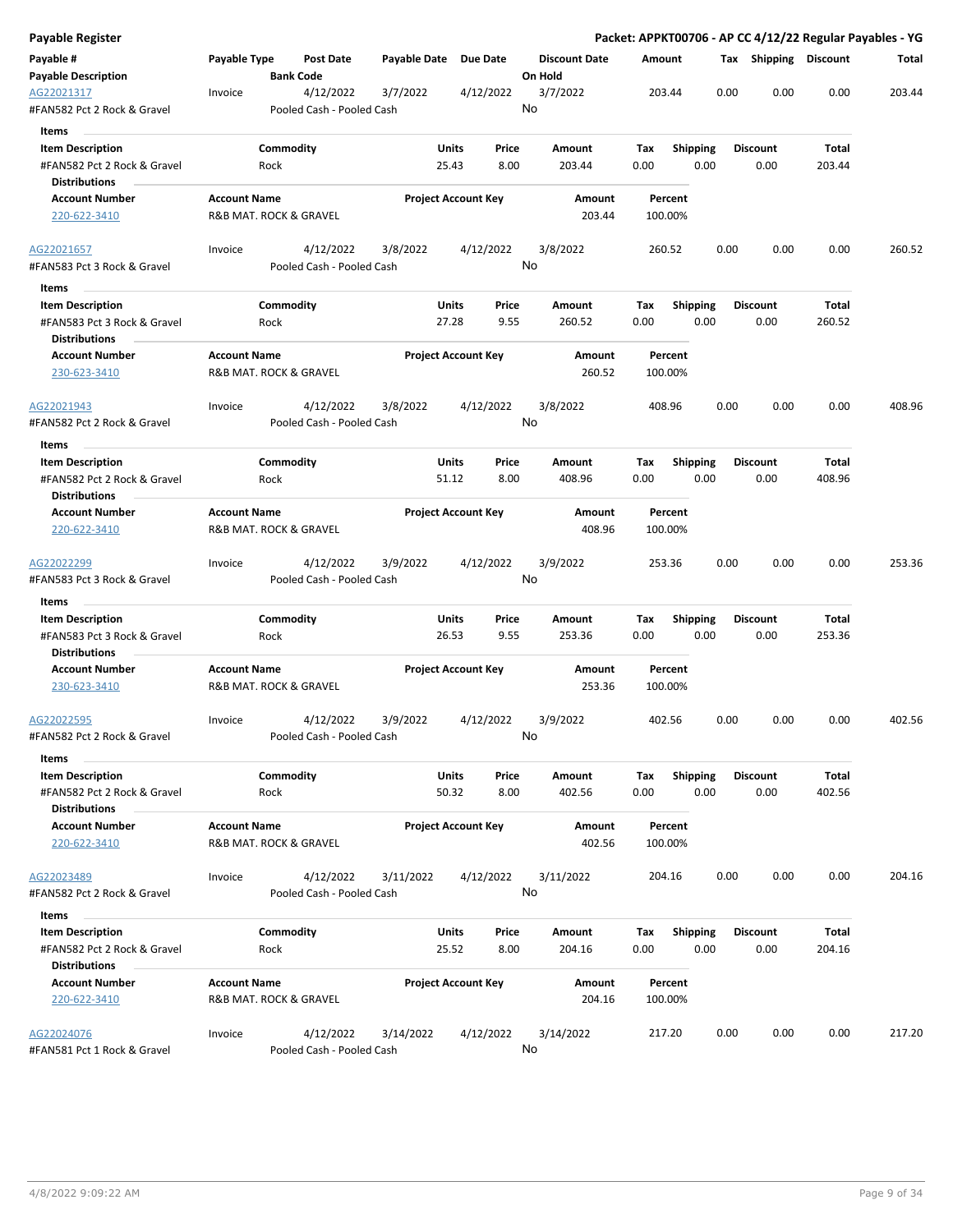| <b>Payable Register</b>                                                                 |                     |                                        |                       |                            |               |                                 |             |                         |      |                         |                 | Packet: APPKT00706 - AP CC 4/12/22 Regular Payables - YG |
|-----------------------------------------------------------------------------------------|---------------------|----------------------------------------|-----------------------|----------------------------|---------------|---------------------------------|-------------|-------------------------|------|-------------------------|-----------------|----------------------------------------------------------|
| Payable #<br><b>Payable Description</b>                                                 | Payable Type        | <b>Post Date</b><br><b>Bank Code</b>   | Payable Date Due Date |                            |               | <b>Discount Date</b><br>On Hold | Amount      |                         |      | Tax Shipping Discount   |                 | Total                                                    |
| Items<br><b>Item Description</b><br>#FAN581 Pct 1 Rock & Gravel                         |                     | Commodity<br>Rock                      |                       | Units<br>27.15             | Price<br>8.00 | Amount<br>217.20                | Tax<br>0.00 | <b>Shipping</b><br>0.00 |      | <b>Discount</b><br>0.00 | Total<br>217.20 |                                                          |
| <b>Distributions</b><br><b>Account Number</b><br>210-621-3410                           | <b>Account Name</b> | R&B MAT. ROCK & GRAVEL                 |                       | <b>Project Account Key</b> |               | Amount<br>217.20                |             | Percent<br>100.00%      |      |                         |                 |                                                          |
| AG22024077<br>#FAN582 Pct 2 Rock & Gravel                                               | Invoice             | 4/12/2022<br>Pooled Cash - Pooled Cash | 3/14/2022             | 4/12/2022                  |               | 3/14/2022<br>No                 | 604.32      |                         | 0.00 | 0.00                    | 0.00            | 604.32                                                   |
| Items                                                                                   |                     |                                        |                       |                            |               |                                 |             |                         |      |                         |                 |                                                          |
| <b>Item Description</b><br>#FAN582 Pct 2 Rock & Gravel<br><b>Distributions</b>          |                     | Commodity<br>Rock                      |                       | Units<br>75.54             | Price<br>8.00 | Amount<br>604.32                | Tax<br>0.00 | <b>Shipping</b><br>0.00 |      | <b>Discount</b><br>0.00 | Total<br>604.32 |                                                          |
| <b>Account Number</b><br>220-622-3410                                                   | <b>Account Name</b> | R&B MAT. ROCK & GRAVEL                 |                       | <b>Project Account Key</b> |               | Amount<br>604.32                |             | Percent<br>100.00%      |      |                         |                 |                                                          |
| AG22024694<br>#FAN581 Pct 1 Rock & Gravel                                               | Invoice             | 4/12/2022<br>Pooled Cash - Pooled Cash | 3/15/2022             | 4/12/2022                  |               | 3/15/2022<br>No                 | 433.76      |                         | 0.00 | 0.00                    | 0.00            | 433.76                                                   |
| Items<br><b>Item Description</b><br>#FAN581 Pct 1 Rock & Gravel<br><b>Distributions</b> |                     | Commodity<br>Rock                      |                       | Units<br>54.22             | Price<br>8.00 | Amount<br>433.76                | Tax<br>0.00 | <b>Shipping</b><br>0.00 |      | <b>Discount</b><br>0.00 | Total<br>433.76 |                                                          |
| <b>Account Number</b><br>210-621-3410                                                   | <b>Account Name</b> | R&B MAT. ROCK & GRAVEL                 |                       | <b>Project Account Key</b> |               | Amount<br>433.76                |             | Percent<br>100.00%      |      |                         |                 |                                                          |
| AG22024695<br>#FAN582 Pct 2 Rock & Gravel                                               | Invoice             | 4/12/2022<br>Pooled Cash - Pooled Cash | 3/15/2022             | 4/12/2022                  |               | 3/15/2022<br>No                 | 413.52      |                         | 0.00 | 0.00                    | 0.00            | 413.52                                                   |
| Items                                                                                   |                     |                                        |                       |                            |               |                                 |             |                         |      |                         |                 |                                                          |
| <b>Item Description</b><br>#FAN582 Pct 2 Rock & Gravel<br><b>Distributions</b>          |                     | Commodity<br>Rock                      |                       | <b>Units</b><br>51.69      | Price<br>8.00 | Amount<br>413.52                | Tax<br>0.00 | <b>Shipping</b><br>0.00 |      | <b>Discount</b><br>0.00 | Total<br>413.52 |                                                          |
| <b>Account Number</b><br>220-622-3410                                                   | <b>Account Name</b> | R&B MAT. ROCK & GRAVEL                 |                       | <b>Project Account Key</b> |               | Amount<br>413.52                |             | Percent<br>100.00%      |      |                         |                 |                                                          |
| AG22025307<br>#FAN581 Pct 1 Rock & Gravel                                               | Invoice             | 4/12/2022<br>Pooled Cash - Pooled Cash | 3/16/2022             | 4/12/2022                  | No            | 3/16/2022                       | 595.52      |                         | 0.00 | 0.00                    | 0.00            | 595.52                                                   |
| Items<br><b>Item Description</b>                                                        |                     | Commodity                              |                       | <b>Units</b>               | Price         | Amount                          | Tax         | Shipping                |      | <b>Discount</b>         | Total           |                                                          |
| #FAN581 Pct 1 Rock & Gravel<br><b>Distributions</b>                                     |                     | Rock                                   |                       | 74.44                      | 8.00          | 595.52                          | 0.00        | 0.00                    |      | 0.00                    | 595.52          |                                                          |
| <b>Account Number</b><br>210-621-3410                                                   | <b>Account Name</b> | R&B MAT. ROCK & GRAVEL                 |                       | <b>Project Account Key</b> |               | Amount<br>595.52                |             | Percent<br>100.00%      |      |                         |                 |                                                          |
| AG22025308<br>#FAN582 Pct 2 Rock & Gravel                                               | Invoice             | 4/12/2022<br>Pooled Cash - Pooled Cash | 3/16/2022             | 4/12/2022                  |               | 3/16/2022<br>No                 | 610.40      |                         | 0.00 | 0.00                    | 0.00            | 610.40                                                   |
| Items                                                                                   |                     |                                        |                       |                            |               |                                 |             |                         |      |                         |                 |                                                          |
| <b>Item Description</b><br>#FAN582 Pct 2 Rock & Gravel<br><b>Distributions</b>          |                     | Commodity<br>Rock                      |                       | Units<br>76.30             | Price<br>8.00 | Amount<br>610.40                | Tax<br>0.00 | Shipping<br>0.00        |      | <b>Discount</b><br>0.00 | Total<br>610.40 |                                                          |
| <b>Account Number</b><br>220-622-3410                                                   | <b>Account Name</b> | R&B MAT. ROCK & GRAVEL                 |                       | <b>Project Account Key</b> |               | Amount<br>610.40                |             | Percent<br>100.00%      |      |                         |                 |                                                          |
| AG22025309<br>#FAN584 Pct 4 Rock & Gravel                                               | Invoice             | 4/12/2022<br>Pooled Cash - Pooled Cash | 3/16/2022             | 4/12/2022                  | No            | 3/16/2022                       | 194.24      |                         | 0.00 | 0.00                    | 0.00            | 194.24                                                   |
| Items                                                                                   |                     |                                        |                       |                            |               |                                 |             |                         |      |                         |                 |                                                          |
| <b>Item Description</b><br>#FAN584 Pct 4 Rock & Gravel<br><b>Distributions</b>          |                     | Commodity<br>Rock                      |                       | Units<br>24.28             | Price<br>8.00 | Amount<br>194.24                | Tax<br>0.00 | <b>Shipping</b><br>0.00 |      | <b>Discount</b><br>0.00 | Total<br>194.24 |                                                          |
| <b>Account Number</b><br>240-624-3410                                                   | <b>Account Name</b> | R&B MAT. ROCK & GRAVEL                 |                       | <b>Project Account Key</b> |               | Amount<br>194.24                |             | Percent<br>100.00%      |      |                         |                 |                                                          |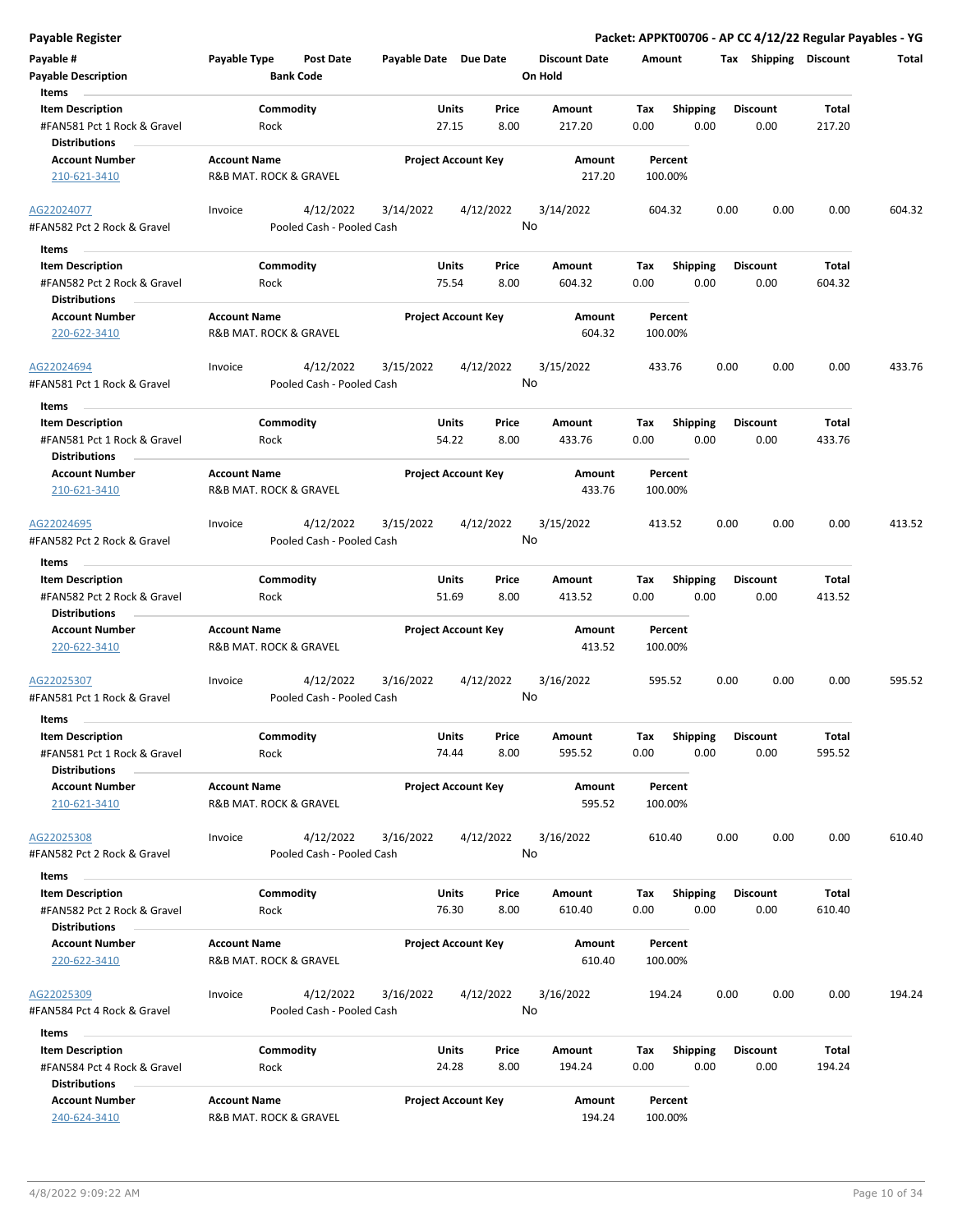| Payable Register                                    |                                               |                  |                           |                       |                            |           |                                 |          |                    |      |      |                       |          | Packet: APPKT00706 - AP CC 4/12/22 Regular Payables - YG |
|-----------------------------------------------------|-----------------------------------------------|------------------|---------------------------|-----------------------|----------------------------|-----------|---------------------------------|----------|--------------------|------|------|-----------------------|----------|----------------------------------------------------------|
| Payable #<br><b>Payable Description</b>             | Payable Type                                  | <b>Bank Code</b> | Post Date                 | Payable Date Due Date |                            |           | <b>Discount Date</b><br>On Hold | Amount   |                    |      |      | Tax Shipping Discount |          | Total                                                    |
| AG22025965                                          | Invoice                                       |                  | 4/12/2022                 | 3/17/2022             |                            | 4/12/2022 | 3/17/2022                       |          | 218.80             |      | 0.00 | 0.00                  | 0.00     | 218.80                                                   |
| #FAN581 Pct 1 Rock & Gravel                         |                                               |                  | Pooled Cash - Pooled Cash |                       |                            |           | No                              |          |                    |      |      |                       |          |                                                          |
| Items                                               |                                               |                  |                           |                       |                            |           |                                 |          |                    |      |      |                       |          |                                                          |
| <b>Item Description</b>                             |                                               | Commodity        |                           |                       | Units                      | Price     | Amount                          | Tax      | <b>Shipping</b>    |      |      | <b>Discount</b>       | Total    |                                                          |
| #FAN581 Pct 1 Rock & Gravel<br><b>Distributions</b> |                                               | Rock             |                           |                       | 27.35                      | 8.00      | 218.80                          | 0.00     |                    | 0.00 |      | 0.00                  | 218.80   |                                                          |
| <b>Account Number</b>                               | <b>Account Name</b>                           |                  |                           |                       | <b>Project Account Key</b> |           | Amount                          |          | Percent            |      |      |                       |          |                                                          |
| 210-621-3410                                        | R&B MAT. ROCK & GRAVEL                        |                  |                           |                       |                            |           | 218.80                          |          | 100.00%            |      |      |                       |          |                                                          |
| AG22025966                                          | Invoice                                       |                  | 4/12/2022                 | 3/17/2022             |                            | 4/12/2022 | 3/17/2022                       |          | 612.24             |      | 0.00 | 0.00                  | 0.00     | 612.24                                                   |
| #FAN582 Pct 2 Rock & Gravel<br>Items                |                                               |                  | Pooled Cash - Pooled Cash |                       |                            |           | No                              |          |                    |      |      |                       |          |                                                          |
| <b>Item Description</b>                             |                                               | Commodity        |                           |                       | <b>Units</b>               | Price     | Amount                          | Tax      |                    |      |      | <b>Discount</b>       | Total    |                                                          |
| #FAN582 Pct 2 Rock & Gravel                         |                                               | Rock             |                           |                       | 76.53                      | 8.00      | 612.24                          | 0.00     | <b>Shipping</b>    | 0.00 |      | 0.00                  | 612.24   |                                                          |
| <b>Distributions</b><br><b>Account Number</b>       | <b>Account Name</b>                           |                  |                           |                       | <b>Project Account Key</b> |           | Amount                          |          | Percent            |      |      |                       |          |                                                          |
| 220-622-3410                                        | R&B MAT. ROCK & GRAVEL                        |                  |                           |                       |                            |           | 612.24                          |          | 100.00%            |      |      |                       |          |                                                          |
| AG22028145                                          | Invoice                                       |                  | 4/12/2022                 | 3/21/2022             |                            | 4/12/2022 | 3/21/2022                       | 1,005.44 |                    |      | 0.00 | 0.00                  | 0.00     | 1,005.44                                                 |
| #FAN581 Pct 1 Rock & Gravel                         |                                               |                  | Pooled Cash - Pooled Cash |                       |                            |           | No                              |          |                    |      |      |                       |          |                                                          |
| Items                                               |                                               |                  |                           |                       |                            |           |                                 |          |                    |      |      |                       |          |                                                          |
| <b>Item Description</b>                             |                                               | Commodity        |                           |                       | Units                      | Price     | Amount                          | Tax      | <b>Shipping</b>    |      |      | <b>Discount</b>       | Total    |                                                          |
| #FAN581 Pct 1 Rock & Gravel                         |                                               | Rock             |                           |                       | 125.68                     | 8.00      | 1,005.44                        | 0.00     |                    | 0.00 |      | 0.00                  | 1,005.44 |                                                          |
| <b>Distributions</b>                                |                                               |                  |                           |                       |                            |           |                                 |          |                    |      |      |                       |          |                                                          |
| <b>Account Number</b>                               | <b>Account Name</b>                           |                  |                           |                       | <b>Project Account Key</b> |           | Amount                          |          | Percent            |      |      |                       |          |                                                          |
| 210-621-3410                                        | R&B MAT. ROCK & GRAVEL                        |                  |                           |                       |                            |           | 1,005.44                        |          | 100.00%            |      |      |                       |          |                                                          |
| AG22028146                                          | Invoice                                       |                  | 4/12/2022                 | 3/21/2022             |                            | 4/12/2022 | 3/21/2022                       |          | 615.68             |      | 0.00 | 0.00                  | 0.00     | 615.68                                                   |
| #FAN582 Pct 2 Rock & Gravel                         |                                               |                  | Pooled Cash - Pooled Cash |                       |                            |           | No                              |          |                    |      |      |                       |          |                                                          |
| Items<br><b>Item Description</b>                    |                                               | Commodity        |                           |                       | <b>Units</b>               | Price     | Amount                          | Тах      | <b>Shipping</b>    |      |      | <b>Discount</b>       | Total    |                                                          |
| #FAN582 Pct 2 Rock & Gravel                         |                                               | Rock             |                           |                       | 76.96                      | 8.00      | 615.68                          | 0.00     |                    | 0.00 |      | 0.00                  | 615.68   |                                                          |
| <b>Distributions</b>                                |                                               |                  |                           |                       |                            |           |                                 |          |                    |      |      |                       |          |                                                          |
| <b>Account Number</b>                               | <b>Account Name</b>                           |                  |                           |                       | <b>Project Account Key</b> |           | Amount                          |          | Percent            |      |      |                       |          |                                                          |
| 220-622-3410                                        | R&B MAT. ROCK & GRAVEL                        |                  |                           |                       |                            |           | 615.68                          |          | 100.00%            |      |      |                       |          |                                                          |
| AG22028576                                          | Invoice                                       |                  | 4/12/2022                 | 3/22/2022             |                            | 4/12/2022 | 3/22/2022                       | 1,221.28 |                    |      | 0.00 | 0.00                  | 0.00     | 1,221.28                                                 |
| #FAN581 Pct 1 Rock & Gravel<br>Items                |                                               |                  | Pooled Cash - Pooled Cash |                       |                            |           | No                              |          |                    |      |      |                       |          |                                                          |
| <b>Item Description</b>                             |                                               | Commodity        |                           |                       | Units                      | Price     | Amount                          | Tax      | Shipping           |      |      | <b>Discount</b>       | Total    |                                                          |
| #FAN581 Pct 1 Rock & Gravel                         |                                               | Rock             |                           |                       | 152.66                     | 8.00      | 1,221.28                        | 0.00     |                    | 0.00 |      | 0.00                  | 1,221.28 |                                                          |
| <b>Distributions</b>                                |                                               |                  |                           |                       |                            |           |                                 |          |                    |      |      |                       |          |                                                          |
| <b>Account Number</b><br>210-621-3410               | <b>Account Name</b><br>R&B MAT. ROCK & GRAVEL |                  |                           |                       | <b>Project Account Key</b> |           | Amount<br>1,221.28              |          | Percent<br>100.00% |      |      |                       |          |                                                          |
| AG22028577                                          | Invoice                                       |                  | 4/12/2022                 | 3/22/2022             |                            | 4/12/2022 | 3/22/2022                       |          | 612.96             |      | 0.00 | 0.00                  | 0.00     | 612.96                                                   |
| #FAN582 Pct 2 Rock & Gravel                         |                                               |                  | Pooled Cash - Pooled Cash |                       |                            |           | No                              |          |                    |      |      |                       |          |                                                          |
|                                                     |                                               |                  |                           |                       |                            |           |                                 |          |                    |      |      |                       |          |                                                          |
| Items                                               |                                               |                  |                           |                       |                            |           |                                 |          |                    |      |      |                       |          |                                                          |
| <b>Item Description</b>                             |                                               | Commodity        |                           |                       | Units                      | Price     | Amount                          | Tax      | <b>Shipping</b>    |      |      | <b>Discount</b>       | Total    |                                                          |
| #FAN582 Pct 2 Rock & Gravel                         |                                               | Rock             |                           |                       | 76.62                      | 8.00      | 612.96                          | 0.00     |                    | 0.00 |      | 0.00                  | 612.96   |                                                          |
| <b>Distributions</b>                                |                                               |                  |                           |                       |                            |           |                                 |          |                    |      |      |                       |          |                                                          |
| <b>Account Number</b><br>220-622-3410               | <b>Account Name</b><br>R&B MAT. ROCK & GRAVEL |                  |                           |                       | <b>Project Account Key</b> |           | Amount<br>612.96                |          | Percent<br>100.00% |      |      |                       |          |                                                          |
| AG22029088                                          | Invoice                                       |                  | 4/12/2022                 | 3/23/2022             |                            | 4/12/2022 | 3/23/2022                       |          | 422.96             |      | 0.00 | 0.00                  | 0.00     | 422.96                                                   |
| #FAN581 Pct 1 Rock & Gravel                         |                                               |                  | Pooled Cash - Pooled Cash |                       |                            |           | No                              |          |                    |      |      |                       |          |                                                          |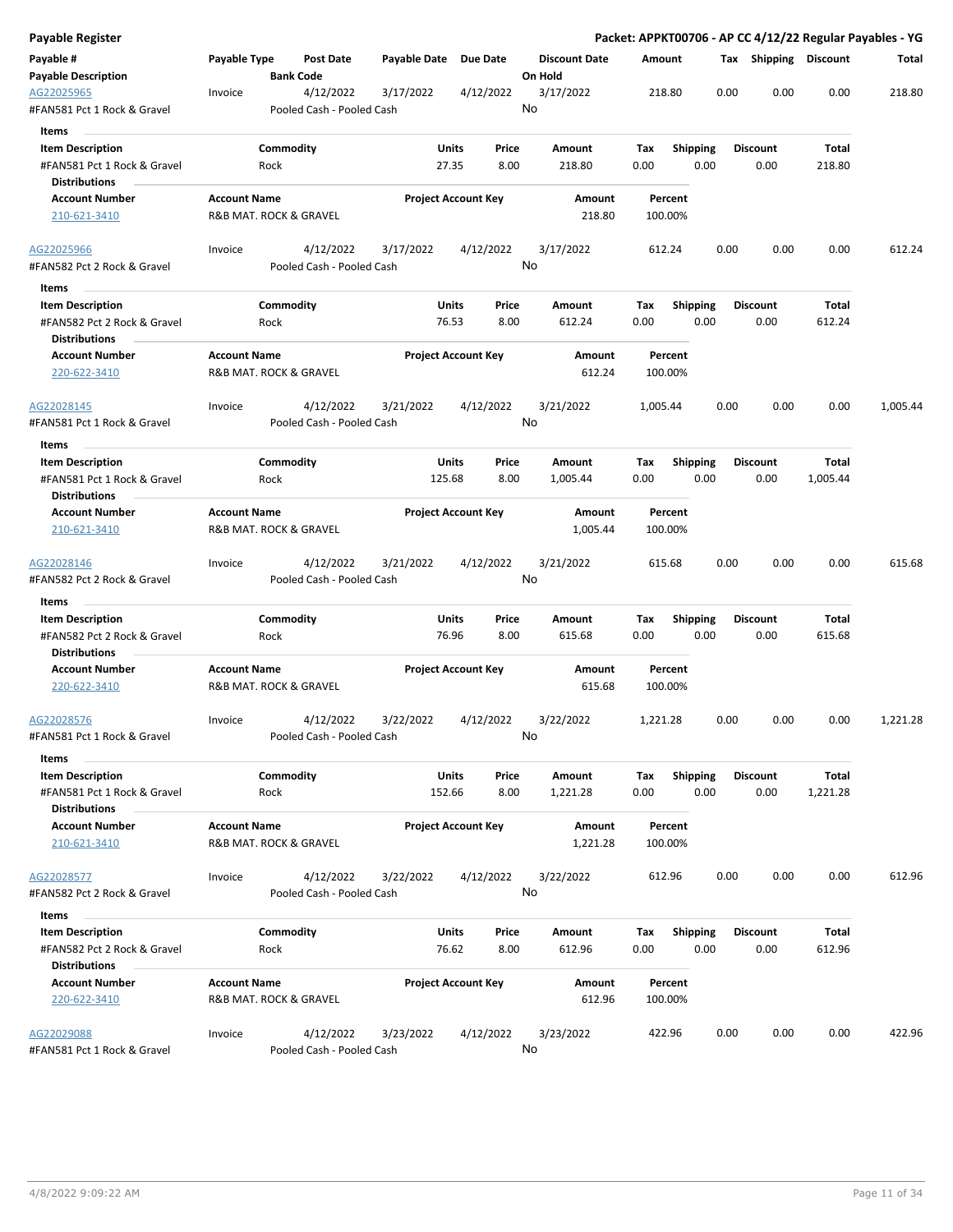| <b>Payable Register</b>                                                                 |                                               |                                        |                            |                       |                 |                                 |             |                         |      |                         |                        | Packet: APPKT00706 - AP CC 4/12/22 Regular Payables - YG |
|-----------------------------------------------------------------------------------------|-----------------------------------------------|----------------------------------------|----------------------------|-----------------------|-----------------|---------------------------------|-------------|-------------------------|------|-------------------------|------------------------|----------------------------------------------------------|
| Payable #<br><b>Payable Description</b>                                                 | <b>Payable Type</b>                           | <b>Post Date</b><br><b>Bank Code</b>   | Payable Date Due Date      |                       |                 | <b>Discount Date</b><br>On Hold | Amount      |                         |      | Tax Shipping Discount   |                        | Total                                                    |
| Items<br><b>Item Description</b><br>#FAN581 Pct 1 Rock & Gravel<br><b>Distributions</b> | Rock                                          | Commodity                              |                            | Units<br>52.87        | Price<br>8.00   | Amount<br>422.96                | Tax<br>0.00 | <b>Shipping</b><br>0.00 |      | <b>Discount</b><br>0.00 | Total<br>422.96        |                                                          |
| <b>Account Number</b><br>210-621-3410                                                   | <b>Account Name</b><br>R&B MAT. ROCK & GRAVEL |                                        | <b>Project Account Key</b> |                       |                 | Amount<br>422.96                |             | Percent<br>100.00%      |      |                         |                        |                                                          |
| AG22029089<br>#FAN582 Pct 2 Rock & Gravel                                               | Invoice                                       | 4/12/2022<br>Pooled Cash - Pooled Cash | 3/23/2022                  |                       | 4/12/2022<br>No | 3/23/2022                       |             | 609.20                  | 0.00 | 0.00                    | 0.00                   | 609.20                                                   |
| Items                                                                                   |                                               |                                        |                            |                       |                 |                                 |             |                         |      |                         |                        |                                                          |
| <b>Item Description</b><br>#FAN582 Pct 2 Rock & Gravel<br><b>Distributions</b>          | Rock                                          | Commodity                              |                            | Units<br>76.15        | Price<br>8.00   | Amount<br>609.20                | Tax<br>0.00 | <b>Shipping</b><br>0.00 |      | <b>Discount</b><br>0.00 | Total<br>609.20        |                                                          |
| <b>Account Number</b><br>220-622-3410                                                   | <b>Account Name</b><br>R&B MAT. ROCK & GRAVEL |                                        | <b>Project Account Key</b> |                       |                 | Amount<br>609.20                |             | Percent<br>100.00%      |      |                         |                        |                                                          |
| AG22029090<br>#FAN584 Pct 4 Rock & Gravel                                               | Invoice                                       | 4/12/2022<br>Pooled Cash - Pooled Cash | 3/23/2022                  |                       | 4/12/2022<br>No | 3/23/2022                       | 1,057.12    |                         | 0.00 | 0.00                    | 0.00                   | 1,057.12                                                 |
| Items<br><b>Item Description</b><br>#FAN584 Pct 4 Rock & Gravel<br><b>Distributions</b> | Rock                                          | Commodity                              |                            | Units<br>132.14       | Price<br>8.00   | Amount<br>1,057.12              | Tax<br>0.00 | <b>Shipping</b><br>0.00 |      | <b>Discount</b><br>0.00 | Total<br>1,057.12      |                                                          |
| <b>Account Number</b><br>240-624-3410                                                   | <b>Account Name</b><br>R&B MAT. ROCK & GRAVEL |                                        | <b>Project Account Key</b> |                       |                 | Amount<br>1,057.12              |             | Percent<br>100.00%      |      |                         |                        |                                                          |
| AG22029691<br>#FAN581 Pct 1 Rock & Gravel                                               | Invoice                                       | 4/12/2022<br>Pooled Cash - Pooled Cash | 3/24/2022                  |                       | 4/12/2022<br>No | 3/24/2022                       |             | 218.96                  | 0.00 | 0.00                    | 0.00                   | 218.96                                                   |
| Items                                                                                   |                                               |                                        |                            |                       |                 |                                 |             |                         |      |                         |                        |                                                          |
| <b>Item Description</b><br>#FAN581 Pct 1 Rock & Gravel<br><b>Distributions</b>          | Rock                                          | Commodity                              |                            | <b>Units</b><br>27.37 | Price<br>8.00   | Amount<br>218.96                | Tax<br>0.00 | <b>Shipping</b><br>0.00 |      | <b>Discount</b><br>0.00 | <b>Total</b><br>218.96 |                                                          |
| <b>Account Number</b><br>210-621-3410                                                   | <b>Account Name</b><br>R&B MAT. ROCK & GRAVEL |                                        | <b>Project Account Key</b> |                       |                 | <b>Amount</b><br>218.96         |             | Percent<br>100.00%      |      |                         |                        |                                                          |
| AG22029692<br>#FAN582 Pct 2 Rock & Gravel                                               | Invoice                                       | 4/12/2022<br>Pooled Cash - Pooled Cash | 3/24/2022                  |                       | 4/12/2022<br>No | 3/24/2022                       |             | 400.32                  | 0.00 | 0.00                    | 0.00                   | 400.32                                                   |
| Items<br><b>Item Description</b><br>#FAN582 Pct 2 Rock & Gravel                         | Rock                                          | Commodity                              |                            | Units<br>50.04        | Price<br>8.00   | Amount<br>400.32                | Tax<br>0.00 | Shipping<br>0.00        |      | <b>Discount</b><br>0.00 | Total<br>400.32        |                                                          |
| <b>Distributions</b><br><b>Account Number</b><br>220-622-3410                           | <b>Account Name</b><br>R&B MAT. ROCK & GRAVEL |                                        | <b>Project Account Key</b> |                       |                 | Amount<br>400.32                |             | Percent<br>100.00%      |      |                         |                        |                                                          |
| AG22029693<br>#FAN584 Pct 4 Rock & Gravel                                               | Invoice                                       | 4/12/2022<br>Pooled Cash - Pooled Cash | 3/24/2022                  |                       | 4/12/2022<br>No | 3/24/2022                       |             | 380.24                  | 0.00 | 0.00                    | 0.00                   | 380.24                                                   |
| Items                                                                                   |                                               |                                        |                            |                       |                 |                                 |             |                         |      |                         |                        |                                                          |
| <b>Item Description</b><br>#FAN584 Pct 4 Rock & Gravel<br><b>Distributions</b>          | Rock                                          | Commodity                              |                            | Units<br>47.53        | Price<br>8.00   | Amount<br>380.24                | Тах<br>0.00 | <b>Shipping</b><br>0.00 |      | <b>Discount</b><br>0.00 | Total<br>380.24        |                                                          |
| <b>Account Number</b><br>240-624-3410                                                   | <b>Account Name</b><br>R&B MAT. ROCK & GRAVEL |                                        | <b>Project Account Key</b> |                       |                 | Amount<br>380.24                |             | Percent<br>100.00%      |      |                         |                        |                                                          |
| AG22030344<br>#FAN584 Pct 4 Rock & Gravel                                               | Invoice                                       | 4/12/2022<br>Pooled Cash - Pooled Cash | 3/25/2022                  |                       | 4/12/2022<br>No | 3/25/2022                       |             | 384.24                  | 0.00 | 0.00                    | 0.00                   | 384.24                                                   |
| Items                                                                                   |                                               |                                        |                            |                       |                 |                                 |             |                         |      |                         |                        |                                                          |
| <b>Item Description</b><br>#FAN584 Pct 4 Rock & Gravel<br><b>Distributions</b>          | Rock                                          | Commodity                              |                            | Units<br>48.03        | Price<br>8.00   | Amount<br>384.24                | Tax<br>0.00 | <b>Shipping</b><br>0.00 |      | <b>Discount</b><br>0.00 | Total<br>384.24        |                                                          |
| <b>Account Number</b><br>240-624-3410                                                   | <b>Account Name</b><br>R&B MAT. ROCK & GRAVEL |                                        | <b>Project Account Key</b> |                       |                 | Amount<br>384.24                |             | Percent<br>100.00%      |      |                         |                        |                                                          |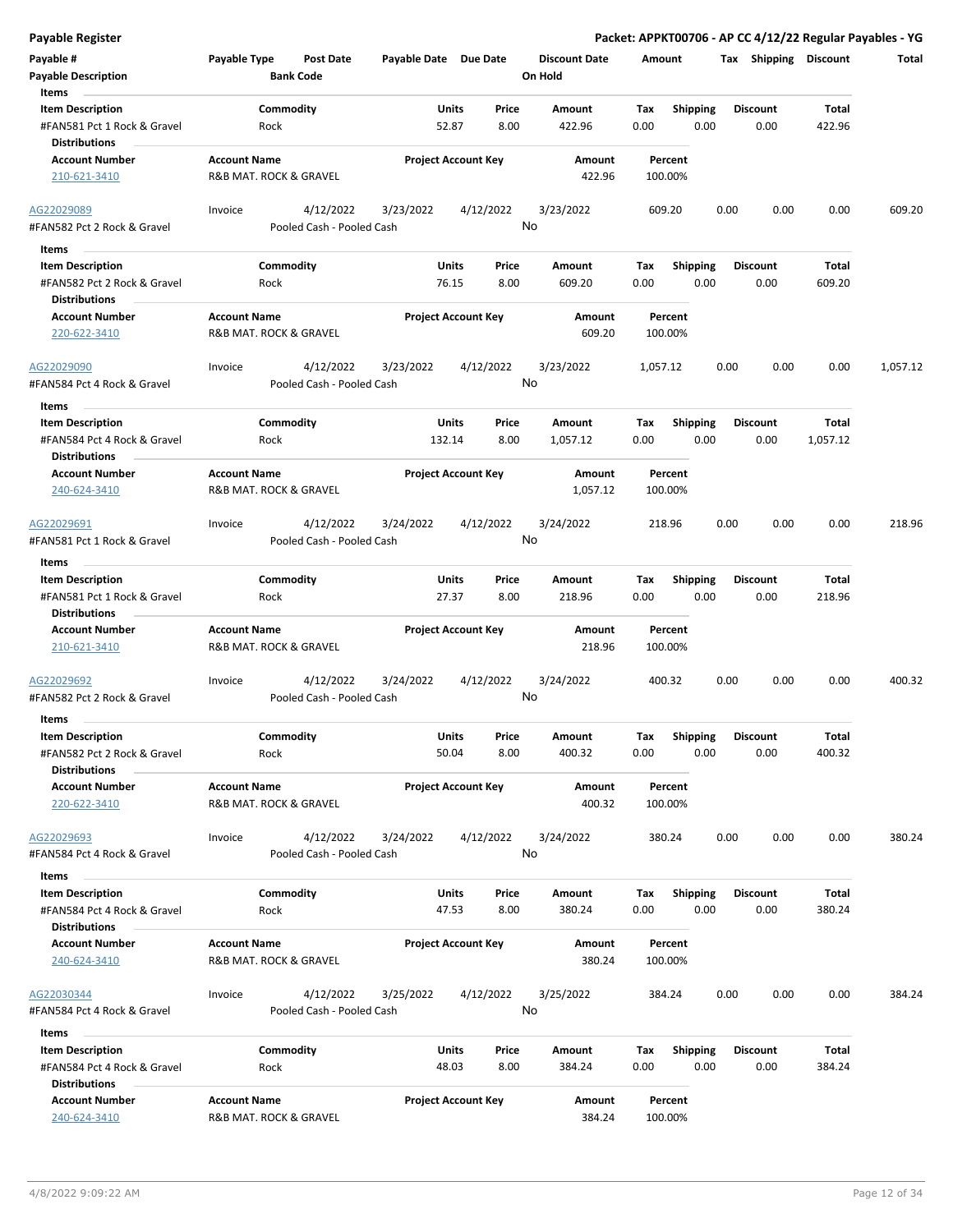| Payable Register                                    |                     |                                        |                       |                            |                                 |                    |                 |      |                       | Packet: APPKT00706 - AP CC 4/12/22 Regular Payables - YG |        |
|-----------------------------------------------------|---------------------|----------------------------------------|-----------------------|----------------------------|---------------------------------|--------------------|-----------------|------|-----------------------|----------------------------------------------------------|--------|
| Payable #<br><b>Payable Description</b>             | Payable Type        | Post Date<br><b>Bank Code</b>          | Payable Date Due Date |                            | <b>Discount Date</b><br>On Hold | Amount             |                 |      | Tax Shipping Discount |                                                          | Total  |
| AG22031110<br>#FAN581 Pct 1 Rock & Gravel           | Invoice             | 4/12/2022<br>Pooled Cash - Pooled Cash | 3/28/2022             | 4/12/2022                  | 3/28/2022<br>No                 | 394.80             |                 | 0.00 | 0.00                  | 0.00                                                     | 394.80 |
| Items                                               |                     |                                        |                       |                            |                                 |                    |                 |      |                       |                                                          |        |
| <b>Item Description</b>                             |                     | Commodity                              | Units                 | Price                      | Amount                          | Tax                | <b>Shipping</b> |      | <b>Discount</b>       | Total                                                    |        |
| #FAN581 Pct 1 Rock & Gravel                         |                     | Rock                                   | 49.35                 | 8.00                       | 394.80                          | 0.00               | 0.00            |      | 0.00                  | 394.80                                                   |        |
| <b>Distributions</b>                                |                     |                                        |                       |                            |                                 |                    |                 |      |                       |                                                          |        |
| <b>Account Number</b>                               | <b>Account Name</b> |                                        |                       | <b>Project Account Key</b> | Amount                          | Percent            |                 |      |                       |                                                          |        |
| 210-621-3410                                        |                     | R&B MAT. ROCK & GRAVEL                 |                       |                            | 394.80                          | 100.00%            |                 |      |                       |                                                          |        |
| AG22031111                                          | Invoice             | 4/12/2022                              | 3/28/2022             | 4/12/2022                  | 3/28/2022                       | 404.80             |                 | 0.00 | 0.00                  | 0.00                                                     | 404.80 |
| #FAN582 Pct 2 Rock & Gravel<br>Items                |                     | Pooled Cash - Pooled Cash              |                       |                            | No                              |                    |                 |      |                       |                                                          |        |
| <b>Item Description</b>                             |                     | Commodity                              | Units                 | Price                      | Amount                          | Tax                | <b>Shipping</b> |      | <b>Discount</b>       | Total                                                    |        |
| #FAN582 Pct 2 Rock & Gravel<br><b>Distributions</b> |                     | Rock                                   | 50.60                 | 8.00                       | 404.80                          | 0.00               | 0.00            |      | 0.00                  | 404.80                                                   |        |
| <b>Account Number</b>                               | <b>Account Name</b> |                                        |                       | <b>Project Account Key</b> | Amount                          | Percent            |                 |      |                       |                                                          |        |
| 220-622-3410                                        |                     | R&B MAT. ROCK & GRAVEL                 |                       |                            | 404.80                          | 100.00%            |                 |      |                       |                                                          |        |
| AG22031112                                          | Invoice             | 4/12/2022                              | 3/28/2022             | 4/12/2022                  | 3/28/2022                       | 384.48             |                 | 0.00 | 0.00                  | 0.00                                                     | 384.48 |
| #FAN584 Pct 4 Rock & Gravel                         |                     | Pooled Cash - Pooled Cash              |                       |                            | No                              |                    |                 |      |                       |                                                          |        |
| Items                                               |                     |                                        |                       |                            |                                 |                    |                 |      |                       |                                                          |        |
| <b>Item Description</b>                             |                     | Commodity                              | Units                 | Price                      | Amount                          | Tax                | <b>Shipping</b> |      | <b>Discount</b>       | Total                                                    |        |
| #FAN584 Pct 4 Rock & Gravel<br><b>Distributions</b> |                     | Rock                                   | 48.06                 | 8.00                       | 384.48                          | 0.00               | 0.00            |      | 0.00                  | 384.48                                                   |        |
| <b>Account Number</b>                               | <b>Account Name</b> |                                        |                       | <b>Project Account Key</b> | Amount                          | Percent            |                 |      |                       |                                                          |        |
| 240-624-3410                                        |                     | R&B MAT. ROCK & GRAVEL                 |                       |                            | 384.48                          | 100.00%            |                 |      |                       |                                                          |        |
| AG22031781                                          | Invoice             | 4/12/2022                              | 3/29/2022             | 4/12/2022                  | 3/29/2022                       | 407.20             |                 | 0.00 | 0.00                  | 0.00                                                     | 407.20 |
| #FAN581 Pct 1 Rock & Gravel                         |                     | Pooled Cash - Pooled Cash              |                       |                            | No                              |                    |                 |      |                       |                                                          |        |
| Items                                               |                     |                                        |                       |                            |                                 |                    |                 |      |                       |                                                          |        |
| <b>Item Description</b>                             |                     | Commodity                              | Units                 | Price                      | Amount                          | Tax                | <b>Shipping</b> |      | <b>Discount</b>       | Total                                                    |        |
| #FAN581 Pct 1 Rock & Gravel                         |                     | Rock                                   | 50.90                 | 8.00                       | 407.20                          | 0.00               | 0.00            |      | 0.00                  | 407.20                                                   |        |
| <b>Distributions</b>                                |                     |                                        |                       |                            |                                 |                    |                 |      |                       |                                                          |        |
| <b>Account Number</b><br>210-621-3410               | <b>Account Name</b> | R&B MAT. ROCK & GRAVEL                 |                       | <b>Project Account Key</b> | Amount<br>407.20                | Percent<br>100.00% |                 |      |                       |                                                          |        |
| AG22031782                                          | Invoice             | 4/12/2022                              | 3/29/2022             | 4/12/2022                  | 3/29/2022                       | 614.40             |                 | 0.00 | 0.00                  | 0.00                                                     | 614.40 |
| #FAN582 Pct 2 Rock & Gravel                         |                     | Pooled Cash - Pooled Cash              |                       |                            | No                              |                    |                 |      |                       |                                                          |        |
| Items<br><b>Item Description</b>                    |                     | Commodity                              | Units                 | Price                      | Amount                          | Tax                | Shipping        |      | <b>Discount</b>       | Total                                                    |        |
| #FAN582 Pct 2 Rock & Gravel                         |                     | Rock                                   | 76.80                 | 8.00                       | 614.40                          | 0.00               | 0.00            |      | 0.00                  | 614.40                                                   |        |
| <b>Distributions</b>                                |                     |                                        |                       |                            |                                 |                    |                 |      |                       |                                                          |        |
| <b>Account Number</b><br>220-622-3410               | <b>Account Name</b> | R&B MAT. ROCK & GRAVEL                 |                       | <b>Project Account Key</b> | Amount<br>614.40                | Percent<br>100.00% |                 |      |                       |                                                          |        |
| AG22031783                                          | Invoice             | 4/12/2022                              | 3/29/2022             | 4/12/2022                  | 3/29/2022                       | 382.80             |                 | 0.00 | 0.00                  | 0.00                                                     | 382.80 |
| #FAN584 Pct 4 Rock & Gravel                         |                     | Pooled Cash - Pooled Cash              |                       |                            | No                              |                    |                 |      |                       |                                                          |        |
| Items                                               |                     |                                        |                       |                            |                                 |                    |                 |      |                       |                                                          |        |
| <b>Item Description</b>                             |                     | Commodity                              | Units                 | Price                      | Amount                          | Тах                | <b>Shipping</b> |      | <b>Discount</b>       | Total                                                    |        |
| #FAN584 Pct 4 Rock & Gravel<br><b>Distributions</b> |                     | Rock                                   | 47.85                 | 8.00                       | 382.80                          | 0.00               | 0.00            |      | 0.00                  | 382.80                                                   |        |
| <b>Account Number</b>                               | <b>Account Name</b> |                                        |                       | <b>Project Account Key</b> | Amount                          | Percent            |                 |      |                       |                                                          |        |
| 240-624-3410                                        |                     | R&B MAT. ROCK & GRAVEL                 |                       |                            | 382.80                          | 100.00%            |                 |      |                       |                                                          |        |
| AG22032333                                          | Invoice             | 4/12/2022                              | 3/30/2022             | 4/12/2022                  | 3/30/2022                       | 985.52             |                 | 0.00 | 0.00                  | 0.00                                                     | 985.52 |
| #FAN581 Pct 1 Rock & Gravel                         |                     | Pooled Cash - Pooled Cash              |                       |                            | No                              |                    |                 |      |                       |                                                          |        |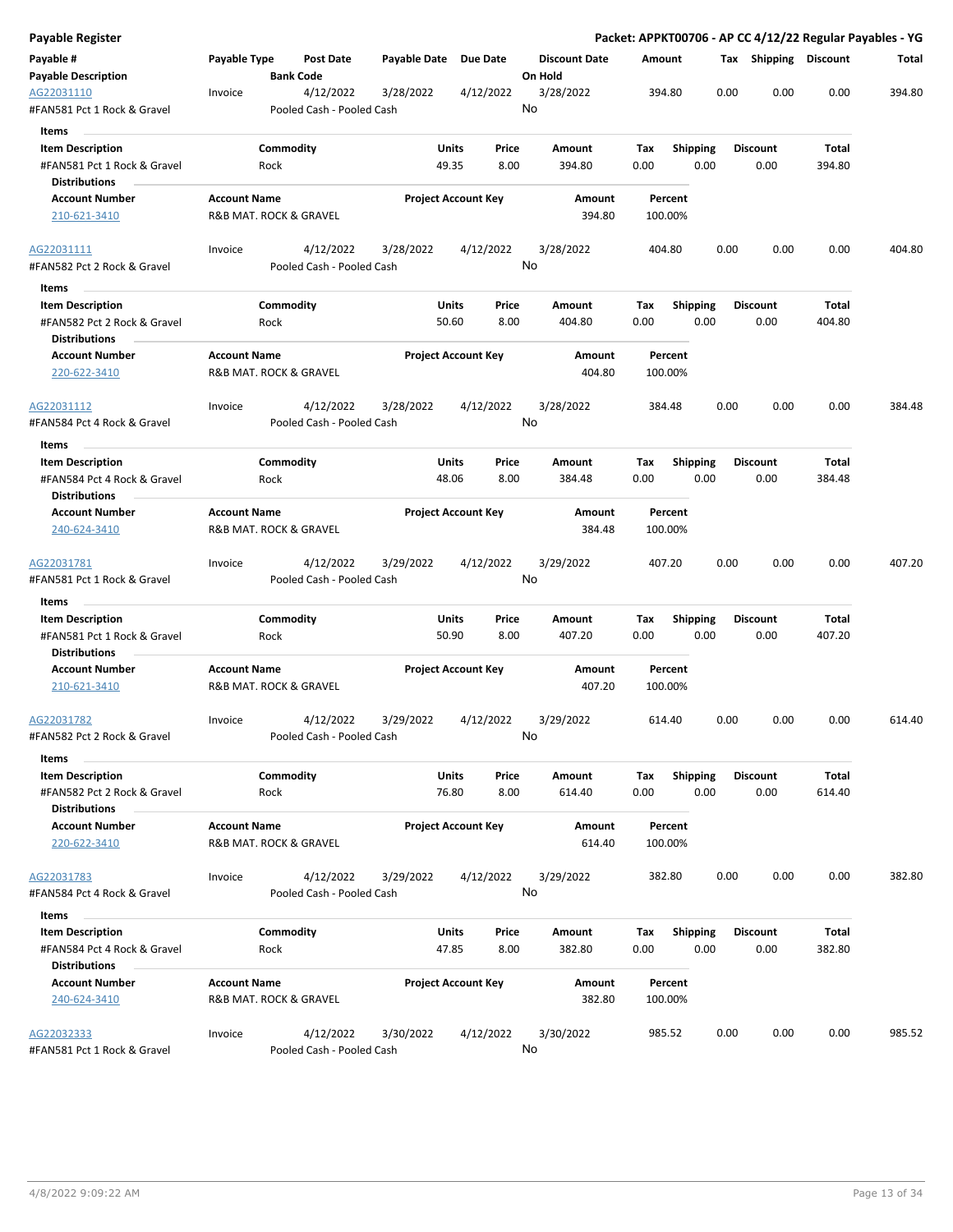| <b>Payable Register</b>                                                        |                                            |                                      |                       |                            |               |                                 |             |                         |      |                         | Packet: APPKT00706 - AP CC 4/12/22 Regular Payables - YG |          |
|--------------------------------------------------------------------------------|--------------------------------------------|--------------------------------------|-----------------------|----------------------------|---------------|---------------------------------|-------------|-------------------------|------|-------------------------|----------------------------------------------------------|----------|
| Payable #<br><b>Payable Description</b>                                        | Payable Type                               | <b>Post Date</b><br><b>Bank Code</b> | Payable Date Due Date |                            |               | <b>Discount Date</b><br>On Hold | Amount      |                         |      |                         | Tax Shipping Discount                                    | Total    |
| Items                                                                          |                                            |                                      |                       |                            |               |                                 |             |                         |      |                         |                                                          |          |
| <b>Item Description</b><br>#FAN581 Pct 1 Rock & Gravel<br><b>Distributions</b> | Rock                                       | Commodity                            |                       | Units<br>123.19            | Price<br>8.00 | Amount<br>985.52                | Tax<br>0.00 | <b>Shipping</b><br>0.00 |      | <b>Discount</b><br>0.00 | Total<br>985.52                                          |          |
| <b>Account Number</b>                                                          | <b>Account Name</b>                        |                                      |                       | <b>Project Account Key</b> |               | Amount                          |             | Percent                 |      |                         |                                                          |          |
| 210-621-3410                                                                   |                                            | R&B MAT. ROCK & GRAVEL               |                       |                            |               | 985.52                          | 100.00%     |                         |      |                         |                                                          |          |
| AG22032334                                                                     | Invoice                                    | 4/12/2022                            | 3/30/2022             |                            | 4/12/2022     | 3/30/2022                       | 404.08      |                         | 0.00 | 0.00                    | 0.00                                                     | 404.08   |
| #FAN582 Pct 2 Rock & Gravel                                                    |                                            | Pooled Cash - Pooled Cash            |                       |                            | No            |                                 |             |                         |      |                         |                                                          |          |
| Items                                                                          |                                            |                                      |                       |                            |               |                                 |             |                         |      |                         |                                                          |          |
| <b>Item Description</b>                                                        |                                            | Commodity                            |                       | <b>Units</b>               | Price         | Amount                          | Tax         | <b>Shipping</b>         |      | <b>Discount</b>         | Total                                                    |          |
| #FAN582 Pct 2 Rock & Gravel                                                    | Rock                                       |                                      |                       | 50.51                      | 8.00          | 404.08                          | 0.00        | 0.00                    |      | 0.00                    | 404.08                                                   |          |
| <b>Distributions</b>                                                           |                                            |                                      |                       |                            |               |                                 |             |                         |      |                         |                                                          |          |
| <b>Account Number</b>                                                          | <b>Account Name</b>                        |                                      |                       | <b>Project Account Key</b> |               | Amount                          |             | Percent                 |      |                         |                                                          |          |
| 220-622-3410                                                                   |                                            | R&B MAT. ROCK & GRAVEL               |                       |                            |               | 404.08                          | 100.00%     |                         |      |                         |                                                          |          |
| AG22032937                                                                     | Invoice                                    | 4/12/2022                            | 3/31/2022             |                            | 4/12/2022     | 3/31/2022                       | 609.60      |                         | 0.00 | 0.00                    | 0.00                                                     | 609.60   |
| #FAN582 Pct 2 Rock & Gravel                                                    |                                            | Pooled Cash - Pooled Cash            |                       |                            | No            |                                 |             |                         |      |                         |                                                          |          |
| Items                                                                          |                                            |                                      |                       |                            |               |                                 |             |                         |      |                         |                                                          |          |
| <b>Item Description</b>                                                        |                                            | Commodity                            |                       | Units                      | Price         | Amount                          | Tax         | <b>Shipping</b>         |      | <b>Discount</b>         | Total                                                    |          |
| #FAN582 Pct 2 Rock & Gravel                                                    | Rock                                       |                                      |                       | 76.20                      | 8.00          | 609.60                          | 0.00        | 0.00                    |      | 0.00                    | 609.60                                                   |          |
| <b>Distributions</b>                                                           |                                            |                                      |                       |                            |               |                                 |             |                         |      |                         |                                                          |          |
| <b>Account Number</b>                                                          | <b>Account Name</b>                        |                                      |                       | <b>Project Account Key</b> |               | Amount                          |             | Percent                 |      |                         |                                                          |          |
| 220-622-3410                                                                   |                                            | R&B MAT. ROCK & GRAVEL               |                       |                            |               | 609.60                          | 100.00%     |                         |      |                         |                                                          |          |
| AG22032938                                                                     | Invoice                                    | 4/12/2022                            | 3/31/2022             |                            | 4/12/2022     | 3/31/2022                       | 384.16      |                         | 0.00 | 0.00                    | 0.00                                                     | 384.16   |
| #FAN584 Pct 4 Rock & Gravel                                                    |                                            | Pooled Cash - Pooled Cash            |                       |                            | No            |                                 |             |                         |      |                         |                                                          |          |
| Items                                                                          |                                            |                                      |                       |                            |               |                                 |             |                         |      |                         |                                                          |          |
| <b>Item Description</b>                                                        |                                            | Commodity                            |                       | <b>Units</b>               | Price         | Amount                          | Tax         | <b>Shipping</b>         |      | <b>Discount</b>         | Total                                                    |          |
| #FAN584 Pct 4 Rock & Gravel                                                    | Rock                                       |                                      |                       | 48.02                      | 8.00          | 384.16                          | 0.00        | 0.00                    |      | 0.00                    | 384.16                                                   |          |
| <b>Distributions</b>                                                           |                                            |                                      |                       |                            |               |                                 |             |                         |      |                         |                                                          |          |
| <b>Account Number</b>                                                          | <b>Account Name</b>                        |                                      |                       | <b>Project Account Key</b> |               | Amount                          |             | Percent                 |      |                         |                                                          |          |
| 240-624-3410                                                                   |                                            | R&B MAT. ROCK & GRAVEL               |                       |                            |               | 384.16                          | 100.00%     |                         |      |                         |                                                          |          |
| <b>Vendor:</b> VEN02315 - Fannin County Adult Probation                        |                                            |                                      |                       |                            |               |                                 |             |                         |      |                         | <b>Vendor Total:</b>                                     | 6,055.47 |
| <b>INV0004936</b>                                                              | Invoice                                    | 4/12/2022                            | 4/4/2022              |                            | 4/12/2022     | 4/4/2022                        | 6,055.47    |                         | 0.00 | 0.00                    | 0.00                                                     | 6,055.47 |
| May 2022 Bond supervision support<br>Items                                     |                                            | Pooled Cash - Pooled Cash            |                       |                            | No            |                                 |             |                         |      |                         |                                                          |          |
| <b>Item Description</b>                                                        |                                            | Commodity                            |                       | Units                      | Price         | Amount                          | Tax         | Shipping                |      | Discount                | Total                                                    |          |
| May 2022 Bond supervision support<br><b>Distributions</b>                      | NA                                         |                                      |                       | 0.00                       | 0.00          | 6,055.47                        | 0.00        | 0.00                    |      | 0.00                    | 6,055.47                                                 |          |
| <b>Account Number</b>                                                          | <b>Account Name</b>                        |                                      |                       | <b>Project Account Key</b> |               | Amount                          |             | Percent                 |      |                         |                                                          |          |
| 100-573-4811                                                                   | <b>FUNDING CSCD</b>                        |                                      |                       |                            |               | 6,055.47                        | 100.00%     |                         |      |                         |                                                          |          |
| Vendor: 00797 - FANNIN COUNTY TAX ASSESSOR-COL                                 |                                            |                                      |                       |                            |               |                                 |             |                         |      |                         | <b>Vendor Total:</b>                                     | 7.50     |
| INV0004891                                                                     | Invoice                                    | 4/12/2022                            | 4/7/2022              |                            | 4/12/2022     | 4/7/2022                        |             | 7.50                    | 0.00 | 0.00                    | 0.00                                                     | 7.50     |
| Pct 2 1994 Intl #2749 registration                                             |                                            | Pooled Cash - Pooled Cash            |                       |                            | No            |                                 |             |                         |      |                         |                                                          |          |
| Items                                                                          |                                            |                                      |                       |                            |               |                                 |             |                         |      |                         |                                                          |          |
| <b>Item Description</b><br>Pct 2 1994 Intl #2749 registration                  | NA                                         | Commodity                            |                       | Units<br>0.00              | Price<br>0.00 | Amount<br>7.50                  | Тах<br>0.00 | Shipping<br>0.00        |      | <b>Discount</b><br>0.00 | Total<br>7.50                                            |          |
| <b>Distributions</b>                                                           |                                            |                                      |                       |                            |               |                                 |             |                         |      |                         |                                                          |          |
| <b>Account Number</b><br>220-622-4580                                          | <b>Account Name</b><br>R&M MACHINERY PARTS |                                      |                       | <b>Project Account Key</b> |               | Amount<br>7.50                  | 100.00%     | Percent                 |      |                         |                                                          |          |
| Vendor: 00215 - FIRST UNITED METHODIST CHURCH                                  |                                            |                                      |                       |                            |               |                                 |             |                         |      |                         | <b>Vendor Total:</b>                                     | 4,046.30 |
|                                                                                | Invoice                                    | 4/12/2022                            | 1/31/2022             |                            | 4/12/2022     | 1/31/2022                       | 609.20      |                         | 0.00 | 0.00                    | 0.00                                                     | 609.20   |
| <u>63</u><br>Utilities 200 W 8th Jan 2022                                      |                                            | Pooled Cash - Pooled Cash            |                       |                            | No            |                                 |             |                         |      |                         |                                                          |          |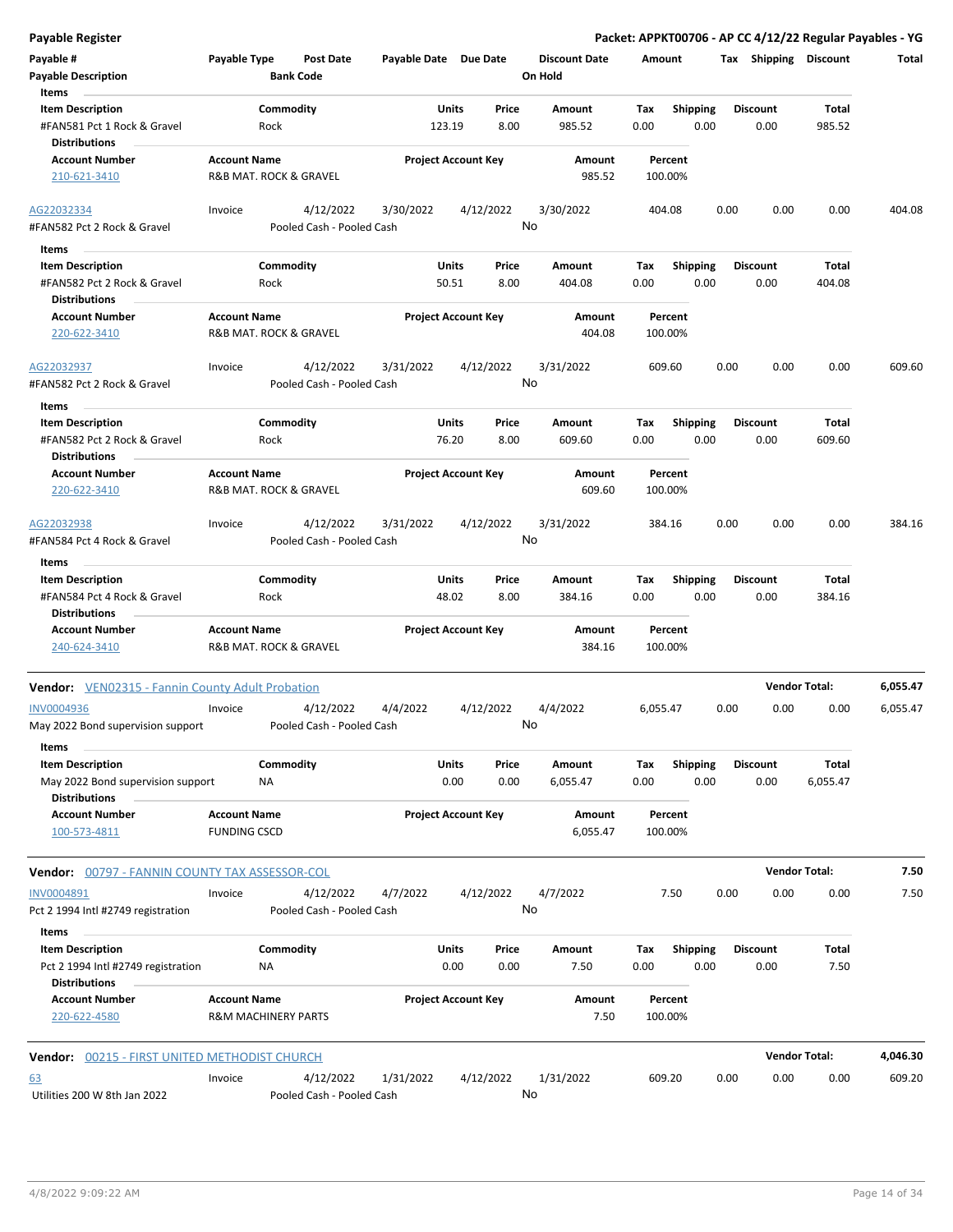| Payable #<br><b>Payable Description</b><br>Items        | Payable Type                                | Post Date<br><b>Bank Code</b> | Payable Date Due Date |                                | <b>Discount Date</b><br>On Hold | Amount                          |      | Tax Shipping            | <b>Discount</b>      | Total    |
|---------------------------------------------------------|---------------------------------------------|-------------------------------|-----------------------|--------------------------------|---------------------------------|---------------------------------|------|-------------------------|----------------------|----------|
| <b>Item Description</b><br>Utilities 200 W 8th Jan 2022 | <b>NA</b>                                   | Commodity                     |                       | Price<br>Units<br>0.00<br>0.00 | Amount<br>609.20                | Shipping<br>Tax<br>0.00<br>0.00 |      | <b>Discount</b><br>0.00 | Total<br>609.20      |          |
| <b>Distributions</b><br><b>Account Number</b>           | <b>Account Name</b>                         |                               |                       | <b>Project Account Key</b>     | Amount                          | Percent                         |      |                         |                      |          |
| 100-518-4420                                            | UTILITIES WATER                             |                               |                       |                                | 109.08                          | 17.91%                          |      |                         |                      |          |
| 100-518-4430                                            | <b>TRASH PICKUP SERVICE</b>                 |                               |                       |                                | 67.99                           | 11.16%                          |      |                         |                      |          |
| 100-518-4410                                            | UTILITIES GAS                               |                               |                       |                                | 306.03                          | 50.23%                          |      |                         |                      |          |
| 100-518-4400                                            | UTILITIES ELECTRICITY                       |                               |                       |                                | 126.10                          | 20.70%                          |      |                         |                      |          |
| <u>64</u>                                               | Invoice                                     | 4/12/2022                     | 2/28/2022             | 4/12/2022                      | 2/28/2022                       | 583.85                          | 0.00 | 0.00                    | 0.00                 | 583.85   |
| Utilities 200 W 8th Feb 2022                            |                                             | Pooled Cash - Pooled Cash     |                       |                                | No                              |                                 |      |                         |                      |          |
| Items                                                   |                                             |                               |                       |                                |                                 |                                 |      |                         |                      |          |
| <b>Item Description</b>                                 |                                             | Commodity                     |                       | Units<br>Price                 | Amount                          | Shipping<br>Tax                 |      | <b>Discount</b>         | Total                |          |
| Utilities 200 W 8th Feb 2022                            | ΝA                                          |                               |                       | 0.00<br>0.00                   | 583.85                          | 0.00<br>0.00                    |      | 0.00                    | 583.85               |          |
| <b>Distributions</b>                                    |                                             |                               |                       |                                |                                 |                                 |      |                         |                      |          |
| <b>Account Number</b>                                   | <b>Account Name</b>                         |                               |                       | <b>Project Account Key</b>     | Amount                          | Percent                         |      |                         |                      |          |
| 100-518-4420                                            | UTILITIES WATER                             |                               |                       |                                | 109.08                          | 18.68%                          |      |                         |                      |          |
| 100-518-4430                                            | <b>TRASH PICKUP SERVICE</b>                 |                               |                       |                                | 67.99                           | 11.65%                          |      |                         |                      |          |
| 100-518-4410                                            | UTILITIES GAS                               |                               |                       |                                | 421.91                          | 72.26%                          |      |                         |                      |          |
| 100-518-4400                                            | UTILITIES ELECTRICITY                       |                               |                       |                                | $-15.13$                        | $-2.59%$                        |      |                         |                      |          |
| <u>65</u>                                               | Invoice                                     | 4/12/2022                     | 3/31/2022             | 4/12/2022                      | 3/31/2022                       | 503.25                          | 0.00 | 0.00                    | 0.00                 | 503.25   |
| Utilities 200 W 8th March 2022                          |                                             | Pooled Cash - Pooled Cash     |                       |                                | No                              |                                 |      |                         |                      |          |
| Items<br><b>Item Description</b>                        |                                             | Commodity                     |                       | Units<br>Price                 | Amount                          | <b>Shipping</b><br>Tax          |      | <b>Discount</b>         | Total                |          |
| Utilities 200 W 8th March 2022<br><b>Distributions</b>  | ΝA                                          |                               |                       | 0.00<br>0.00                   | 503.25                          | 0.00<br>0.00                    |      | 0.00                    | 503.25               |          |
| <b>Account Number</b>                                   | <b>Account Name</b>                         |                               |                       | <b>Project Account Key</b>     | Amount                          | Percent                         |      |                         |                      |          |
| 100-518-4420                                            | UTILITIES WATER                             |                               |                       |                                | 109.08                          | 21.68%                          |      |                         |                      |          |
| 100-518-4430                                            | <b>TRASH PICKUP SERVICE</b>                 |                               |                       |                                | 67.99                           | 13.51%                          |      |                         |                      |          |
| 100-518-4410                                            | UTILITIES GAS                               |                               |                       |                                | 387.91                          | 77.08%                          |      |                         |                      |          |
| 100-518-4400                                            | UTILITIES ELECTRICITY                       |                               |                       |                                | $-61.73$                        | $-12.27%$                       |      |                         |                      |          |
| <b>INV0004890</b>                                       | Invoice                                     | 4/12/2022                     | 4/7/2022              | 4/12/2022                      | 4/7/2022                        | 2,350.00                        | 0.00 | 0.00                    | 0.00                 | 2,350.00 |
| 4/15-5/14/22 Lease 200 W 8th<br>Items                   |                                             | Pooled Cash - Pooled Cash     |                       |                                | No                              |                                 |      |                         |                      |          |
| <b>Item Description</b>                                 |                                             | Commodity                     |                       | Units<br>Price                 | Amount                          | <b>Shipping</b><br>Тах          |      | <b>Discount</b>         | Total                |          |
| 4/15-5/14/22 Lease 200 W 8th<br><b>Distributions</b>    | ΝA                                          |                               |                       | 0.00<br>0.00                   | 2,350.00                        | 0.00<br>0.00                    |      | 0.00                    | 2,350.00             |          |
| <b>Account Number</b>                                   | <b>Account Name</b>                         |                               |                       | <b>Project Account Key</b>     | Amount                          | Percent                         |      |                         |                      |          |
| 100-518-4700                                            | OFFICE SPACE LEASE                          |                               |                       |                                | 2,350.00                        | 100.00%                         |      |                         |                      |          |
| <b>Vendor:</b> 00195 - FIX & FEED BONHAM/COMMERCE       |                                             |                               |                       |                                |                                 |                                 |      |                         | <b>Vendor Total:</b> | 9,927.01 |
| 2203-000159                                             | Invoice                                     | 4/12/2022                     | 3/31/2022             | 4/12/2022                      | 3/31/2022                       | 16.90                           | 0.00 | 0.00                    | 0.00                 | 16.90    |
| Pct 4 mylar                                             |                                             | Pooled Cash - Pooled Cash     |                       |                                | No                              |                                 |      |                         |                      |          |
| Items                                                   |                                             |                               |                       |                                |                                 |                                 |      |                         |                      |          |
| <b>Item Description</b>                                 |                                             | Commodity                     |                       | Units<br>Price                 | Amount                          | <b>Shipping</b><br>Tax          |      | <b>Discount</b>         | Total                |          |
| Pct 4 mylar                                             | ΝA                                          |                               |                       | 0.00<br>0.00                   | 16.90                           | 0.00<br>0.00                    |      | 0.00                    | 16.90                |          |
| <b>Distributions</b>                                    |                                             |                               |                       |                                |                                 |                                 |      |                         |                      |          |
| <b>Account Number</b><br>240-624-3400                   | <b>Account Name</b><br><b>SHOP SUPPLIES</b> |                               |                       | <b>Project Account Key</b>     | Amount<br>16.90                 | Percent<br>100.00%              |      |                         |                      |          |
| 2203-239413                                             | Invoice                                     | 4/12/2022                     | 3/2/2022              | 4/12/2022                      | 3/2/2022                        | 35.98                           | 0.00 | 0.00                    | 0.00                 | 35.98    |
| Pct 3 parts                                             |                                             | Pooled Cash - Pooled Cash     |                       |                                | No                              |                                 |      |                         |                      |          |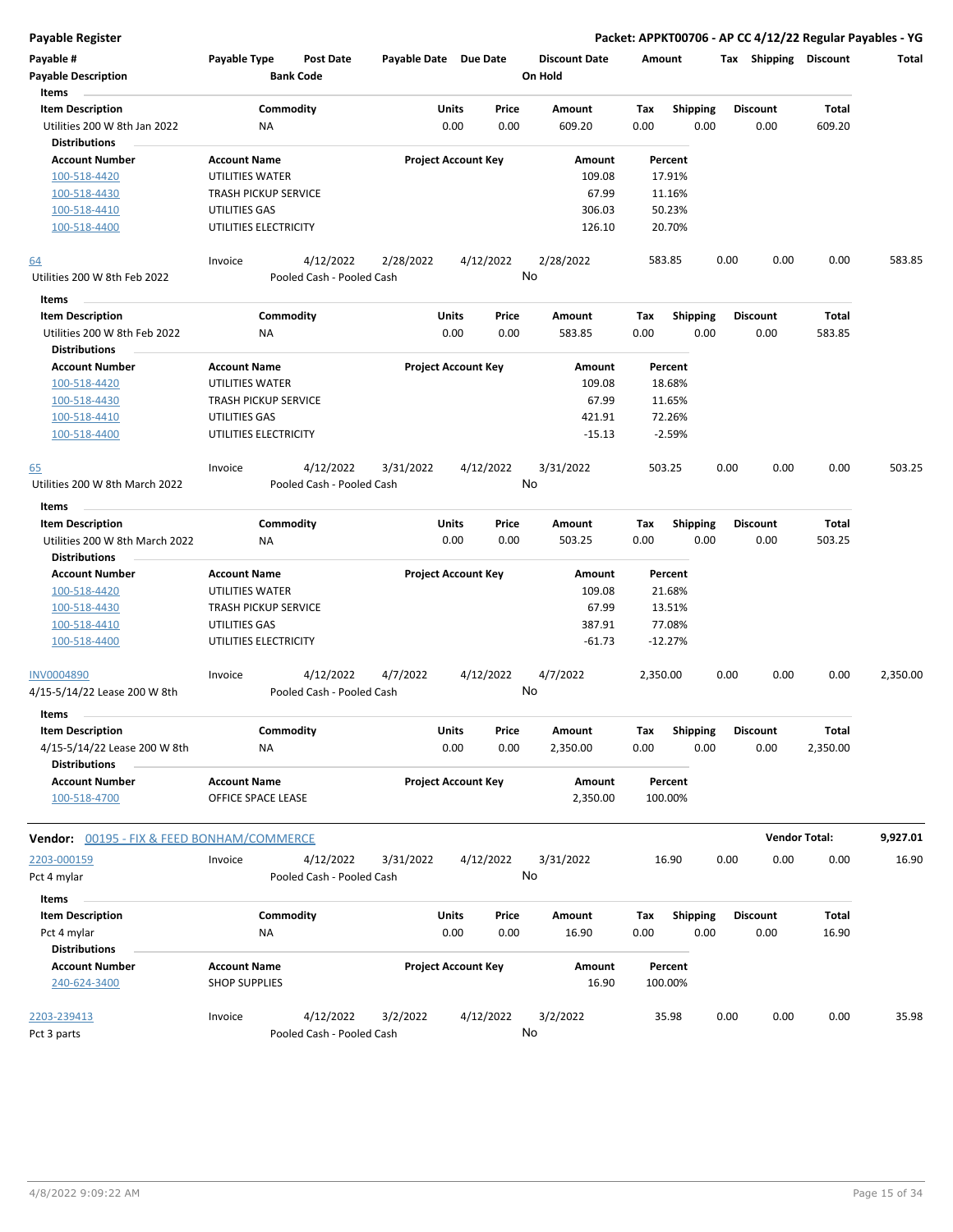| <b>Payable Register</b>                               |                                                       |                  |                                        |                       |               |                            |         |                      |             |                    |      |      |                         |                       | Packet: APPKT00706 - AP CC 4/12/22 Regular Payables - YG |
|-------------------------------------------------------|-------------------------------------------------------|------------------|----------------------------------------|-----------------------|---------------|----------------------------|---------|----------------------|-------------|--------------------|------|------|-------------------------|-----------------------|----------------------------------------------------------|
| Payable #<br><b>Payable Description</b>               | Payable Type                                          | <b>Bank Code</b> | <b>Post Date</b>                       | Payable Date Due Date |               |                            | On Hold | <b>Discount Date</b> | Amount      |                    |      |      |                         | Tax Shipping Discount | Total                                                    |
| Items                                                 |                                                       |                  |                                        |                       |               |                            |         |                      |             |                    |      |      |                         |                       |                                                          |
| <b>Item Description</b><br>Pct 3 parts                |                                                       | Commodity<br>ΝA  |                                        |                       | Units<br>0.00 | Price<br>0.00              |         | Amount<br>35.98      | Tax<br>0.00 | Shipping           | 0.00 |      | <b>Discount</b><br>0.00 | Total<br>35.98        |                                                          |
| <b>Distributions</b>                                  |                                                       |                  |                                        |                       |               |                            |         |                      |             |                    |      |      |                         |                       |                                                          |
| <b>Account Number</b>                                 | <b>Account Name</b>                                   |                  |                                        |                       |               | <b>Project Account Key</b> |         | Amount               |             | Percent            |      |      |                         |                       |                                                          |
| 230-623-4580                                          | <b>R&amp;M MACHINERY PARTS</b>                        |                  |                                        |                       |               |                            |         | 35.98                |             | 100.00%            |      |      |                         |                       |                                                          |
| 2203-239789                                           | Invoice                                               |                  | 4/12/2022                              | 3/2/2022              |               | 4/12/2022                  |         | 3/2/2022             |             | 279.90             |      | 0.00 | 0.00                    | 0.00                  | 279.90                                                   |
| Pct 3 breakroom materials                             |                                                       |                  | Pooled Cash - Pooled Cash              |                       |               |                            | No      |                      |             |                    |      |      |                         |                       |                                                          |
| Items                                                 |                                                       |                  |                                        |                       |               |                            |         |                      |             |                    |      |      |                         |                       |                                                          |
| <b>Item Description</b>                               |                                                       | Commodity        |                                        |                       | Units         | Price                      |         | Amount               | Tax         | <b>Shipping</b>    |      |      | <b>Discount</b>         | Total                 |                                                          |
| Pct 3 breakroom materials                             |                                                       | ΝA               |                                        |                       | 0.00          | 0.00                       |         | 279.90               | 0.00        |                    | 0.00 |      | 0.00                    | 279.90                |                                                          |
| <b>Distributions</b>                                  |                                                       |                  |                                        |                       |               |                            |         |                      |             |                    |      |      |                         |                       |                                                          |
| <b>Account Number</b><br>230-623-4500                 | <b>Account Name</b><br><b>R&amp;M BUILDING</b>        |                  |                                        |                       |               | <b>Project Account Key</b> |         | Amount<br>279.90     |             | Percent<br>100.00% |      |      |                         |                       |                                                          |
| 2203-240635<br>Courthouse safety hasp                 | Invoice                                               |                  | 4/12/2022<br>Pooled Cash - Pooled Cash | 3/2/2022              |               | 4/12/2022                  | No      | 3/2/2022             |             | 15.98              |      | 0.00 | 0.00                    | 0.00                  | 15.98                                                    |
|                                                       |                                                       |                  |                                        |                       |               |                            |         |                      |             |                    |      |      |                         |                       |                                                          |
| Items<br><b>Item Description</b>                      |                                                       | Commodity        |                                        |                       | Units         | Price                      |         | Amount               | Tax         | <b>Shipping</b>    |      |      | <b>Discount</b>         | Total                 |                                                          |
| Courthouse safety hasp<br><b>Distributions</b>        |                                                       | Goods            |                                        |                       | 2.00          | 7.99                       |         | 15.98                | 0.00        |                    | 0.00 |      | 0.00                    | 15.98                 |                                                          |
| <b>Account Number</b>                                 | <b>Account Name</b>                                   |                  |                                        |                       |               | <b>Project Account Key</b> |         | Amount               |             | Percent            |      |      |                         |                       |                                                          |
| 670-670-1650                                          | CONSTRUCTION                                          |                  |                                        |                       |               |                            |         | 15.98                |             | 100.00%            |      |      |                         |                       |                                                          |
| 2203-241345                                           | Invoice                                               |                  | 4/12/2022                              | 3/3/2022              |               | 4/12/2022                  |         | 3/3/2022             |             | 119.96             |      | 0.00 | 0.00                    | 0.00                  | 119.96                                                   |
| Pct 4 hydraulic fluid                                 |                                                       |                  | Pooled Cash - Pooled Cash              |                       |               |                            | No      |                      |             |                    |      |      |                         |                       |                                                          |
| Items                                                 |                                                       |                  |                                        |                       |               |                            |         |                      |             |                    |      |      |                         |                       |                                                          |
| <b>Item Description</b>                               |                                                       | Commodity        |                                        |                       | Units         | Price                      |         | Amount               | Tax         | <b>Shipping</b>    |      |      | <b>Discount</b>         | Total                 |                                                          |
| Pct 4 hydraulic fluid<br><b>Distributions</b>         |                                                       | Goods            |                                        |                       | 4.00          | 29.99                      |         | 119.96               | 0.00        |                    | 0.00 |      | 0.00                    | 119.96                |                                                          |
| <b>Account Number</b><br>240-624-4580                 | <b>Account Name</b><br><b>R&amp;M MACHINERY PARTS</b> |                  |                                        |                       |               | <b>Project Account Key</b> |         | Amount<br>119.96     |             | Percent<br>100.00% |      |      |                         |                       |                                                          |
| 2203-241437                                           | Invoice                                               |                  | 4/12/2022                              | 3/3/2022              |               | 4/12/2022                  |         | 3/3/2022             |             | 163.35             |      | 0.00 | 0.00                    | 0.00                  | 163.35                                                   |
| Courthouse plywood/bath flange                        |                                                       |                  | Pooled Cash - Pooled Cash              |                       |               |                            | No      |                      |             |                    |      |      |                         |                       |                                                          |
| Items                                                 |                                                       |                  |                                        |                       |               |                            |         |                      |             |                    |      |      |                         |                       |                                                          |
| <b>Item Description</b>                               |                                                       | Commodity        |                                        |                       | Units         | Price                      |         | Amount               | Tax         | Shipping           |      |      | <b>Discount</b>         | Total                 |                                                          |
| Courthouse plywood/bath flange                        |                                                       | ΝA               |                                        |                       | 0.00          | 0.00                       |         | 163.35               | 0.00        |                    | 0.00 |      | 0.00                    | 163.35                |                                                          |
| <b>Distributions</b>                                  | <b>Account Name</b>                                   |                  |                                        |                       |               |                            |         |                      |             |                    |      |      |                         |                       |                                                          |
| <b>Account Number</b><br>670-670-1650                 | <b>CONSTRUCTION</b>                                   |                  |                                        |                       |               | <b>Project Account Key</b> |         | Amount<br>163.35     |             | Percent<br>100.00% |      |      |                         |                       |                                                          |
| 2203-249514                                           | Invoice                                               |                  | 4/12/2022                              | 3/7/2022              |               | 4/12/2022                  |         | 3/7/2022             |             | 9.18               |      | 0.00 | 0.00                    | 0.00                  | 9.18                                                     |
| Courthouse sealant insulation                         |                                                       |                  | Pooled Cash - Pooled Cash              |                       |               |                            | No      |                      |             |                    |      |      |                         |                       |                                                          |
| Items                                                 |                                                       |                  |                                        |                       |               |                            |         |                      |             |                    |      |      |                         |                       |                                                          |
| <b>Item Description</b>                               |                                                       | Commodity        |                                        |                       | Units         | Price                      |         | Amount               | Tax         | Shipping           |      |      | <b>Discount</b>         | Total                 |                                                          |
| Courthouse sealant insulation<br><b>Distributions</b> |                                                       | Goods            |                                        |                       | 2.00          | 4.59                       |         | 9.18                 | 0.00        |                    | 0.00 |      | 0.00                    | 9.18                  |                                                          |
| <b>Account Number</b>                                 | <b>Account Name</b>                                   |                  |                                        |                       |               | <b>Project Account Key</b> |         | Amount               |             | Percent            |      |      |                         |                       |                                                          |
| 670-670-1650                                          | CONSTRUCTION                                          |                  |                                        |                       |               |                            |         | 9.18                 |             | 100.00%            |      |      |                         |                       |                                                          |
| 2203-250292                                           | Invoice                                               |                  | 4/12/2022                              | 3/7/2022              |               | 4/12/2022                  |         | 3/7/2022             | 7,964.04    |                    |      | 0.00 | 0.00                    | 0.00                  | 7,964.04                                                 |
| Courthouse rebar                                      |                                                       |                  | Pooled Cash - Pooled Cash              |                       |               |                            | No      |                      |             |                    |      |      |                         |                       |                                                          |
| Items                                                 |                                                       |                  |                                        |                       |               |                            |         |                      |             |                    |      |      |                         |                       |                                                          |
| <b>Item Description</b>                               |                                                       | Commodity        |                                        |                       | Units         | Price                      |         | Amount               | Tax         | <b>Shipping</b>    |      |      | <b>Discount</b>         | <b>Total</b>          |                                                          |
| Courthouse rebar<br><b>Distributions</b>              |                                                       | Goods            |                                        |                       | 798.00        | 9.98                       |         | 7,964.04             | 0.00        |                    | 0.00 |      | 0.00                    | 7,964.04              |                                                          |
| <b>Account Number</b>                                 | <b>Account Name</b>                                   |                  |                                        |                       |               | <b>Project Account Key</b> |         | Amount               |             | Percent            |      |      |                         |                       |                                                          |
| 670-670-1650                                          | CONSTRUCTION                                          |                  |                                        |                       |               |                            |         | 7,964.04             |             | 100.00%            |      |      |                         |                       |                                                          |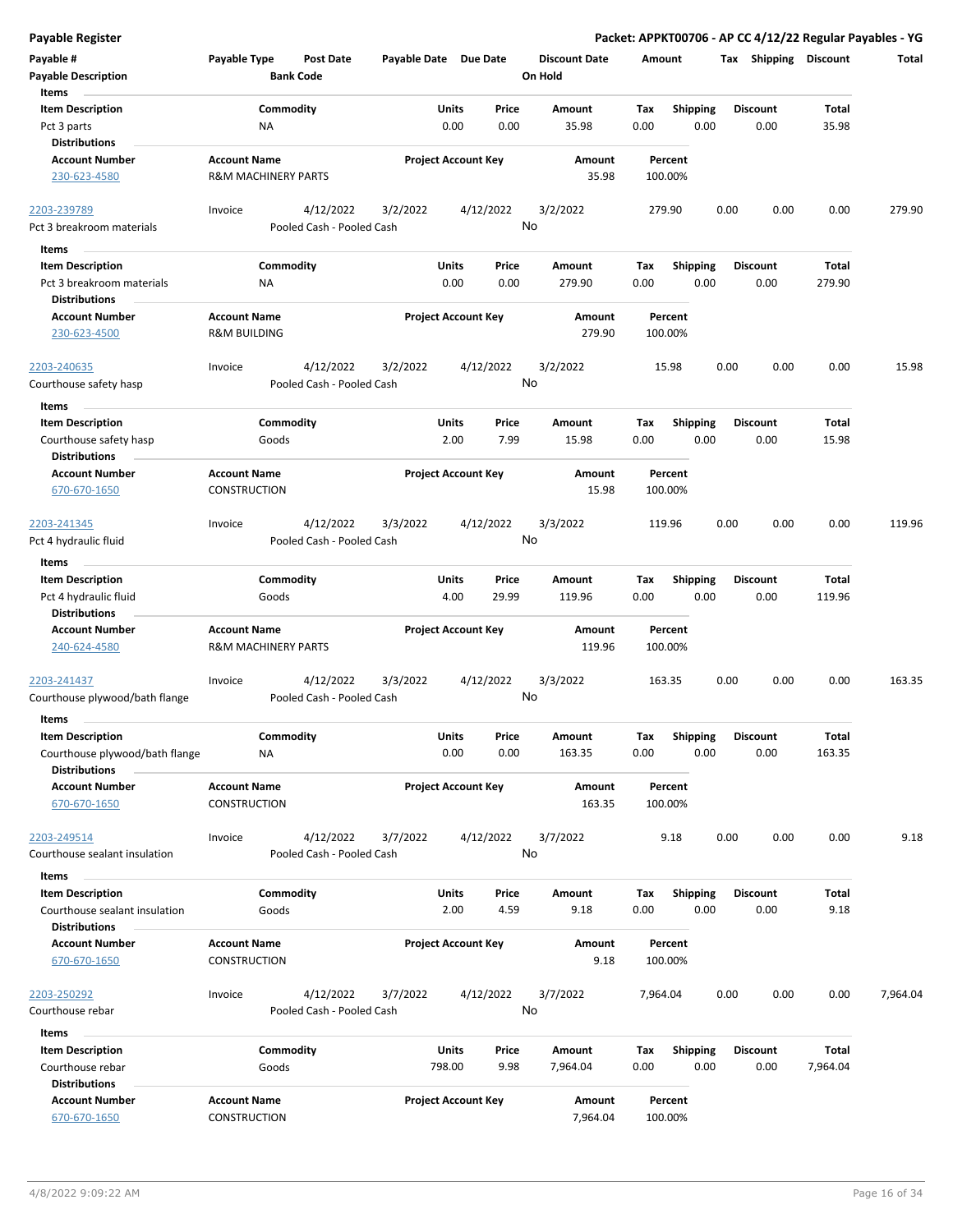| Payable Register                         |                         |                                        |              |                            |                                 |         |                 |      |                 | Packet: APPKT00706 - AP CC 4/12/22 Regular Payables - YG |        |
|------------------------------------------|-------------------------|----------------------------------------|--------------|----------------------------|---------------------------------|---------|-----------------|------|-----------------|----------------------------------------------------------|--------|
| Payable #<br><b>Payable Description</b>  | Payable Type            | <b>Post Date</b><br><b>Bank Code</b>   | Payable Date | <b>Due Date</b>            | <b>Discount Date</b><br>On Hold | Amount  |                 |      |                 | Tax Shipping Discount                                    | Total  |
| 2203-250397<br>Pct 3 breakroom materials | Invoice                 | 4/12/2022<br>Pooled Cash - Pooled Cash | 3/7/2022     | 4/12/2022                  | 3/7/2022<br>No                  | 37.55   |                 | 0.00 | 0.00            | 0.00                                                     | 37.55  |
| Items                                    |                         |                                        |              |                            |                                 |         |                 |      |                 |                                                          |        |
| <b>Item Description</b>                  |                         | Commodity                              |              | Units<br>Price             | Amount                          | Tax     | <b>Shipping</b> |      | <b>Discount</b> | Total                                                    |        |
| Pct 3 breakroom materials                |                         | ΝA                                     |              | 0.00<br>0.00               | 37.55                           | 0.00    | 0.00            |      | 0.00            | 37.55                                                    |        |
| Distributions                            |                         |                                        |              |                            |                                 |         |                 |      |                 |                                                          |        |
| <b>Account Number</b>                    | <b>Account Name</b>     |                                        |              | <b>Project Account Key</b> | Amount                          | Percent |                 |      |                 |                                                          |        |
| 230-623-4500                             | <b>R&amp;M BUILDING</b> |                                        |              |                            | 37.55                           | 100.00% |                 |      |                 |                                                          |        |
| 2203-250477                              | Invoice                 | 4/12/2022                              | 3/7/2022     | 3/7/2022                   | 3/7/2022                        | 13.98   |                 | 0.00 | 0.00            | 0.00                                                     | 13.98  |
| Pct 3 parts<br>Items                     |                         | Pooled Cash - Pooled Cash              |              |                            | No                              |         |                 |      |                 |                                                          |        |
| <b>Item Description</b>                  |                         | Commodity                              |              | Units<br>Price             | Amount                          | Tax     | <b>Shipping</b> |      | <b>Discount</b> | Total                                                    |        |
| Pct 3 parts                              |                         | ΝA                                     |              | 0.00<br>0.00               | 13.98                           | 0.00    | 0.00            |      | 0.00            | 13.98                                                    |        |
| <b>Distributions</b>                     |                         |                                        |              |                            |                                 |         |                 |      |                 |                                                          |        |
| <b>Account Number</b>                    | <b>Account Name</b>     |                                        |              | <b>Project Account Key</b> | Amount                          | Percent |                 |      |                 |                                                          |        |
| 230-623-4580                             |                         | <b>R&amp;M MACHINERY PARTS</b>         |              |                            | 13.98                           | 100.00% |                 |      |                 |                                                          |        |
| 2203-255325                              | Invoice                 | 4/12/2022                              | 3/10/2022    | 4/12/2022                  | 3/10/2022                       | 40.11   |                 | 0.00 | 0.00            | 0.00                                                     | 40.11  |
| Pct 2 supplies- towels/brushes           |                         | Pooled Cash - Pooled Cash              |              |                            | No                              |         |                 |      |                 |                                                          |        |
| <b>Items</b>                             |                         |                                        |              |                            |                                 |         |                 |      |                 |                                                          |        |
| <b>Item Description</b>                  |                         | Commodity                              |              | Units<br>Price             | Amount                          | Tax     | <b>Shipping</b> |      | Discount        | Total                                                    |        |
| Pct 2 supplies-towels/brushes            |                         | NA                                     |              | 0.00<br>0.00               | 40.11                           | 0.00    | 0.00            |      | 0.00            | 40.11                                                    |        |
| <b>Distributions</b>                     |                         |                                        |              |                            |                                 |         |                 |      |                 |                                                          |        |
| <b>Account Number</b>                    | <b>Account Name</b>     |                                        |              | <b>Project Account Key</b> | Amount                          | Percent |                 |      |                 |                                                          |        |
| 220-622-3400                             | <b>SHOP SUPPLIES</b>    |                                        |              |                            | 40.11                           | 100.00% |                 |      |                 |                                                          |        |
| 2203-256655                              | Invoice                 | 4/12/2022                              | 3/10/2022    | 4/12/2022                  | 3/10/2022                       | 17.99   |                 | 0.00 | 0.00            | 0.00                                                     | 17.99  |
| Pct 3 parts                              |                         | Pooled Cash - Pooled Cash              |              |                            | No                              |         |                 |      |                 |                                                          |        |
| Items                                    |                         |                                        |              |                            |                                 |         |                 |      |                 |                                                          |        |
| <b>Item Description</b>                  |                         | Commodity                              |              | Units<br>Price             | Amount                          | Tax     | <b>Shipping</b> |      | Discount        | Total                                                    |        |
| Pct 3 parts                              |                         | ΝA                                     |              | 0.00<br>0.00               | 17.99                           | 0.00    | 0.00            |      | 0.00            | 17.99                                                    |        |
| <b>Distributions</b>                     |                         |                                        |              |                            |                                 |         |                 |      |                 |                                                          |        |
| <b>Account Number</b>                    | <b>Account Name</b>     |                                        |              | <b>Project Account Key</b> | Amount                          | Percent |                 |      |                 |                                                          |        |
| 230-623-4580                             |                         | <b>R&amp;M MACHINERY PARTS</b>         |              |                            | 17.99                           | 100.00% |                 |      |                 |                                                          |        |
| 2203-265737                              | Invoice                 | 4/12/2022                              | 3/15/2022    | 4/12/2022                  | 3/15/2022                       | 11.99   |                 | 0.00 | 0.00            | 0.00                                                     | 11.99  |
| #FSHER Sheriff padlock                   |                         | Pooled Cash - Pooled Cash              |              |                            | No                              |         |                 |      |                 |                                                          |        |
| Items                                    |                         |                                        |              |                            |                                 |         |                 |      |                 |                                                          |        |
| <b>Item Description</b>                  |                         | Commodity                              |              | Units<br>Price             | Amount                          | Tax     | Shipping        |      | <b>Discount</b> | Total                                                    |        |
| #FSHER Sheriff padlock                   |                         | Goods                                  |              | 1.00<br>11.99              | 11.99                           | 0.00    | 0.00            |      | 0.00            | 11.99                                                    |        |
| <b>Distributions</b>                     |                         |                                        |              | <b>Project Account Key</b> |                                 |         |                 |      |                 |                                                          |        |
| <b>Account Number</b>                    | <b>Account Name</b>     |                                        |              |                            | Amount                          | Percent |                 |      |                 |                                                          |        |
| 100-560-3100                             | OFFICE SUPPLIES         |                                        |              |                            | 11.99                           | 100.00% |                 |      |                 |                                                          |        |
| 2203-267470                              | Invoice                 | 4/12/2022                              | 3/16/2022    | 4/12/2022                  | 3/16/2022                       | 979.86  |                 | 0.00 | 0.00            | 0.00                                                     | 979.86 |
| Pct 3 breakroom insulation               |                         | Pooled Cash - Pooled Cash              |              |                            | No                              |         |                 |      |                 |                                                          |        |
| Items                                    |                         |                                        |              |                            |                                 |         |                 |      |                 |                                                          |        |
| <b>Item Description</b>                  |                         | Commodity                              |              | <b>Units</b><br>Price      | Amount                          | Tax     | <b>Shipping</b> |      | <b>Discount</b> | Total                                                    |        |
| Pct 3 breakroom insulation               |                         | Goods                                  | 14.00        | 69.99                      | 979.86                          | 0.00    | 0.00            |      | 0.00            | 979.86                                                   |        |
| Distributions                            |                         |                                        |              |                            |                                 |         |                 |      |                 |                                                          |        |
| <b>Account Number</b>                    | <b>Account Name</b>     |                                        |              | <b>Project Account Key</b> | Amount                          | Percent |                 |      |                 |                                                          |        |
| 230-623-4500                             | <b>R&amp;M BUILDING</b> |                                        |              |                            | 979.86                          | 100.00% |                 |      |                 |                                                          |        |
| 2203-278919                              | Invoice                 | 4/12/2022                              | 3/21/2022    | 4/12/2022                  | 3/21/2022                       | 24.99   |                 | 0.00 | 0.00            | 0.00                                                     | 24.99  |
| Pct 3 breakroom drywall                  |                         | Pooled Cash - Pooled Cash              |              |                            | No                              |         |                 |      |                 |                                                          |        |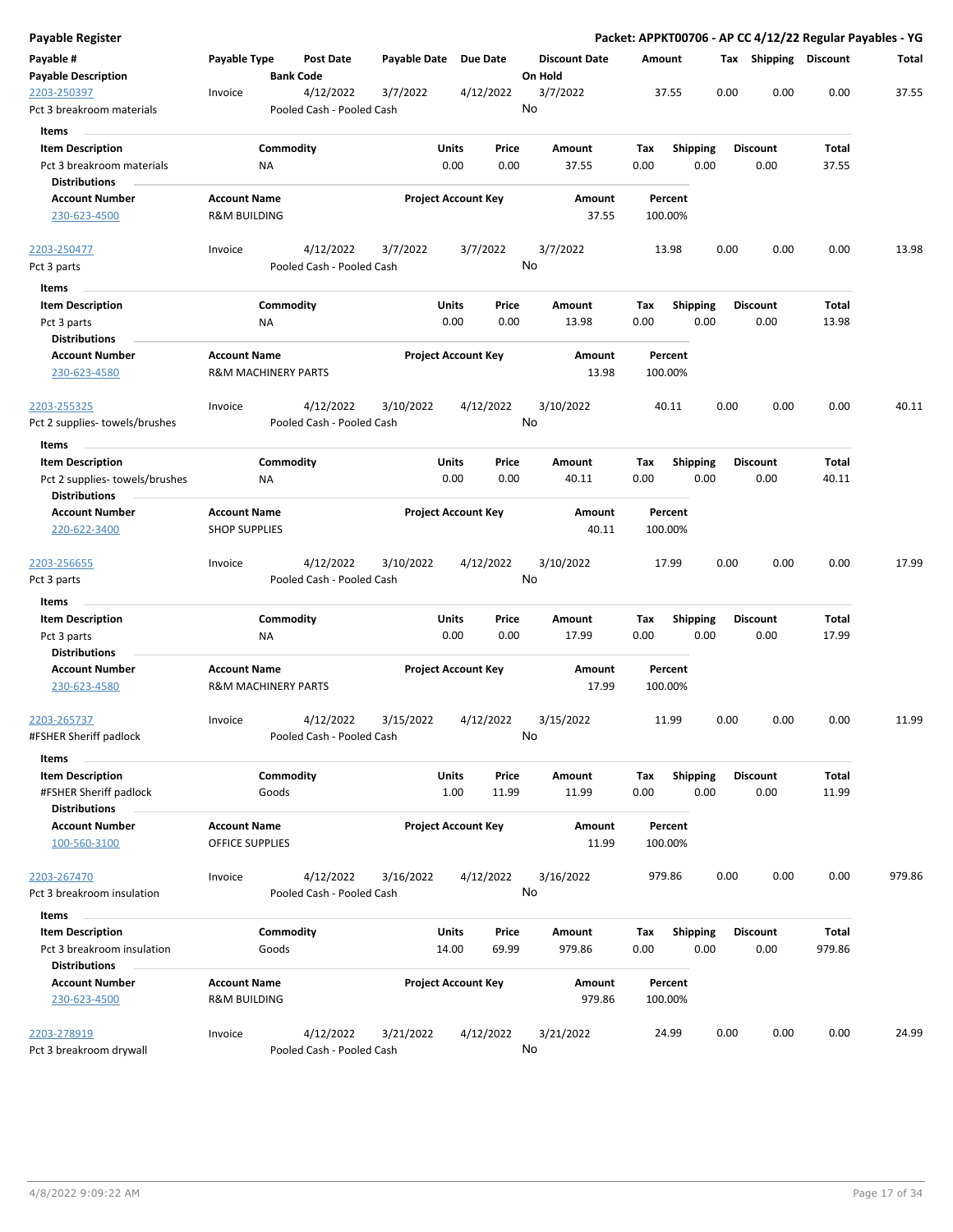| <b>Payable Register</b>                                                      |                                                 |                                        |                       |                            |                 |                                 |             |                         |      |                         | Packet: APPKT00706 - AP CC 4/12/22 Regular Payables - YG |          |
|------------------------------------------------------------------------------|-------------------------------------------------|----------------------------------------|-----------------------|----------------------------|-----------------|---------------------------------|-------------|-------------------------|------|-------------------------|----------------------------------------------------------|----------|
| Payable #<br><b>Payable Description</b>                                      | Payable Type                                    | <b>Post Date</b><br><b>Bank Code</b>   | Payable Date Due Date |                            |                 | <b>Discount Date</b><br>On Hold | Amount      |                         |      | Tax Shipping Discount   |                                                          | Total    |
| Items                                                                        |                                                 |                                        |                       | Units                      | Price           |                                 | Tax         | Shipping                |      | <b>Discount</b>         | Total                                                    |          |
| <b>Item Description</b><br>Pct 3 breakroom drywall<br><b>Distributions</b>   | Commodity<br>Goods                              |                                        |                       | 1.00                       | 24.99           | Amount<br>24.99                 | 0.00        | 0.00                    |      | 0.00                    | 24.99                                                    |          |
| <b>Account Number</b><br>230-623-4500                                        | <b>Account Name</b><br><b>R&amp;M BUILDING</b>  |                                        |                       | <b>Project Account Key</b> |                 | Amount<br>24.99                 |             | Percent<br>100.00%      |      |                         |                                                          |          |
|                                                                              |                                                 |                                        |                       |                            |                 |                                 |             |                         |      |                         |                                                          |          |
| 2203-293626<br>Pct 3 breakroom/S Annex dowel-wood putty                      | Invoice                                         | 4/12/2022<br>Pooled Cash - Pooled Cash | 3/28/2022             |                            | 4/12/2022       | 3/28/2022<br>No                 | 179.45      |                         | 0.00 | 0.00                    | 0.00                                                     | 179.45   |
|                                                                              |                                                 |                                        |                       |                            |                 |                                 |             |                         |      |                         |                                                          |          |
| Items<br><b>Item Description</b>                                             | Commodity                                       |                                        |                       | Units                      | Price           | Amount                          | Tax         | <b>Shipping</b>         |      | <b>Discount</b>         | Total                                                    |          |
| Pct 3 breakroom/S Annex dowel-wood put NA                                    |                                                 |                                        |                       | 0.00                       | 0.00            | 179.45                          | 0.00        | 0.00                    |      | 0.00                    | 179.45                                                   |          |
| <b>Distributions</b>                                                         |                                                 |                                        |                       |                            |                 |                                 |             |                         |      |                         |                                                          |          |
| <b>Account Number</b>                                                        | <b>Account Name</b>                             |                                        |                       | <b>Project Account Key</b> |                 | Amount                          |             | Percent                 |      |                         |                                                          |          |
| 230-623-4500                                                                 | <b>R&amp;M BUILDING</b>                         |                                        |                       |                            |                 | 172.77                          |             | 96.28%                  |      |                         |                                                          |          |
| 100-513-4500                                                                 | <b>R&amp;M BUILDING</b>                         |                                        |                       |                            |                 | 6.68                            |             | 3.72%                   |      |                         |                                                          |          |
| 2203-295524<br>Pct 4 mylar                                                   | Invoice                                         | 4/12/2022<br>Pooled Cash - Pooled Cash | 3/29/2022             |                            | 4/12/2022<br>No | 3/29/2022                       |             | 15.80                   | 0.00 | 0.00                    | 0.00                                                     | 15.80    |
|                                                                              |                                                 |                                        |                       |                            |                 |                                 |             |                         |      |                         |                                                          |          |
| Items<br><b>Item Description</b>                                             | Commodity                                       |                                        |                       | <b>Units</b>               | Price           | Amount                          | Tax         | Shipping                |      | <b>Discount</b>         | <b>Total</b>                                             |          |
| Pct 4 mylar                                                                  | <b>NA</b>                                       |                                        |                       | 0.00                       | 0.00            | 15.80                           | 0.00        | 0.00                    |      | 0.00                    | 15.80                                                    |          |
| <b>Distributions</b>                                                         |                                                 |                                        |                       |                            |                 |                                 |             |                         |      |                         |                                                          |          |
| <b>Account Number</b><br>240-624-3400                                        | <b>Account Name</b><br><b>SHOP SUPPLIES</b>     |                                        |                       | <b>Project Account Key</b> |                 | Amount<br>15.80                 |             | Percent<br>100.00%      |      |                         |                                                          |          |
|                                                                              |                                                 |                                        |                       |                            |                 |                                 |             |                         |      |                         |                                                          |          |
| Vendor: 00183 - GOHEEN & O'TOOLE                                             |                                                 |                                        |                       |                            |                 |                                 |             |                         |      |                         | <b>Vendor Total:</b>                                     | 1,929.50 |
| 2374                                                                         | Invoice                                         | 4/12/2022                              | 4/4/2022              |                            | 4/12/2022       | 4/4/2022                        | 654.50      |                         | 0.00 | 0.00                    | 0.00                                                     | 654.50   |
| CR-20-27554 Reeder Dst Ct 10/27/21-3/2/22                                    |                                                 | Pooled Cash - Pooled Cash              |                       |                            | No              |                                 |             |                         |      |                         |                                                          |          |
| Items                                                                        |                                                 |                                        |                       |                            |                 |                                 |             |                         |      |                         |                                                          |          |
| <b>Item Description</b>                                                      | Commodity                                       |                                        |                       | Units                      | Price           | Amount                          | Tax         | <b>Shipping</b>         |      | <b>Discount</b>         | <b>Total</b>                                             |          |
| CR-20-27554 Reeder Dst Ct 10/27/21-3/2/ NA<br><b>Distributions</b>           |                                                 |                                        |                       | 0.00                       | 0.00            | 654.50                          | 0.00        | 0.00                    |      | 0.00                    | 654.50                                                   |          |
| <b>Account Number</b>                                                        | <b>Account Name</b>                             |                                        |                       | <b>Project Account Key</b> |                 | Amount                          |             | Percent                 |      |                         |                                                          |          |
| 100-435-4370                                                                 | <b>ATTORNEY FEES</b>                            |                                        |                       |                            |                 | 654.50                          |             | 100.00%                 |      |                         |                                                          |          |
| 2375                                                                         | Invoice                                         | 4/12/2022                              | 4/5/2022              |                            | 4/12/2022       | 4/5/2022                        | 1,275.00    |                         | 0.00 | 0.00                    | 0.00                                                     | 1,275.00 |
| CR-20-27651 Williams Dst Ct 10/29/20-3/9/22                                  |                                                 | Pooled Cash - Pooled Cash              |                       |                            |                 | No                              |             |                         |      |                         |                                                          |          |
| Items                                                                        |                                                 |                                        |                       |                            |                 |                                 |             |                         |      |                         |                                                          |          |
| <b>Item Description</b>                                                      | Commodity                                       |                                        |                       | <b>Units</b>               | Price           | Amount                          | Tax         | <b>Shipping</b>         |      | <b>Discount</b>         | Total                                                    |          |
| CR-20-27651 Williams Dst Ct 10/29/20-3/ NA<br><b>Distributions</b>           |                                                 |                                        |                       | 0.00                       | 0.00            | 1,275.00                        | 0.00        | 0.00                    |      | 0.00                    | 1,275.00                                                 |          |
| <b>Account Number</b><br>100-435-4370                                        | <b>Account Name</b><br><b>ATTORNEY FEES</b>     |                                        |                       | <b>Project Account Key</b> |                 | Amount<br>1,275.00              |             | Percent<br>100.00%      |      |                         |                                                          |          |
|                                                                              |                                                 |                                        |                       |                            |                 |                                 |             |                         |      |                         |                                                          |          |
| <b>Vendor: 00796 - INDIGENT HEALTHCARE SOLUTIONS, LTD</b>                    |                                                 |                                        |                       |                            |                 |                                 |             |                         |      |                         | <b>Vendor Total:</b>                                     | 1,059.00 |
| 73468                                                                        | Invoice                                         | 4/12/2022                              | 4/1/2022              |                            | 4/12/2022       | 4/1/2022                        | 1,059.00    |                         | 0.00 | 0.00                    | 0.00                                                     | 1,059.00 |
| May 2022 software support                                                    |                                                 | Pooled Cash - Pooled Cash              |                       |                            |                 | No                              |             |                         |      |                         |                                                          |          |
| Items                                                                        |                                                 |                                        |                       |                            |                 |                                 |             |                         |      |                         |                                                          |          |
| <b>Item Description</b><br>May 2022 software support<br><b>Distributions</b> | Commodity<br>ΝA                                 |                                        |                       | <b>Units</b><br>0.00       | Price<br>0.00   | Amount<br>1,059.00              | Tax<br>0.00 | <b>Shipping</b><br>0.00 |      | <b>Discount</b><br>0.00 | Total<br>1,059.00                                        |          |
| <b>Account Number</b><br>100-645-4530                                        | <b>Account Name</b><br><b>COMPUTER SOFTWARE</b> |                                        |                       | <b>Project Account Key</b> |                 | Amount<br>1,059.00              |             | Percent<br>100.00%      |      |                         |                                                          |          |
|                                                                              |                                                 |                                        |                       |                            |                 |                                 |             |                         |      |                         |                                                          |          |
| <b>Vendor: 00397 - JESSICA MCDONALD &amp; ASSOC.</b>                         |                                                 |                                        |                       |                            |                 |                                 |             |                         |      |                         | <b>Vendor Total:</b>                                     | 2,712.80 |
| 900<br>FA-21-45315 BMA Dst Ct 1/12-4/4/22                                    | Invoice                                         | 4/12/2022<br>Pooled Cash - Pooled Cash | 4/4/2022              |                            | 4/12/2022<br>No | 4/4/2022                        | 2,632.80    |                         | 0.00 | 0.00                    | 0.00                                                     | 2,632.80 |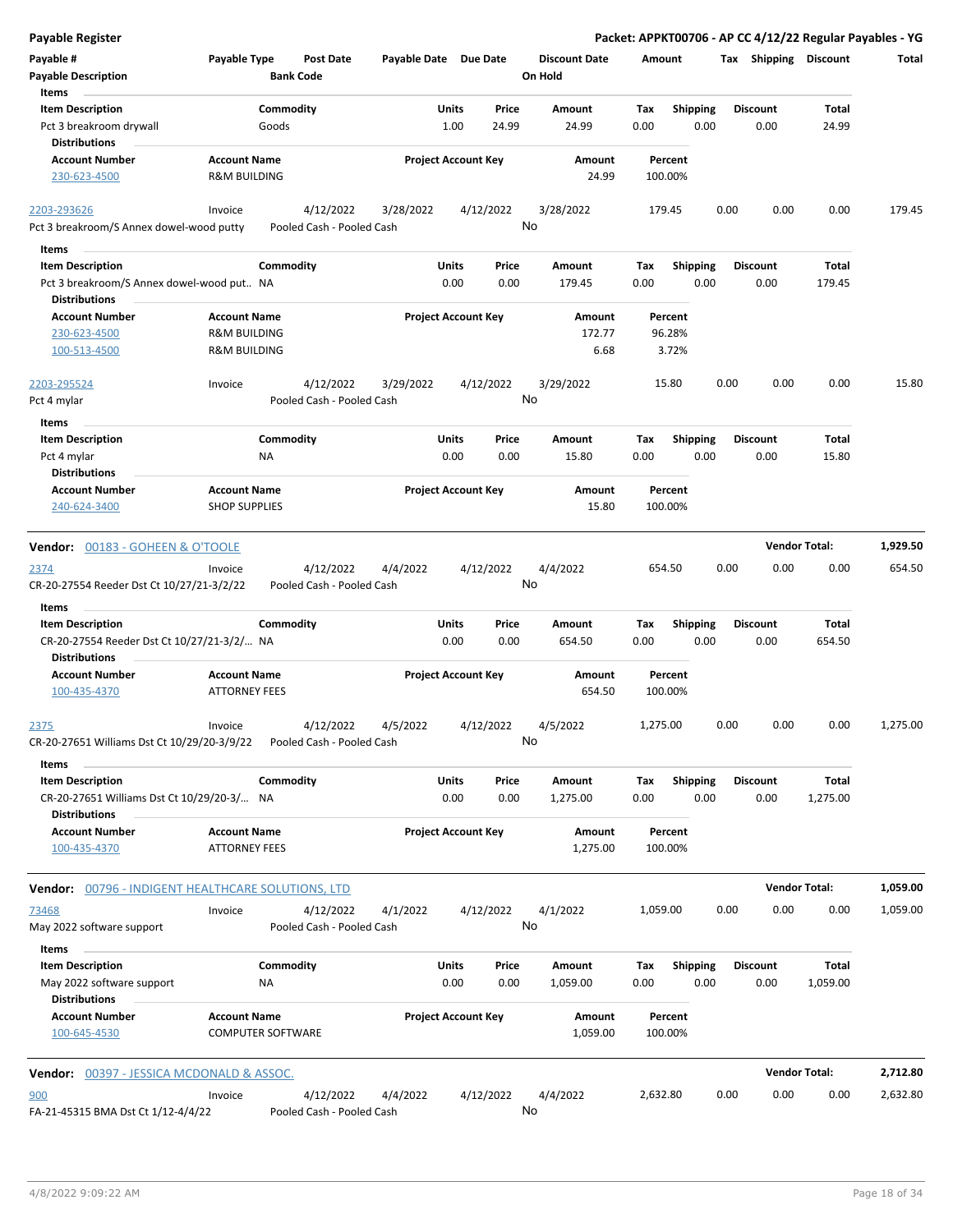| <b>Payable Register</b>                                                                          |                                                 |                        |                                        |                       |                            |               |                                 |             |                    |      | Packet: APPKT00706 - AP CC 4/12/22 Regular Payables - YG |                      |           |
|--------------------------------------------------------------------------------------------------|-------------------------------------------------|------------------------|----------------------------------------|-----------------------|----------------------------|---------------|---------------------------------|-------------|--------------------|------|----------------------------------------------------------|----------------------|-----------|
| Payable #<br><b>Payable Description</b><br>Items                                                 | Payable Type                                    | <b>Bank Code</b>       | <b>Post Date</b>                       | Payable Date Due Date |                            |               | <b>Discount Date</b><br>On Hold | Amount      |                    |      | Tax Shipping Discount                                    |                      | Total     |
| <b>Item Description</b><br>FA-21-45315 BMA Dst Ct 1/12-4/4/22<br><b>Distributions</b>            |                                                 | Commodity<br>NA        |                                        |                       | Units<br>0.00              | Price<br>0.00 | Amount<br>2,632.80              | Tax<br>0.00 | <b>Shipping</b>    | 0.00 | Discount<br>0.00                                         | Total<br>2,632.80    |           |
| <b>Account Number</b><br>100-435-4360                                                            | <b>Account Name</b><br>ATTORNEY FEES- CPS CASES |                        |                                        |                       | <b>Project Account Key</b> |               | Amount<br>2,632.80              |             | Percent<br>100.00% |      |                                                          |                      |           |
| 902<br>CR-20-27804 Ramer Dst Ct 2/25-4/5/22                                                      | Invoice                                         |                        | 4/12/2022<br>Pooled Cash - Pooled Cash | 4/5/2022              |                            | 4/12/2022     | 4/5/2022<br>No                  |             | 80.00              | 0.00 | 0.00                                                     | 0.00                 | 80.00     |
| Items<br><b>Item Description</b><br>CR-20-27804 Ramer Dst Ct 2/25-4/5/22<br><b>Distributions</b> |                                                 | Commodity<br>NA        |                                        |                       | Units<br>0.00              | Price<br>0.00 | Amount<br>80.00                 | Tax<br>0.00 | <b>Shipping</b>    | 0.00 | <b>Discount</b><br>0.00                                  | Total<br>80.00       |           |
| <b>Account Number</b><br>100-435-4370                                                            | <b>Account Name</b><br><b>ATTORNEY FEES</b>     |                        |                                        |                       | <b>Project Account Key</b> |               | Amount<br>80.00                 |             | Percent<br>100.00% |      |                                                          |                      |           |
| <b>Vendor: 00048 - LEONARD, CITY OF</b>                                                          |                                                 |                        |                                        |                       |                            |               |                                 |             |                    |      |                                                          | <b>Vendor Total:</b> | 89.00     |
| <b>INV0004887</b><br>#01-0828-01 Pct 2 water 2/15-3/21/22                                        | Invoice                                         |                        | 4/12/2022<br>Pooled Cash - Pooled Cash | 3/24/2022             |                            | 4/12/2022     | 3/24/2022<br>No                 |             | 89.00              | 0.00 | 0.00                                                     | 0.00                 | 89.00     |
| Items<br><b>Item Description</b><br>#01-0828-01 Pct 2 water 2/15-3/21/22<br><b>Distributions</b> |                                                 | Commodity<br>ΝA        |                                        |                       | Units<br>0.00              | Price<br>0.00 | Amount<br>89.00                 | Tax<br>0.00 | Shipping           | 0.00 | <b>Discount</b><br>0.00                                  | Total<br>89.00       |           |
| <b>Account Number</b><br>220-622-4420                                                            | <b>Account Name</b><br>UTILITY WATER            |                        |                                        |                       | <b>Project Account Key</b> |               | Amount<br>89.00                 |             | Percent<br>100.00% |      |                                                          |                      |           |
| Vendor: 00273 - LEXISNEXIS RISK DATA MANAGEMENT INC                                              |                                                 |                        |                                        |                       |                            |               |                                 |             |                    |      |                                                          | <b>Vendor Total:</b> | 50.00     |
| 1394504-20220331<br>Const #1 March 2022 online research                                          | Invoice                                         |                        | 4/12/2022<br>Pooled Cash - Pooled Cash | 3/31/2022             |                            | 4/12/2022     | 3/31/2022<br>No                 |             | 50.00              | 0.00 | 0.00                                                     | 0.00                 | 50.00     |
| Items<br><b>Item Description</b><br>Const #1 March 2022 online research<br><b>Distributions</b>  |                                                 | Commodity<br><b>NA</b> |                                        |                       | Units<br>0.00              | Price<br>0.00 | Amount<br>50.00                 | Tax<br>0.00 | <b>Shipping</b>    | 0.00 | <b>Discount</b><br>0.00                                  | Total<br>50.00       |           |
| <b>Account Number</b><br>100-551-5910                                                            | <b>Account Name</b>                             | <b>ONLINE RESEARCH</b> |                                        |                       | <b>Project Account Key</b> |               | Amount<br>50.00                 |             | Percent<br>100.00% |      |                                                          |                      |           |
|                                                                                                  |                                                 |                        |                                        |                       |                            |               |                                 |             |                    |      |                                                          | <b>Vendor Total:</b> | 384.00    |
| 3093799563<br>March 2022 DA online subscription                                                  | Invoice                                         |                        | 4/12/2022<br>Pooled Cash - Pooled Cash | 3/31/2022             |                            | 4/12/2022     | 3/31/2022<br>No                 |             | 384.00             | 0.00 | 0.00                                                     | 0.00                 | 384.00    |
| Items<br><b>Item Description</b><br>March 2022 DA online subscription<br><b>Distributions</b>    |                                                 | Commodity<br>ΝA        |                                        |                       | Units<br>0.00              | Price<br>0.00 | Amount<br>384.00                | Tax<br>0.00 | Shipping           | 0.00 | <b>Discount</b><br>0.00                                  | Total<br>384.00      |           |
| <b>Account Number</b><br>100-475-5910                                                            | <b>Account Name</b>                             | <b>ONLINE RESEARCH</b> |                                        |                       | <b>Project Account Key</b> |               | Amount<br>384.00                |             | Percent<br>100.00% |      |                                                          |                      |           |
| Vendor: 00111 - MCCRAW OIL CO.                                                                   |                                                 |                        |                                        |                       |                            |               |                                 |             |                    |      |                                                          | <b>Vendor Total:</b> | 42,673.63 |
| P50143<br>#23040045 Sheriff auto gas                                                             | Invoice                                         |                        | 4/12/2022<br>Pooled Cash - Pooled Cash | 3/24/2022             |                            | 4/12/2022     | 3/24/2022<br>No                 | 2,333.13    |                    | 0.00 | 0.00                                                     | 0.00                 | 2,333.13  |
| Items<br><b>Item Description</b><br>#23040045 Sheriff auto gas<br><b>Distributions</b>           |                                                 | Commodity<br>Fuel      |                                        |                       | Units<br>625.00            | Price<br>3.73 | Amount<br>2,333.13              | Tax<br>0.00 | Shipping           | 0.00 | <b>Discount</b><br>0.00                                  | Total<br>2,333.13    |           |
| <b>Account Number</b><br>100-560-3300                                                            | <b>Account Name</b>                             | AUTO EXPENSE GAS & OIL |                                        |                       | <b>Project Account Key</b> |               | Amount<br>2,333.13              |             | Percent<br>100.00% |      |                                                          |                      |           |
| P50166<br>#23040045 Sheriff auto gas                                                             | Invoice                                         |                        | 4/12/2022<br>Pooled Cash - Pooled Cash | 3/3/2022              |                            | 4/12/2022     | 3/3/2022<br>No                  | 1,993.16    |                    | 0.00 | 0.00                                                     | 0.00                 | 1,993.16  |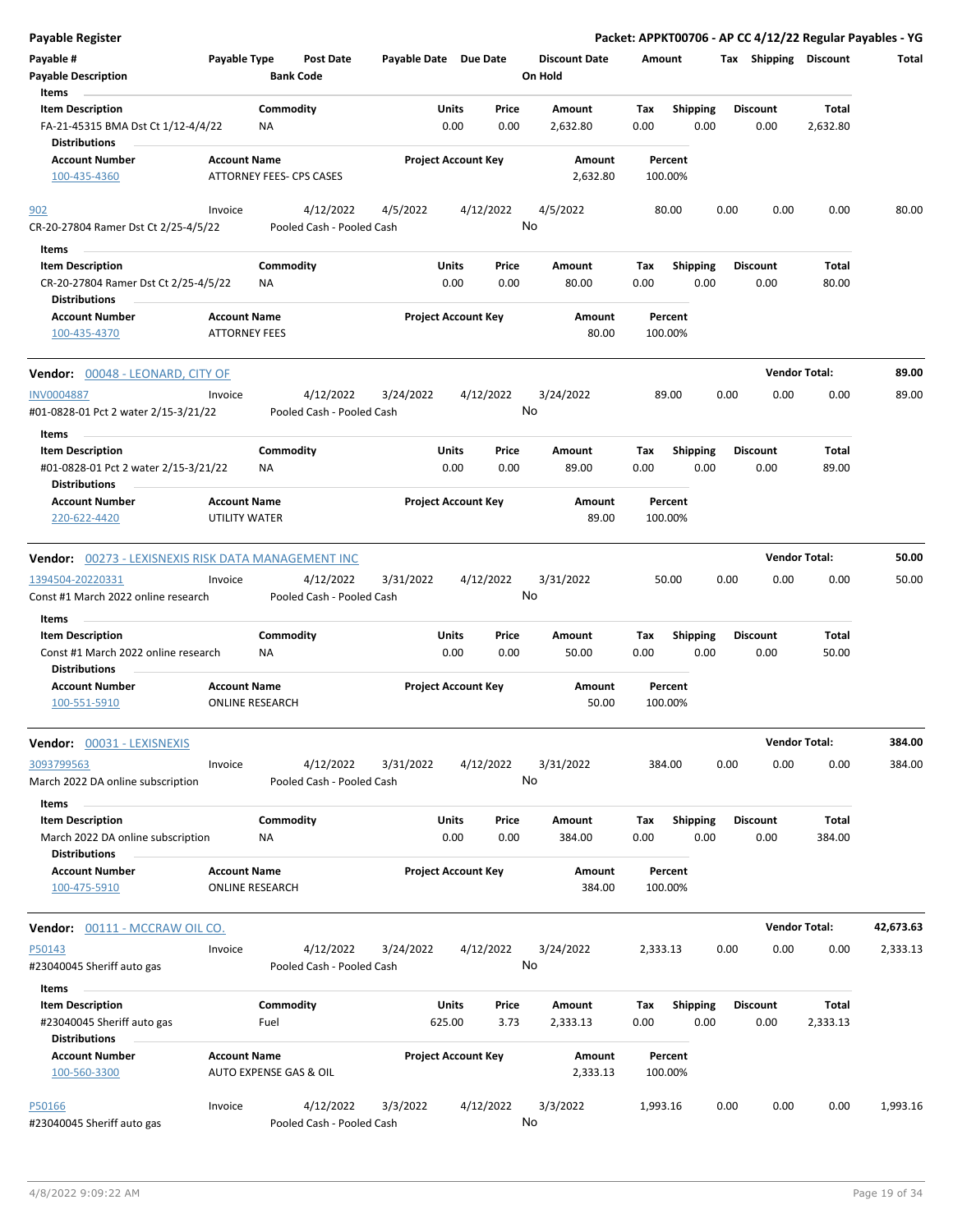| Payable #<br><b>Payable Description</b>              | Payable Type                                   | Post Date<br><b>Bank Code</b> | Payable Date Due Date |                            | <b>Discount Date</b><br>On Hold | Amount    |                    | Tax Shipping    | Discount | Total     |
|------------------------------------------------------|------------------------------------------------|-------------------------------|-----------------------|----------------------------|---------------------------------|-----------|--------------------|-----------------|----------|-----------|
| Items                                                |                                                |                               |                       |                            |                                 |           |                    |                 |          |           |
| <b>Item Description</b>                              |                                                | Commodity                     | Units                 | Price                      | Amount                          | Tax       | <b>Shipping</b>    | <b>Discount</b> | Total    |           |
| #23040045 Sheriff auto gas<br><b>Distributions</b>   | Fuel                                           |                               | 574.00                | 3.47                       | 1,993.16                        | 0.00      | 0.00               | 0.00            | 1,993.16 |           |
| <b>Account Number</b><br>100-560-3300                | <b>Account Name</b><br>AUTO EXPENSE GAS & OIL  |                               |                       | <b>Project Account Key</b> | Amount<br>1,993.16              |           | Percent<br>100.00% |                 |          |           |
| <u>P50169</u>                                        | Invoice                                        | 4/12/2022                     | 3/10/2022             | 4/12/2022                  | 3/10/2022                       | 2,341.45  |                    | 0.00<br>0.00    | 0.00     | 2,341.45  |
| #23040045 Sheriff auto gas                           |                                                | Pooled Cash - Pooled Cash     |                       |                            | No                              |           |                    |                 |          |           |
| Items                                                |                                                |                               |                       |                            |                                 |           |                    |                 |          |           |
| <b>Item Description</b>                              |                                                | Commodity                     | Units                 | Price                      | Amount                          | Tax       | <b>Shipping</b>    | <b>Discount</b> | Total    |           |
| #23040045 Sheriff auto gas                           | Fuel                                           |                               | 672.00                | 3.48                       | 2,341.45                        | 0.00      | 0.00               | 0.00            | 2,341.45 |           |
| <b>Distributions</b>                                 |                                                |                               |                       |                            |                                 |           |                    |                 |          |           |
| <b>Account Number</b><br>100-560-3300                | <b>Account Name</b><br>AUTO EXPENSE GAS & OIL  |                               |                       | <b>Project Account Key</b> | Amount<br>2,341.45              |           | Percent<br>100.00% |                 |          |           |
| P50213                                               | Invoice                                        | 4/12/2022                     | 3/28/2022             | 4/12/2022                  | 3/28/2022                       | 5,372.32  |                    | 0.00<br>0.00    | 0.00     | 5,372.32  |
| #23040036 Pct 4 Diesel                               |                                                | Pooled Cash - Pooled Cash     |                       |                            | No                              |           |                    |                 |          |           |
| Items                                                |                                                |                               |                       |                            |                                 |           |                    |                 |          |           |
| <b>Item Description</b>                              |                                                | Commodity                     | Units                 | Price                      | Amount                          | Tax       | <b>Shipping</b>    | <b>Discount</b> | Total    |           |
| #23040036 Pct 4 Diesel clear<br><b>Distributions</b> | Fuel                                           |                               | 780.00                | 4.27                       | 3,333.17                        | 0.00      | 0.00               | 0.00            | 3,333.17 |           |
| <b>Account Number</b>                                | <b>Account Name</b>                            |                               |                       | <b>Project Account Key</b> | Amount                          |           | Percent            |                 |          |           |
| 240-624-4570                                         | R&M MACHINERY GAS & OIL                        |                               |                       |                            | 3,333.17                        |           | 100.00%            |                 |          |           |
| Items                                                |                                                |                               |                       |                            |                                 |           |                    |                 |          |           |
| <b>Item Description</b>                              |                                                | Commodity                     | Units                 | Price                      | Amount                          | Tax       | <b>Shipping</b>    | <b>Discount</b> | Total    |           |
| #23040036 Pct 4 Diesel dyed<br><b>Distributions</b>  | Fuel                                           |                               | 500.00                | 4.08                       | 2,039.15                        | 0.00      | 0.00               | 0.00            | 2,039.15 |           |
| <b>Account Number</b>                                | <b>Account Name</b>                            |                               |                       | <b>Project Account Key</b> | Amount                          |           | Percent            |                 |          |           |
| 240-624-4570                                         | R&M MACHINERY GAS & OIL                        |                               |                       |                            | 2,039.15                        |           | 100.00%            |                 |          |           |
| <u>P50242</u>                                        | Invoice                                        | 4/12/2022                     | 3/24/2022             | 4/12/2022                  | 3/24/2022                       | 12,667.67 |                    | 0.00<br>0.01    | 0.00     | 12,667.68 |
| #23040034 Pct 3 diesel/gas                           |                                                | Pooled Cash - Pooled Cash     |                       |                            | No                              |           |                    |                 |          |           |
| Items                                                |                                                |                               |                       |                            |                                 |           |                    |                 |          |           |
| <b>Item Description</b>                              |                                                | Commodity                     | Units                 | Price                      | Amount                          | Tax       | <b>Shipping</b>    | <b>Discount</b> | Total    |           |
| #23040034 Pct 3 gas                                  | Fuel                                           |                               | 440.00                | 3.73                       | 1,642.52                        | 0.00      | 0.01               | 0.00            | 1,642.53 |           |
| <b>Distributions</b>                                 |                                                |                               |                       |                            |                                 |           |                    |                 |          |           |
| <b>Account Number</b><br>230-623-4570                | <b>Account Name</b><br>R&M MACHINERY GAS & OIL |                               |                       | <b>Project Account Key</b> | Amount<br>1,642.53              |           | Percent<br>100.00% |                 |          |           |
| Items                                                |                                                |                               |                       |                            |                                 |           |                    |                 |          |           |
| <b>Item Description</b>                              |                                                | Commodity                     | Units                 | Price                      | Amount                          | Tax       | <b>Shipping</b>    | <b>Discount</b> | Total    |           |
| #23040034 Pct 3 diesel clear                         | Fuel                                           |                               | 1,550.00              | 4.43                       | 6,871.62                        | 0.00      | 0.00               | 0.00            | 6,871.62 |           |
| <b>Distributions</b>                                 |                                                |                               |                       |                            |                                 |           |                    |                 |          |           |
| <b>Account Number</b>                                | <b>Account Name</b>                            |                               |                       | <b>Project Account Key</b> | Amount                          |           | Percent            |                 |          |           |
| 230-623-4570                                         | R&M MACHINERY GAS & OIL                        |                               |                       |                            | 6,871.62                        |           | 100.00%            |                 |          |           |
| Items                                                |                                                |                               |                       |                            |                                 |           |                    |                 |          |           |
| <b>Item Description</b>                              |                                                | Commodity                     | Units                 | Price                      | Amount                          | Tax       | <b>Shipping</b>    | <b>Discount</b> | Total    |           |
| #23040034 Pct 3 diesel dyed                          | Fuel                                           |                               | 980.00                | 4.24                       | 4,153.53                        | 0.00      | 0.00               | 0.00            | 4,153.53 |           |
| Distributions                                        |                                                |                               |                       |                            |                                 |           |                    |                 |          |           |
| <b>Account Number</b>                                | <b>Account Name</b>                            |                               |                       | <b>Project Account Key</b> | Amount                          |           | Percent            |                 |          |           |
| 230-623-4570                                         | R&M MACHINERY GAS & OIL                        |                               |                       |                            | 4,153.53                        |           | 100.00%            |                 |          |           |
| P50250                                               | Invoice                                        | 4/12/2022                     | 3/16/2022             | 4/12/2022                  | 3/16/2022                       | 4,843.13  |                    | 0.00<br>0.00    | 0.00     | 4,843.13  |
| #23040023 Pct 1 diesel/gas                           |                                                | Pooled Cash - Pooled Cash     |                       |                            | No                              |           |                    |                 |          |           |
| Items                                                |                                                |                               |                       |                            |                                 |           |                    |                 |          |           |
| <b>Item Description</b>                              |                                                | Commodity                     | Units                 | Price                      | Amount                          | Tax       | <b>Shipping</b>    | <b>Discount</b> | Total    |           |
| #23040023 Pct 1 gas                                  | Fuel                                           |                               | 490.00                | 3.39                       | 1,659.48                        | 0.00      | 0.00               | 0.00            | 1,659.48 |           |
| <b>Distributions</b>                                 |                                                |                               |                       |                            |                                 |           |                    |                 |          |           |
| <b>Account Number</b>                                | <b>Account Name</b>                            |                               |                       | <b>Project Account Key</b> | Amount                          |           | Percent            |                 |          |           |
| 210-621-4570                                         | R&M MACHINERY GAS & OIL                        |                               |                       |                            | 1,659.48                        |           | 100.00%            |                 |          |           |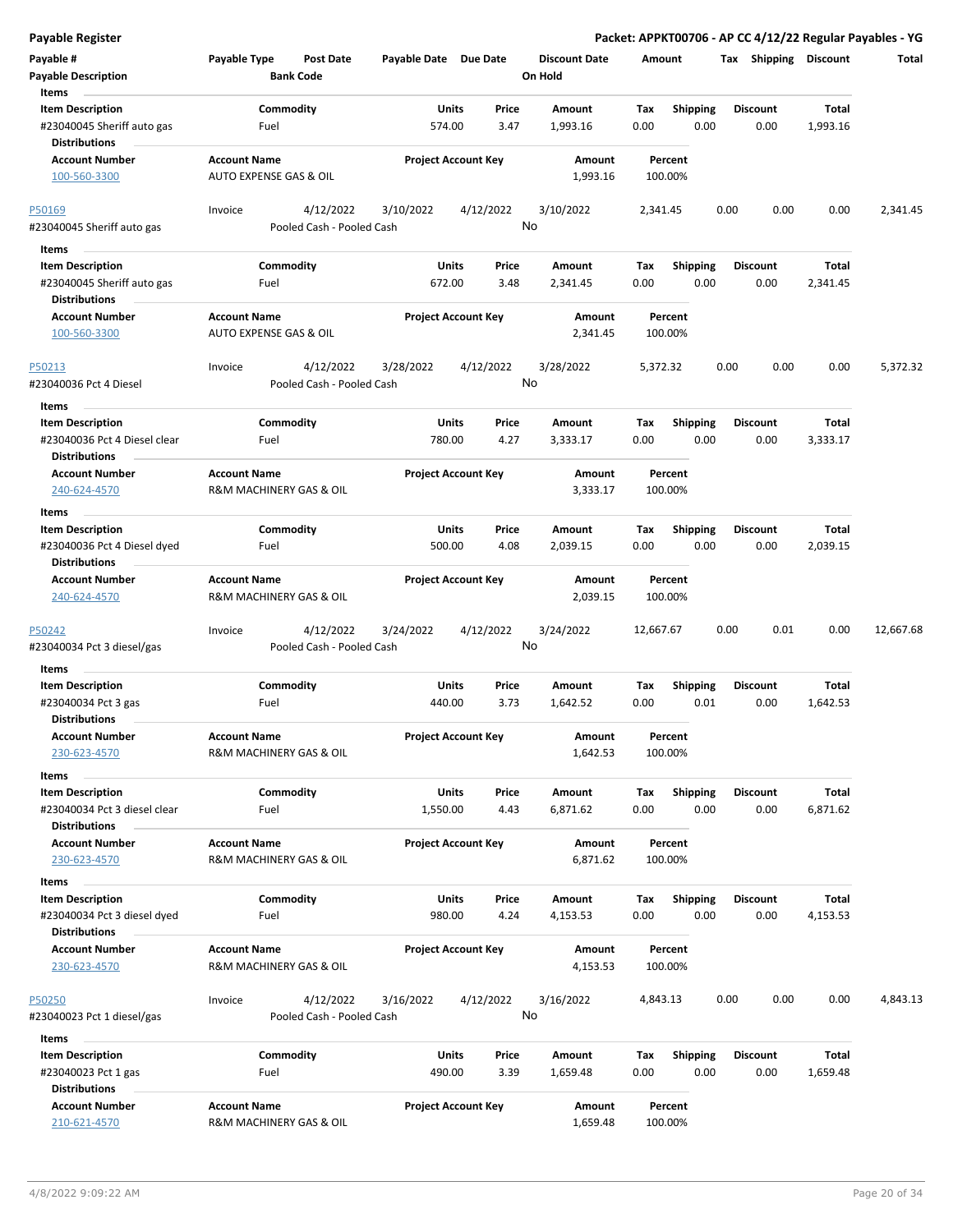| <b>Payable Register</b>                                                                  |                                                      |                                         |                                 | Packet: APPKT00706 - AP CC 4/12/22 Regular Payables - YG |                         |                          |          |
|------------------------------------------------------------------------------------------|------------------------------------------------------|-----------------------------------------|---------------------------------|----------------------------------------------------------|-------------------------|--------------------------|----------|
| Payable #<br><b>Payable Description</b><br>Items                                         | Payable Type<br><b>Post Date</b><br><b>Bank Code</b> | Payable Date Due Date                   | <b>Discount Date</b><br>On Hold | Amount                                                   | Tax Shipping Discount   |                          | Total    |
| <b>Item Description</b><br>#23040023 Pct 1 diesel clear<br><b>Distributions</b>          | Commodity<br>Fuel                                    | Price<br>Units<br>568.00<br>3.51        | Amount<br>1,991.58              | Tax<br><b>Shipping</b><br>0.00<br>0.00                   | <b>Discount</b><br>0.00 | <b>Total</b><br>1,991.58 |          |
| <b>Account Number</b><br>210-621-4570                                                    | <b>Account Name</b><br>R&M MACHINERY GAS & OIL       | <b>Project Account Key</b>              | Amount<br>1,991.58              | Percent<br>100.00%                                       |                         |                          |          |
| Items<br><b>Item Description</b><br>#23040023 Pct 1 diesel dyed<br><b>Distributions</b>  | Commodity<br>Fuel                                    | <b>Units</b><br>Price<br>360.00<br>3.31 | Amount<br>1,192.07              | <b>Shipping</b><br>Тах<br>0.00<br>0.00                   | <b>Discount</b><br>0.00 | Total<br>1,192.07        |          |
| <b>Account Number</b><br>210-621-4570                                                    | <b>Account Name</b><br>R&M MACHINERY GAS & OIL       | <b>Project Account Key</b>              | Amount<br>1,192.07              | Percent<br>100.00%                                       |                         |                          |          |
| P50270<br>#23040045 Sheriff auto gas                                                     | 4/12/2022<br>Invoice<br>Pooled Cash - Pooled Cash    | 3/17/2022<br>4/12/2022                  | 3/17/2022<br>No                 | 2,293.91                                                 | 0.00<br>$-0.01$         | 0.00                     | 2,293.90 |
| Items<br><b>Item Description</b><br>#23040045 Sheriff auto gas                           | Commodity<br>Fuel                                    | Units<br>Price<br>682.00<br>3.36        | Amount<br>2,293.91              | Tax<br><b>Shipping</b><br>$-0.01$<br>0.00                | <b>Discount</b><br>0.00 | Total<br>2,293.90        |          |
| <b>Distributions</b><br><b>Account Number</b><br>100-560-3300                            | <b>Account Name</b><br>AUTO EXPENSE GAS & OIL        | <b>Project Account Key</b>              | Amount<br>2,293.90              | Percent<br>100.00%                                       |                         |                          |          |
| P50290<br>#23040025 Pct 2 diesel                                                         | 4/12/2022<br>Invoice<br>Pooled Cash - Pooled Cash    | 3/18/2022<br>4/12/2022                  | 3/18/2022<br>No                 | 9,476.36                                                 | 0.00<br>$-0.01$         | 0.00                     | 9,476.35 |
| Items<br><b>Item Description</b><br>#23040025 Pct 2 diesel clear<br><b>Distributions</b> | Commodity<br>Fuel                                    | Units<br>Price<br>1,911.00<br>3.87      | Amount<br>7,396.14              | Tax<br><b>Shipping</b><br>0.00<br>0.00                   | <b>Discount</b><br>0.00 | Total<br>7,396.14        |          |
| <b>Account Number</b><br>220-622-4570                                                    | <b>Account Name</b><br>R&M MACHINERY GAS & OIL       | <b>Project Account Key</b>              | Amount<br>7,396.14              | Percent<br>100.00%                                       |                         |                          |          |
| Items<br><b>Item Description</b><br>#23040025 Pct 2 diesel dyed<br><b>Distributions</b>  | Commodity<br>Fuel                                    | <b>Units</b><br>Price<br>566.00<br>3.68 | Amount<br>2,080.22              | Tax<br><b>Shipping</b><br>0.00<br>$-0.01$                | <b>Discount</b><br>0.00 | Total<br>2,080.21        |          |
| <b>Account Number</b><br>220-622-4570                                                    | <b>Account Name</b><br>R&M MACHINERY GAS & OIL       | <b>Project Account Key</b>              | Amount<br>2,080.21              | Percent<br>100.00%                                       |                         |                          |          |
| P50308<br>#23040045 Sheriff auto gas                                                     | 4/12/2022<br>Invoice<br>Pooled Cash - Pooled Cash    | 3/30/2022<br>4/12/2022                  | 3/30/2022<br>No                 | 1,352.51                                                 | 0.00<br>0.00            | 0.00                     | 1,352.51 |
| Items<br><b>Item Description</b><br>#23040045 Sheriff auto gas<br><b>Distributions</b>   | Commodity<br>Fuel                                    | Units<br>Price<br>389.00<br>3.48        | Amount<br>1,352.51              | Tax<br><b>Shipping</b><br>0.00<br>0.00                   | <b>Discount</b><br>0.00 | Total<br>1,352.51        |          |
| <b>Account Number</b><br>100-560-3300                                                    | <b>Account Name</b><br>AUTO EXPENSE GAS & OIL        | <b>Project Account Key</b>              | Amount<br>1,352.51              | Percent<br>100.00%                                       |                         |                          |          |
| <b>Vendor:</b> VEN02793 - Merryman, Thomas Wayne                                         |                                                      |                                         |                                 |                                                          |                         | <b>Vendor Total:</b>     | 136.00   |
| <b>INV0004867</b><br>4/4/22 transport meal                                               | 4/12/2022<br>Invoice<br>Pooled Cash - Pooled Cash    | 4/5/2022<br>4/12/2022                   | 4/5/2022<br>No                  | 24.00                                                    | 0.00<br>0.00            | 0.00                     | 24.00    |
| Items<br><b>Item Description</b><br>4/4/22 transport meal                                | Commodity<br>ΝA                                      | Units<br>Price<br>0.00<br>0.00          | Amount<br>24.00                 | Tax<br><b>Shipping</b><br>0.00<br>0.00                   | <b>Discount</b><br>0.00 | Total<br>24.00           |          |
| <b>Distributions</b><br><b>Account Number</b><br>100-560-4280                            | <b>Account Name</b><br>PRISONER TRANSPORT            | <b>Project Account Key</b>              | Amount<br>24.00                 | Percent<br>100.00%                                       |                         |                          |          |
| <b>INV0004937</b><br>3/31/22 transport meals                                             | 4/12/2022<br>Invoice<br>Pooled Cash - Pooled Cash    | 4/1/2022<br>4/12/2022                   | 4/1/2022<br>No                  | 24.00                                                    | 0.00<br>0.00            | 0.00                     | 24.00    |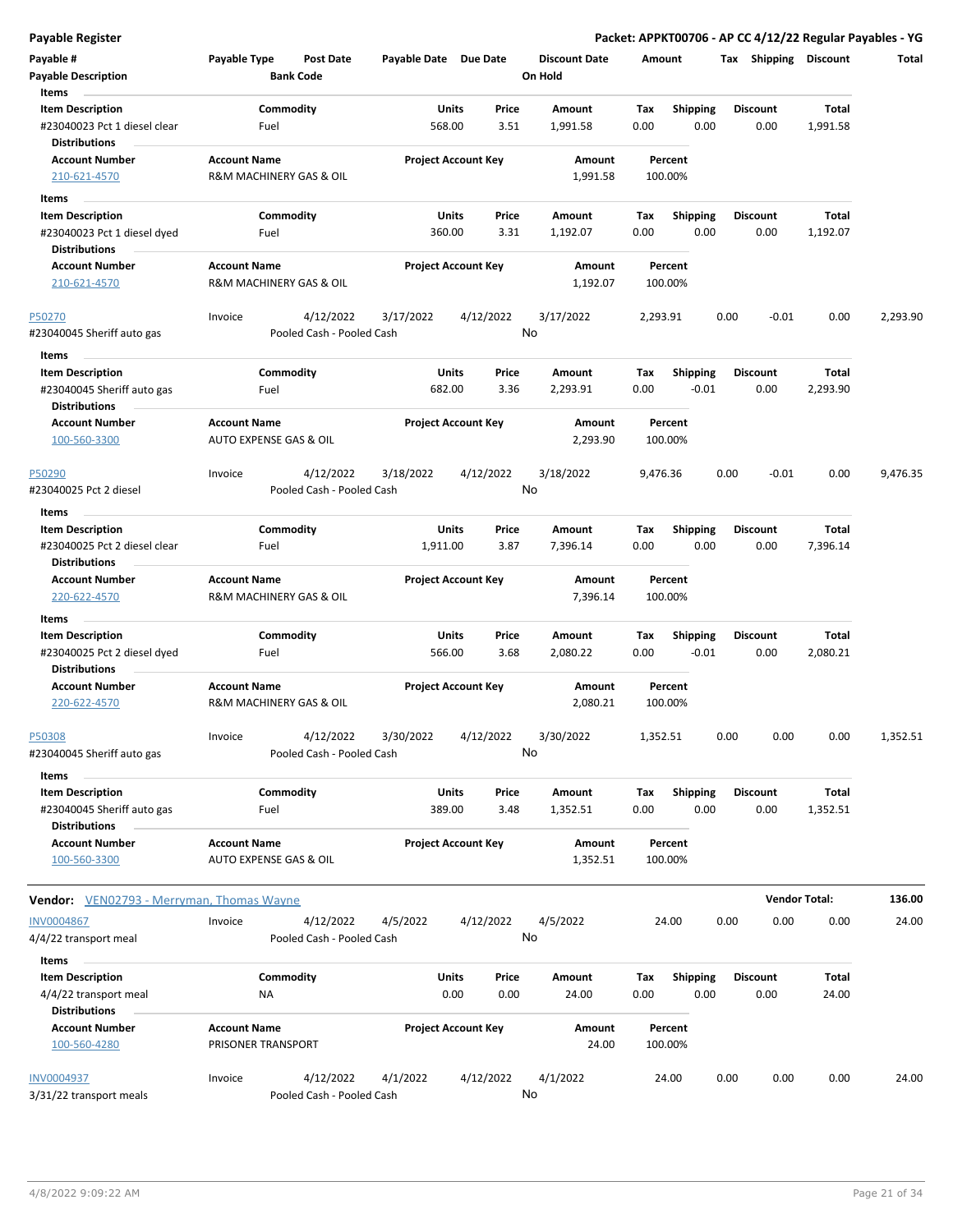| <b>Payable Register</b>                                                     |                                           |                                        |                            |               |               |                                 |             |                         |      |                         | Packet: APPKT00706 - AP CC 4/12/22 Regular Payables - YG |        |
|-----------------------------------------------------------------------------|-------------------------------------------|----------------------------------------|----------------------------|---------------|---------------|---------------------------------|-------------|-------------------------|------|-------------------------|----------------------------------------------------------|--------|
| Payable #<br><b>Payable Description</b>                                     | Payable Type                              | <b>Post Date</b><br><b>Bank Code</b>   | Payable Date Due Date      |               |               | <b>Discount Date</b><br>On Hold | Amount      |                         |      | Tax Shipping Discount   |                                                          | Total  |
| Items                                                                       |                                           |                                        |                            |               |               |                                 |             |                         |      |                         |                                                          |        |
| <b>Item Description</b>                                                     |                                           | Commodity                              |                            | Units         | Price         | Amount                          | Tax         | Shipping                |      | <b>Discount</b>         | Total                                                    |        |
| 3/31/22 transport meals<br><b>Distributions</b>                             | ΝA                                        |                                        |                            | 0.00          | 0.00          | 24.00                           | 0.00        | 0.00                    |      | 0.00                    | 24.00                                                    |        |
| <b>Account Number</b>                                                       | <b>Account Name</b>                       |                                        | <b>Project Account Key</b> |               |               | Amount                          |             | Percent                 |      |                         |                                                          |        |
| 100-560-4280                                                                | PRISONER TRANSPORT                        |                                        |                            |               |               | 24.00                           |             | 100.00%                 |      |                         |                                                          |        |
| <b>INV0004938</b>                                                           | Invoice                                   | 4/12/2022                              | 4/1/2022                   |               | 4/12/2022     | 4/1/2022<br>No                  |             | 24.00                   | 0.00 | 0.00                    | 0.00                                                     | 24.00  |
| 3/30/22 transport meals                                                     |                                           | Pooled Cash - Pooled Cash              |                            |               |               |                                 |             |                         |      |                         |                                                          |        |
| Items                                                                       |                                           |                                        |                            |               |               |                                 |             |                         |      |                         |                                                          |        |
| <b>Item Description</b>                                                     |                                           | Commodity                              |                            | Units         | Price         | Amount                          | Tax         | <b>Shipping</b>         |      | <b>Discount</b>         | Total                                                    |        |
| 3/30/22 transport meals                                                     | ΝA                                        |                                        |                            | 0.00          | 0.00          | 24.00                           | 0.00        | 0.00                    |      | 0.00                    | 24.00                                                    |        |
| <b>Distributions</b>                                                        |                                           |                                        |                            |               |               |                                 |             |                         |      |                         |                                                          |        |
| <b>Account Number</b><br>100-560-4280                                       | <b>Account Name</b><br>PRISONER TRANSPORT |                                        | <b>Project Account Key</b> |               |               | Amount<br>24.00                 |             | Percent<br>100.00%      |      |                         |                                                          |        |
| INV0004939                                                                  | Invoice                                   | 4/12/2022                              | 4/1/2022                   |               | 4/12/2022     | 4/1/2022                        |             | 40.00                   | 0.00 | 0.00                    | 0.00                                                     | 40.00  |
| 3/29/22 transport meals                                                     |                                           | Pooled Cash - Pooled Cash              |                            |               |               | No                              |             |                         |      |                         |                                                          |        |
| Items                                                                       |                                           |                                        |                            |               |               |                                 |             |                         |      |                         |                                                          |        |
| <b>Item Description</b>                                                     |                                           | Commodity                              |                            | Units         | Price         | Amount                          | Tax         | <b>Shipping</b>         |      | <b>Discount</b>         | Total                                                    |        |
| 3/29/22 transport meals<br><b>Distributions</b>                             | <b>NA</b>                                 |                                        |                            | 0.00          | 0.00          | 40.00                           | 0.00        | 0.00                    |      | 0.00                    | 40.00                                                    |        |
| <b>Account Number</b>                                                       | <b>Account Name</b>                       |                                        | <b>Project Account Key</b> |               |               | Amount                          |             | Percent                 |      |                         |                                                          |        |
| 100-560-4280                                                                | PRISONER TRANSPORT                        |                                        |                            |               |               | 40.00                           |             | 100.00%                 |      |                         |                                                          |        |
| <b>INV0004940</b>                                                           | Invoice                                   | 4/12/2022                              | 4/1/2022                   |               | 4/12/2022     | 4/1/2022<br>No                  |             | 24.00                   | 0.00 | 0.00                    | 0.00                                                     | 24.00  |
| 3/28/22 transport meals<br>Items                                            |                                           | Pooled Cash - Pooled Cash              |                            |               |               |                                 |             |                         |      |                         |                                                          |        |
| <b>Item Description</b>                                                     |                                           | Commodity                              |                            | Units         | Price         | Amount                          | Tax         | <b>Shipping</b>         |      | <b>Discount</b>         | Total                                                    |        |
| 3/28/22 transport meals                                                     | NA                                        |                                        |                            | 0.00          | 0.00          | 24.00                           | 0.00        | 0.00                    |      | 0.00                    | 24.00                                                    |        |
| <b>Distributions</b>                                                        |                                           |                                        |                            |               |               |                                 |             |                         |      |                         |                                                          |        |
| <b>Account Number</b><br>100-560-4280                                       | <b>Account Name</b><br>PRISONER TRANSPORT |                                        | <b>Project Account Key</b> |               |               | Amount<br>24.00                 |             | Percent<br>100.00%      |      |                         |                                                          |        |
| Vendor: 00420 - NOBLE RESOURCES PEST CONTROL                                |                                           |                                        |                            |               |               |                                 |             |                         |      |                         | <b>Vendor Total:</b>                                     | 57.00  |
| 392099059                                                                   | Invoice                                   | 4/12/2022                              | 4/4/2022                   |               | 4/12/2022     | 4/4/2022                        |             | 57.00                   | 0.00 | 0.00                    | 0.00                                                     | 57.00  |
| Pest control Agrilife 2505 N Center                                         |                                           | Pooled Cash - Pooled Cash              |                            |               |               | No                              |             |                         |      |                         |                                                          |        |
| Items<br><b>Item Description</b>                                            |                                           | Commodity                              |                            | Units         | Price         | Amount                          | Tax         | <b>Shipping</b>         |      | <b>Discount</b>         | Total                                                    |        |
| Pest control Agrilife 2505 N Center<br><b>Distributions</b>                 | ΝA                                        |                                        |                            | 0.00          | 0.00          | 57.00                           | 0.00        | 0.00                    |      | 0.00                    | 57.00                                                    |        |
| <b>Account Number</b><br>100-516-4501                                       | <b>Account Name</b><br>PEST CONTROL       |                                        | <b>Project Account Key</b> |               |               | Amount<br>57.00                 |             | Percent<br>100.00%      |      |                         |                                                          |        |
| <b>Vendor: 00440 - O'REILLY AUTOMOTIVE, INC.</b>                            |                                           |                                        |                            |               |               |                                 |             |                         |      |                         | <b>Vendor Total:</b>                                     | 320.71 |
| 0361-421674                                                                 | Invoice                                   | 4/12/2022                              | 3/11/2022                  |               | 4/20/2022     | 3/11/2022                       |             | 249.69                  | 0.00 | 0.00                    | 0.00                                                     | 249.69 |
| #163525 Pct 4 compressor                                                    |                                           | Pooled Cash - Pooled Cash              |                            |               |               | No                              |             |                         |      |                         |                                                          |        |
| Items                                                                       |                                           |                                        |                            |               |               |                                 |             |                         |      |                         |                                                          |        |
| <b>Item Description</b><br>#163525 Pct 4 compressor<br><b>Distributions</b> | ΝA                                        | Commodity                              |                            | Units<br>0.00 | Price<br>0.00 | Amount<br>249.69                | Тах<br>0.00 | <b>Shipping</b><br>0.00 |      | <b>Discount</b><br>0.00 | Total<br>249.69                                          |        |
| <b>Account Number</b>                                                       | <b>Account Name</b>                       |                                        | <b>Project Account Key</b> |               |               | Amount                          |             | Percent                 |      |                         |                                                          |        |
| 240-624-4580                                                                | <b>R&amp;M MACHINERY PARTS</b>            |                                        |                            |               |               | 249.69                          |             | 100.00%                 |      |                         |                                                          |        |
| 0361-421675<br>#163525 Pct 4 glass cleaner/battery cleaner                  | Invoice                                   | 4/12/2022<br>Pooled Cash - Pooled Cash | 3/11/2022                  |               | 4/20/2022     | 3/11/2022<br>No                 |             | 17.97                   | 0.00 | 0.00                    | 0.00                                                     | 17.97  |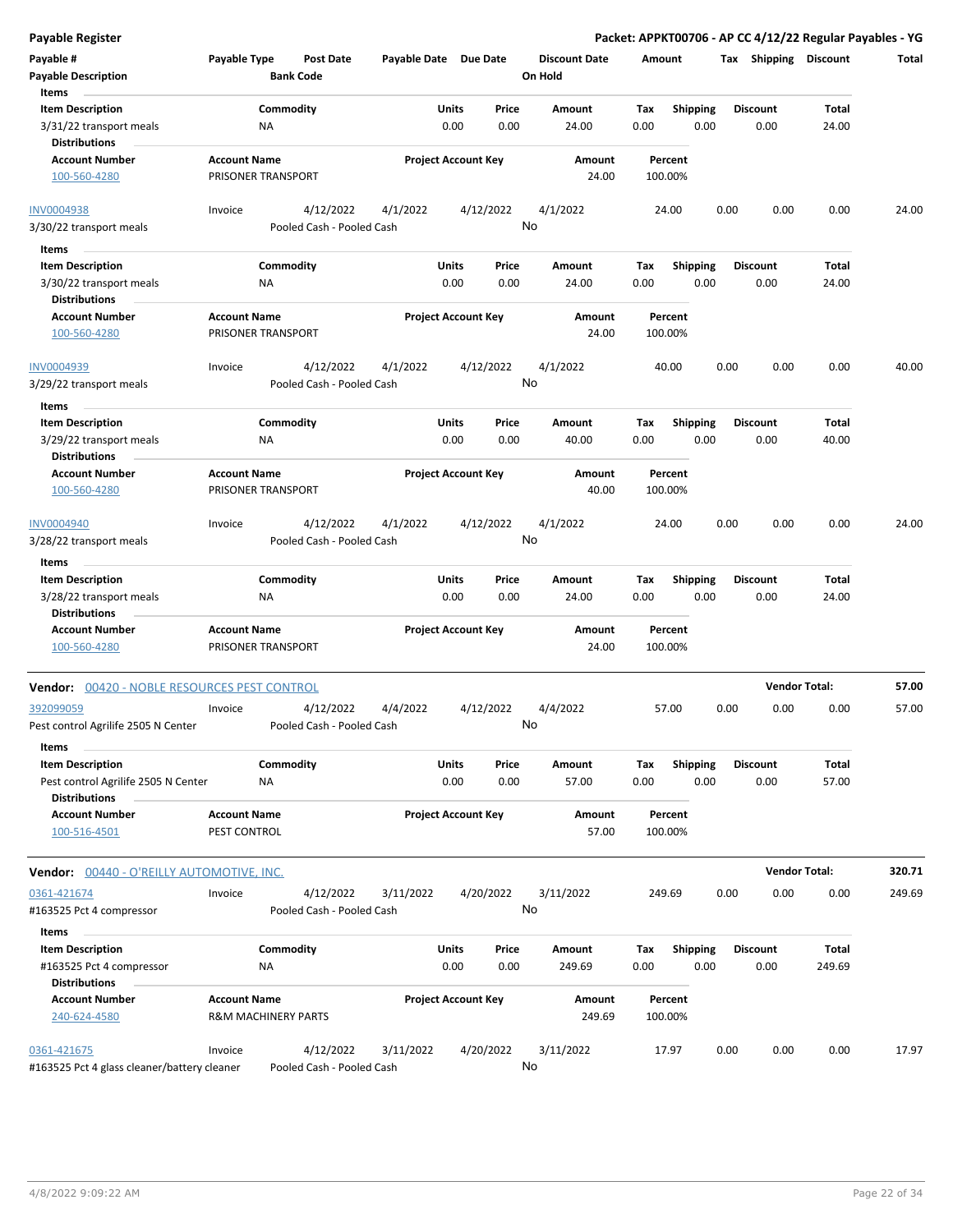| Payable Register                                                              |                                             |                                |                                        |                       |                            |                |                                 |             |                         |      |                         | Packet: APPKT00706 - AP CC 4/12/22 Regular Payables - YG |        |
|-------------------------------------------------------------------------------|---------------------------------------------|--------------------------------|----------------------------------------|-----------------------|----------------------------|----------------|---------------------------------|-------------|-------------------------|------|-------------------------|----------------------------------------------------------|--------|
| Payable #<br><b>Payable Description</b>                                       | Payable Type                                | <b>Bank Code</b>               | Post Date                              | Payable Date Due Date |                            |                | <b>Discount Date</b><br>On Hold | Amount      |                         |      | Tax Shipping Discount   |                                                          | Total  |
| Items                                                                         |                                             |                                |                                        |                       |                            |                |                                 |             |                         |      |                         |                                                          |        |
| <b>Item Description</b><br>#163525 Pct 4 glass cleaner/battery clean NA       |                                             | Commodity                      |                                        |                       | Units<br>0.00              | Price<br>0.00  | Amount<br>17.97                 | Tax<br>0.00 | <b>Shipping</b><br>0.00 |      | <b>Discount</b><br>0.00 | Total<br>17.97                                           |        |
| <b>Distributions</b><br><b>Account Number</b><br>240-624-3400                 | <b>Account Name</b><br><b>SHOP SUPPLIES</b> |                                |                                        |                       | <b>Project Account Key</b> |                | Amount<br>17.97                 |             | Percent<br>100.00%      |      |                         |                                                          |        |
| 0361-424100                                                                   | Invoice                                     |                                | 4/12/2022                              | 3/24/2022             |                            | 4/20/2022      | 3/24/2022                       |             | 8.93                    | 0.00 | 0.00                    | 0.00                                                     | 8.93   |
| #260555 Sheriff cabin filter                                                  |                                             |                                | Pooled Cash - Pooled Cash              |                       |                            |                | No                              |             |                         |      |                         |                                                          |        |
| Items                                                                         |                                             |                                |                                        |                       |                            |                |                                 |             |                         |      |                         |                                                          |        |
| <b>Item Description</b>                                                       |                                             | Commodity                      |                                        |                       | Units                      | Price          | Amount                          | Tax         | <b>Shipping</b>         |      | <b>Discount</b>         | Total                                                    |        |
| #260555 Sheriff cabin filter                                                  |                                             | Goods                          |                                        |                       | 1.00                       | 8.93           | 8.93                            | 0.00        | 0.00                    |      | 0.00                    | 8.93                                                     |        |
| <b>Distributions</b>                                                          |                                             |                                |                                        |                       |                            |                |                                 |             |                         |      |                         |                                                          |        |
| <b>Account Number</b><br>100-560-4540                                         | <b>Account Name</b>                         | R & M AUTOMOBILES              |                                        |                       | <b>Project Account Key</b> |                | Amount<br>8.93                  |             | Percent<br>100.00%      |      |                         |                                                          |        |
| 0361-424295                                                                   | Invoice                                     |                                | 4/12/2022                              | 3/25/2022             |                            | 4/20/2022      | 3/25/2022<br>No                 |             | 25.06                   | 0.00 | 0.00                    | 0.00                                                     | 25.06  |
| #163525 Pct 4 fuel/water separator                                            |                                             |                                | Pooled Cash - Pooled Cash              |                       |                            |                |                                 |             |                         |      |                         |                                                          |        |
| Items<br><b>Item Description</b><br>#163525 Pct 4 fuel/water separator        |                                             | Commodity<br>Goods             |                                        |                       | Units<br>1.00              | Price<br>25.06 | Amount<br>25.06                 | Tax<br>0.00 | <b>Shipping</b><br>0.00 |      | <b>Discount</b><br>0.00 | Total<br>25.06                                           |        |
| <b>Distributions</b>                                                          |                                             |                                |                                        |                       |                            |                |                                 |             |                         |      |                         |                                                          |        |
| <b>Account Number</b><br>240-624-4580                                         | <b>Account Name</b>                         | <b>R&amp;M MACHINERY PARTS</b> |                                        |                       | <b>Project Account Key</b> |                | Amount<br>25.06                 |             | Percent<br>100.00%      |      |                         |                                                          |        |
| 0361-424938                                                                   | Invoice                                     |                                | 4/12/2022                              | 3/28/2022             |                            | 4/20/2022      | 3/28/2022                       |             | 19.06                   | 0.00 | 0.00                    | 0.00                                                     | 19.06  |
| #163525 Pct 4 wiper fluid/ring terminal<br>Items                              |                                             |                                | Pooled Cash - Pooled Cash              |                       |                            |                | No                              |             |                         |      |                         |                                                          |        |
| <b>Item Description</b>                                                       |                                             | Commodity                      |                                        |                       | Units                      | Price          | Amount                          | Tax         | Shipping                |      | <b>Discount</b>         | Total                                                    |        |
| #163525 Pct 4 wiper fluid/ring terminal<br><b>Distributions</b>               |                                             | ΝA                             |                                        |                       | 0.00                       | 0.00           | 19.06                           | 0.00        | 0.00                    |      | 0.00                    | 19.06                                                    |        |
| <b>Account Number</b><br>240-624-4580                                         | <b>Account Name</b>                         | <b>R&amp;M MACHINERY PARTS</b> |                                        |                       | <b>Project Account Key</b> |                | Amount<br>19.06                 |             | Percent<br>100.00%      |      |                         |                                                          |        |
| Vendor: 00589 - PERKINS, J. DANIEL                                            |                                             |                                |                                        |                       |                            |                |                                 |             |                         |      |                         | <b>Vendor Total:</b>                                     | 171.00 |
| <b>INV0004886</b><br>FA-20-44880 MH Dst Ct 11/10/21-1/13/22                   | Invoice                                     |                                | 4/12/2022<br>Pooled Cash - Pooled Cash | 1/13/2022             |                            | 4/12/2022      | 1/13/2022<br>No l               | 171.00      |                         | 0.00 | 0.00                    | 0.00                                                     | 171.00 |
| Items                                                                         |                                             |                                |                                        |                       |                            |                |                                 |             |                         |      |                         |                                                          |        |
| <b>Item Description</b><br>FA-20-44880 MH Dst Ct 11/10/21-1/13/22             |                                             | Commodity<br>NA                |                                        |                       | Units<br>0.00              | Price<br>0.00  | Amount<br>171.00                | Tax<br>0.00 | <b>Shipping</b><br>0.00 |      | <b>Discount</b><br>0.00 | Total<br>171.00                                          |        |
| <b>Distributions</b><br><b>Account Number</b><br>100-435-4360                 | <b>Account Name</b>                         | ATTORNEY FEES- CPS CASES       |                                        |                       | <b>Project Account Key</b> |                | Amount<br>171.00                |             | Percent<br>100.00%      |      |                         |                                                          |        |
| <b>Vendor: 00782 - QUADIENT LEASING USA, INC</b>                              |                                             |                                |                                        |                       |                            |                |                                 |             |                         |      |                         | <b>Vendor Total:</b>                                     | 243.01 |
| N9350588                                                                      | Invoice                                     |                                | 4/12/2022                              | 4/2/2022              |                            | 5/2/2022       | 4/2/2022                        | 165.26      |                         | 0.00 | 0.00                    | 0.00                                                     | 165.26 |
| Courthouse May 2022 postage lease                                             |                                             |                                | Pooled Cash - Pooled Cash              |                       |                            |                | No                              |             |                         |      |                         |                                                          |        |
| Items                                                                         |                                             |                                |                                        |                       |                            |                |                                 |             |                         |      |                         |                                                          |        |
| <b>Item Description</b><br>Courthouse May 2022 postage lease<br>Distributions |                                             | Commodity<br>NA                |                                        |                       | Units<br>0.00              | Price<br>0.00  | Amount<br>165.26                | Tax<br>0.00 | <b>Shipping</b><br>0.00 |      | <b>Discount</b><br>0.00 | Total<br>165.26                                          |        |
| <b>Account Number</b><br>100-510-3110                                         | <b>Account Name</b><br>POSTAGE              |                                |                                        |                       | <b>Project Account Key</b> |                | Amount<br>165.26                |             | Percent<br>100.00%      |      |                         |                                                          |        |
| N9350589<br>S Annex May 2022 postage lease                                    | Invoice                                     |                                | 4/12/2022<br>Pooled Cash - Pooled Cash | 4/2/2022              |                            | 5/2/2022       | 4/2/2022<br>No                  |             | 77.75                   | 0.00 | 0.00                    | 0.00                                                     | 77.75  |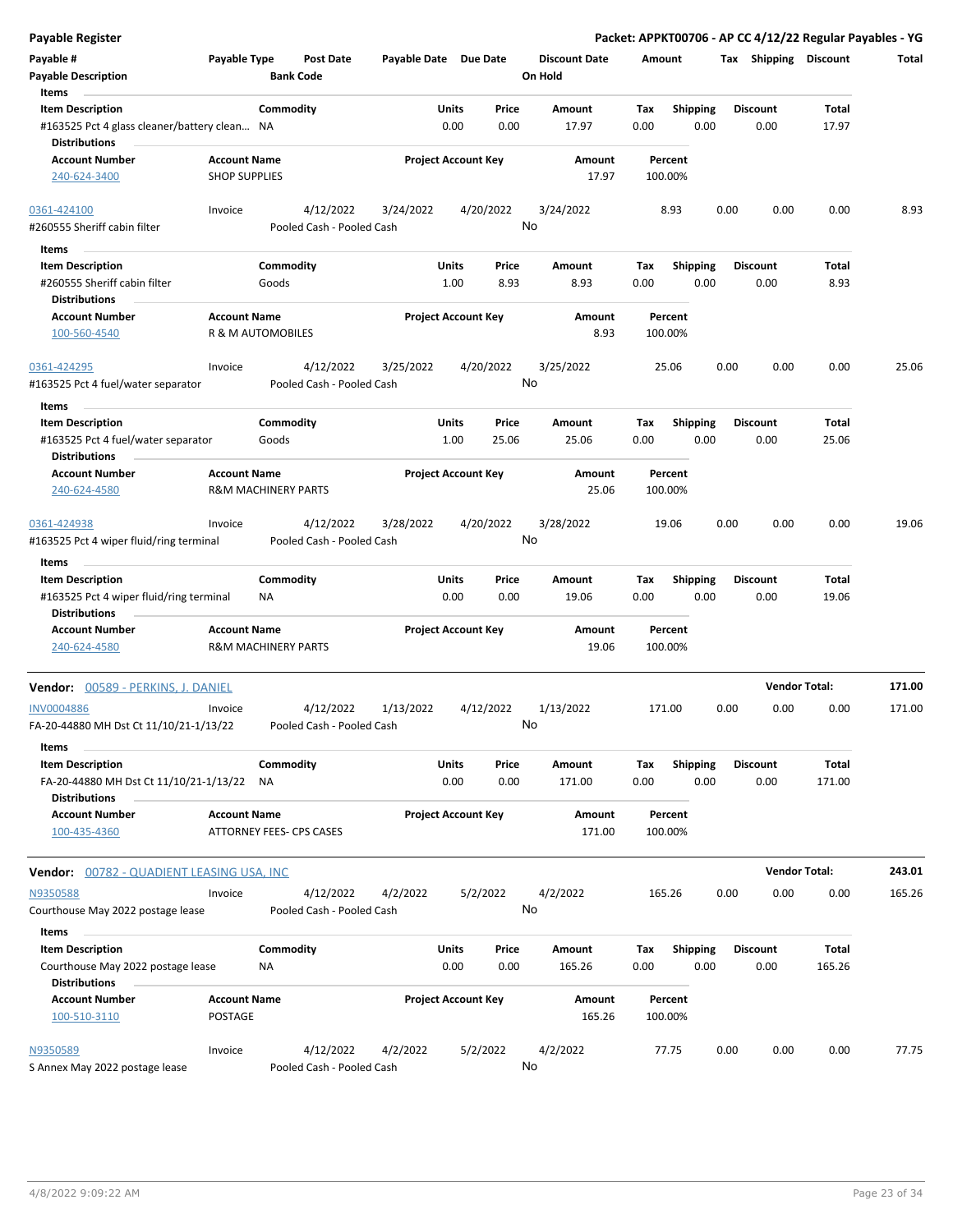| <b>Payable Register</b>                                |                     |                         |                           |                            |        |           |                                 |             |                         |      |                 |                       | Packet: APPKT00706 - AP CC 4/12/22 Regular Payables - YG |
|--------------------------------------------------------|---------------------|-------------------------|---------------------------|----------------------------|--------|-----------|---------------------------------|-------------|-------------------------|------|-----------------|-----------------------|----------------------------------------------------------|
| Payable #<br><b>Payable Description</b>                | Payable Type        | <b>Bank Code</b>        | Post Date                 | Payable Date Due Date      |        |           | <b>Discount Date</b><br>On Hold | Amount      |                         |      |                 | Tax Shipping Discount | Total                                                    |
| Items                                                  |                     |                         |                           |                            |        |           |                                 |             |                         |      |                 |                       |                                                          |
| <b>Item Description</b>                                |                     | Commodity               |                           |                            | Units  | Price     | Amount                          | Tax         | <b>Shipping</b>         |      | <b>Discount</b> | Total                 |                                                          |
| S Annex May 2022 postage lease<br><b>Distributions</b> |                     | ΝA                      |                           |                            | 0.00   | 0.00      | 77.75                           | 0.00        | 0.00                    |      | 0.00            | 77.75                 |                                                          |
| <b>Account Number</b>                                  | <b>Account Name</b> |                         |                           | <b>Project Account Key</b> |        |           | Amount                          |             | Percent                 |      |                 |                       |                                                          |
| 100-513-3110                                           | POSTAGE             |                         |                           |                            |        |           | 77.75                           |             | 100.00%                 |      |                 |                       |                                                          |
| Vendor: 00638 - R.K. HALL, LLC                         |                     |                         |                           |                            |        |           |                                 |             |                         |      |                 | <b>Vendor Total:</b>  | 25,067.31                                                |
| 330678                                                 | Invoice             |                         | 4/12/2022                 | 3/28/2022                  |        | 4/12/2022 | 3/28/2022                       | 1,627.56    |                         | 0.00 | 0.00            | 0.00                  | 1,627.56                                                 |
| #1474 Pct 3 oil sand                                   |                     |                         | Pooled Cash - Pooled Cash |                            |        |           | No                              |             |                         |      |                 |                       |                                                          |
| Items                                                  |                     |                         |                           |                            |        |           |                                 |             |                         |      |                 |                       |                                                          |
| <b>Item Description</b>                                |                     | Commodity               |                           |                            | Units  | Price     | Amount                          | Tax         | <b>Shipping</b>         |      | <b>Discount</b> | Total                 |                                                          |
| #1474 Pct 3 oil sand                                   |                     | Oil Sand                |                           |                            | 24.66  | 66.00     | 1,627.56                        | 0.00        | 0.00                    |      | 0.00            | 1,627.56              |                                                          |
| <b>Distributions</b>                                   |                     |                         |                           |                            |        |           |                                 |             |                         |      |                 |                       |                                                          |
| <b>Account Number</b>                                  | <b>Account Name</b> |                         |                           | <b>Project Account Key</b> |        |           | Amount                          |             | Percent                 |      |                 |                       |                                                          |
| 230-623-3440                                           |                     | R&B MAT. ASPHALT/RD OIL |                           |                            |        |           | 1,627.56                        |             | 100.00%                 |      |                 |                       |                                                          |
| 330679                                                 | Invoice             |                         | 4/12/2022                 | 3/28/2022                  |        | 4/12/2022 | 3/28/2022                       | 11,718.75   |                         | 0.00 | 0.00            | 0.00                  | 11,718.75                                                |
| #1476 Pct 1 oil sand                                   |                     |                         | Pooled Cash - Pooled Cash |                            |        |           | No                              |             |                         |      |                 |                       |                                                          |
| Items                                                  |                     |                         |                           |                            |        |           |                                 |             |                         |      |                 |                       |                                                          |
| <b>Item Description</b>                                |                     | Commodity               |                           |                            | Units  | Price     | Amount                          | Tax         | <b>Shipping</b>         |      | Discount        | Total                 |                                                          |
| #1476 Pct 1 oil sand                                   |                     | Oil Sand                |                           |                            | 156.25 | 66.00     | 10,312.50                       | 0.00        | 0.00                    |      | 0.00            | 10,312.50             |                                                          |
| <b>Distributions</b>                                   |                     |                         |                           |                            |        |           |                                 |             |                         |      |                 |                       |                                                          |
| <b>Account Number</b>                                  | <b>Account Name</b> |                         |                           | <b>Project Account Key</b> |        |           | Amount                          |             | Percent                 |      |                 |                       |                                                          |
| 210-621-3440                                           |                     | R&B MAT. ASPHALT/RD OIL |                           |                            |        |           | 10,312.50                       |             | 100.00%                 |      |                 |                       |                                                          |
| Items                                                  |                     |                         |                           |                            |        |           |                                 |             |                         |      |                 |                       |                                                          |
| <b>Item Description</b>                                |                     | Commodity               |                           |                            | Units  | Price     | Amount                          | Tax         | <b>Shipping</b>         |      | <b>Discount</b> | Total                 |                                                          |
| #1476 Pct 1 oil sand-hauling                           |                     | Oil Sand-H              |                           |                            | 156.25 | 9.00      | 1,406.25                        | 0.00        | 0.00                    |      | 0.00            | 1,406.25              |                                                          |
| <b>Distributions</b>                                   |                     |                         |                           |                            |        |           |                                 |             |                         |      |                 |                       |                                                          |
| <b>Account Number</b>                                  | <b>Account Name</b> |                         |                           | <b>Project Account Key</b> |        |           | Amount                          |             | Percent                 |      |                 |                       |                                                          |
| 210-621-3440                                           |                     | R&B MAT. ASPHALT/RD OIL |                           |                            |        |           | 1,406.25                        |             | 100.00%                 |      |                 |                       |                                                          |
| 330716                                                 | Invoice             |                         | 4/12/2022                 | 3/29/2022                  |        | 4/12/2022 | 3/29/2022                       | 11,721.00   |                         | 0.00 | 0.00            | 0.00                  | 11,721.00                                                |
| #1476 Pct 1 oil sand                                   |                     |                         | Pooled Cash - Pooled Cash |                            |        |           | No                              |             |                         |      |                 |                       |                                                          |
| ltems                                                  |                     |                         |                           |                            |        |           |                                 |             |                         |      |                 |                       |                                                          |
| <b>Item Description</b>                                |                     | Commodity               |                           |                            | Units  | Price     | Amount                          | Тах         | <b>Shipping</b>         |      | <b>Discount</b> | Total                 |                                                          |
| #1476 Pct 1 oil sand                                   |                     | Oil Sand                |                           |                            | 156.28 | 66.00     | 10,314.48                       | 0.00        | 0.00                    |      | 0.00            | 10,314.48             |                                                          |
| <b>Distributions</b>                                   |                     |                         |                           |                            |        |           |                                 |             |                         |      |                 |                       |                                                          |
| <b>Account Number</b>                                  | <b>Account Name</b> |                         |                           | <b>Project Account Key</b> |        |           | Amount                          |             | Percent                 |      |                 |                       |                                                          |
| 210-621-3440                                           |                     | R&B MAT. ASPHALT/RD OIL |                           |                            |        |           | 10,314.48                       |             | 100.00%                 |      |                 |                       |                                                          |
| Items                                                  |                     |                         |                           |                            |        |           |                                 |             |                         |      |                 |                       |                                                          |
| <b>Item Description</b>                                |                     | Commodity               |                           |                            | Units  | Price     | Amount                          | Tax         | <b>Shipping</b>         |      | <b>Discount</b> | Total                 |                                                          |
| #1476 Pct 1 oil sand-hauling                           |                     | Oil Sand-H              |                           |                            | 156.28 | 9.00      | 1,406.52                        | 0.00        | 0.00                    |      | 0.00            | 1,406.52              |                                                          |
| <b>Distributions</b>                                   |                     |                         |                           |                            |        |           |                                 |             |                         |      |                 |                       |                                                          |
| <b>Account Number</b>                                  | <b>Account Name</b> |                         |                           | <b>Project Account Key</b> |        |           | Amount                          |             | Percent                 |      |                 |                       |                                                          |
| 210-621-3440                                           |                     | R&B MAT. ASPHALT/RD OIL |                           |                            |        |           | 1,406.52                        |             | 100.00%                 |      |                 |                       |                                                          |
| Vendor: 00353 - RDO EQUIPMENT CO                       |                     |                         |                           |                            |        |           |                                 |             |                         |      |                 | <b>Vendor Total:</b>  | 6,465.30                                                 |
| W8424424                                               | Invoice             |                         | 4/12/2022                 | 3/28/2022                  |        | 4/12/2022 | 3/28/2022                       | 6,465.30    |                         | 0.00 | 0.00            | 0.00                  | 6,465.30                                                 |
| #7451001 Pct 2 Motor Grader G930 repair                |                     |                         | Pooled Cash - Pooled Cash |                            |        |           | No                              |             |                         |      |                 |                       |                                                          |
|                                                        |                     |                         |                           |                            |        |           |                                 |             |                         |      |                 |                       |                                                          |
| Items<br><b>Item Description</b>                       |                     | Commodity               |                           |                            | Units  | Price     | Amount                          |             |                         |      | <b>Discount</b> | Total                 |                                                          |
| #7451001 Pct 2 Motor Grader G930 repair                |                     | ΝA                      |                           |                            | 0.00   | 0.00      | 6,465.30                        | Tax<br>0.00 | <b>Shipping</b><br>0.00 |      | 0.00            | 6,465.30              |                                                          |
| <b>Distributions</b>                                   |                     |                         |                           |                            |        |           |                                 |             |                         |      |                 |                       |                                                          |
| <b>Account Number</b>                                  | <b>Account Name</b> |                         |                           | <b>Project Account Key</b> |        |           | Amount                          |             | Percent                 |      |                 |                       |                                                          |
| 220-622-4580                                           |                     | R&M MACHINERY PARTS     |                           |                            |        |           | 6,465.30                        |             | 100.00%                 |      |                 |                       |                                                          |
|                                                        |                     |                         |                           |                            |        |           |                                 |             |                         |      |                 |                       |                                                          |

**Vendor:** 00349 - SANITATION SOLUTIONS, INC. **Vendor Total: 2,025.56**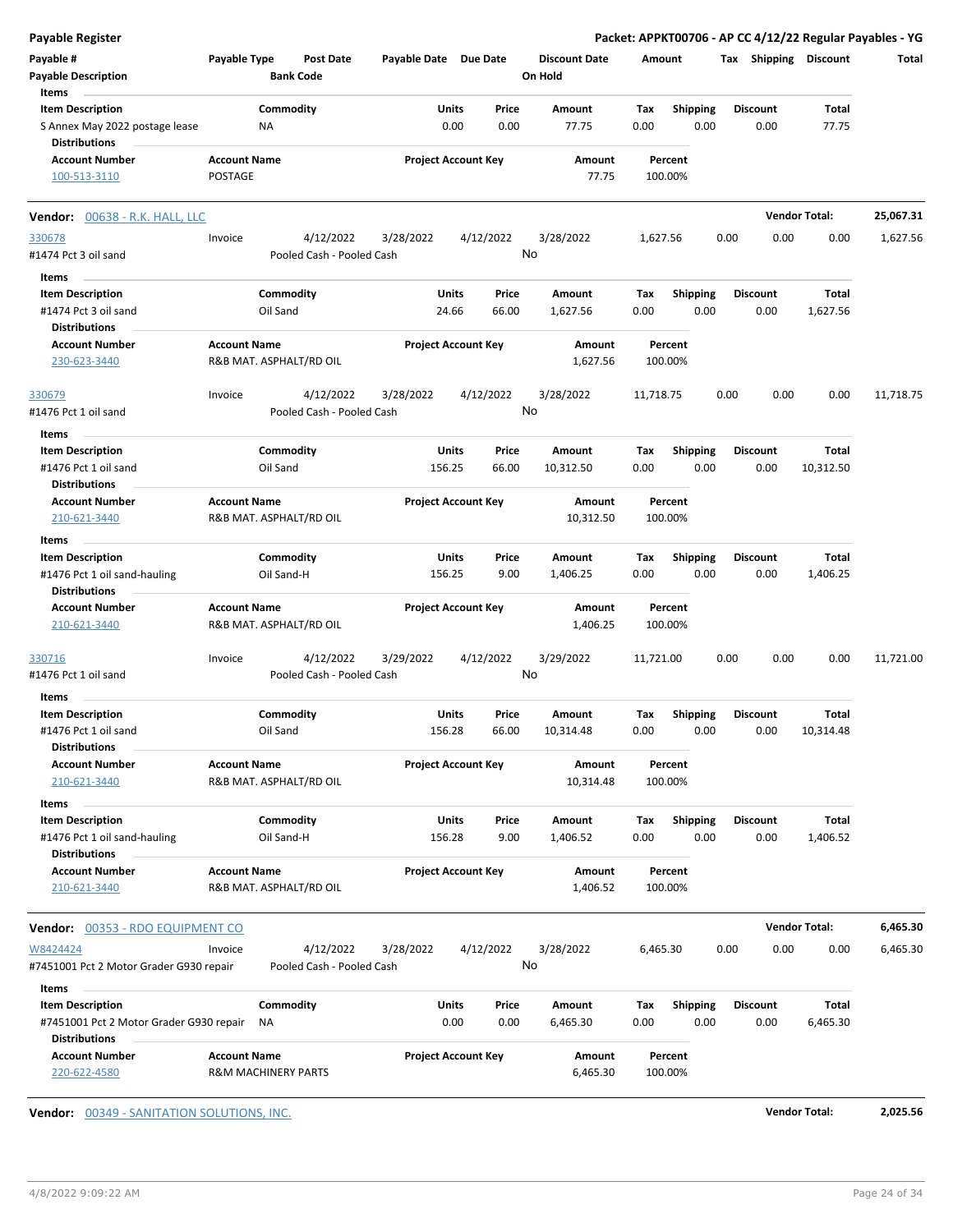| Payable Register                                                 |                                               |                   |                                        |                     |                            |                 |         |                      |             |                         |      |                         |                      | Packet: APPKT00706 - AP CC 4/12/22 Regular Payables - YG |
|------------------------------------------------------------------|-----------------------------------------------|-------------------|----------------------------------------|---------------------|----------------------------|-----------------|---------|----------------------|-------------|-------------------------|------|-------------------------|----------------------|----------------------------------------------------------|
| Payable #                                                        | Payable Type                                  |                   | <b>Post Date</b>                       | <b>Payable Date</b> |                            | <b>Due Date</b> |         | <b>Discount Date</b> | Amount      |                         |      | Tax Shipping Discount   |                      | Total                                                    |
| <b>Payable Description</b>                                       |                                               | <b>Bank Code</b>  |                                        |                     |                            |                 | On Hold |                      |             |                         |      |                         |                      |                                                          |
| 4601492V200<br>#5200-23345 Pct 4 March 2022 trash                | Invoice                                       |                   | 4/12/2022<br>Pooled Cash - Pooled Cash | 4/1/2022            |                            | 4/12/2022       | No      | 4/1/2022             | 400.75      |                         | 0.00 | 0.00                    | 0.00                 | 400.75                                                   |
| Items                                                            |                                               |                   |                                        |                     |                            |                 |         |                      |             |                         |      |                         |                      |                                                          |
| <b>Item Description</b>                                          |                                               | Commodity         |                                        |                     | Units                      | Price           |         | Amount               | Tax         | <b>Shipping</b>         |      | <b>Discount</b>         | Total                |                                                          |
| #5200-23345 Pct 4 March 2022 trash                               |                                               | ΝA                |                                        |                     | 0.00                       | 0.00            |         | 400.75               | 0.00        | 0.00                    |      | 0.00                    | 400.75               |                                                          |
| <b>Distributions</b>                                             |                                               |                   |                                        |                     |                            |                 |         |                      |             |                         |      |                         |                      |                                                          |
| <b>Account Number</b>                                            | <b>Account Name</b>                           |                   |                                        |                     | <b>Project Account Key</b> |                 |         | Amount               |             | Percent                 |      |                         |                      |                                                          |
| 240-624-4430                                                     | <b>TRASH PICK-UP</b>                          |                   |                                        |                     |                            |                 |         | 400.75               |             | 100.00%                 |      |                         |                      |                                                          |
| 4605884V200                                                      | Invoice                                       |                   | 4/12/2022                              | 4/1/2022            |                            | 4/12/2022       |         | 4/1/2022             | 1,624.81    |                         | 0.00 | 0.00                    | 0.00                 | 1,624.81                                                 |
| #5200-50863 Courthouse trash March 2022                          |                                               |                   | Pooled Cash - Pooled Cash              |                     |                            |                 | No      |                      |             |                         |      |                         |                      |                                                          |
| Items                                                            |                                               |                   |                                        |                     |                            |                 |         |                      |             |                         |      |                         |                      |                                                          |
| <b>Item Description</b>                                          |                                               | Commodity         |                                        |                     | Units                      | Price           |         | Amount               | Tax         | <b>Shipping</b>         |      | Discount                | Total                |                                                          |
| #5200-50863 Courthouse trash March 20 NA<br><b>Distributions</b> |                                               |                   |                                        |                     | 0.00                       | 0.00            |         | 1,624.81             | 0.00        | 0.00                    |      | 0.00                    | 1,624.81             |                                                          |
| <b>Account Number</b>                                            | <b>Account Name</b>                           |                   |                                        |                     | <b>Project Account Key</b> |                 |         | Amount               |             | Percent                 |      |                         |                      |                                                          |
| 670-670-4430                                                     | <b>TRASH PICK UP</b>                          |                   |                                        |                     |                            |                 |         | 1,624.81             |             | 100.00%                 |      |                         |                      |                                                          |
| Vendor: VEN03086 - SCS Materials                                 |                                               |                   |                                        |                     |                            |                 |         |                      |             |                         |      |                         | <b>Vendor Total:</b> | 8,635.18                                                 |
| 327055                                                           | Invoice                                       |                   | 4/12/2022                              | 2/28/2022           |                            | 4/12/2022       |         | 2/28/2022            | 206.98      |                         | 0.00 | 0.00                    | 0.00                 | 206.98                                                   |
| #1474 Pct 3 Rock & Gravel                                        |                                               |                   | Pooled Cash - Pooled Cash              |                     |                            |                 | No      |                      |             |                         |      |                         |                      |                                                          |
| Items                                                            |                                               |                   |                                        |                     |                            |                 |         |                      |             |                         |      |                         |                      |                                                          |
| <b>Item Description</b>                                          |                                               | Commodity         |                                        |                     | Units                      | Price           |         | Amount               | Tax         | <b>Shipping</b>         |      | <b>Discount</b>         | Total                |                                                          |
| #1474 Pct 3 Rock & Gravel                                        |                                               | Rock              |                                        |                     | 24.35                      | 8.50            |         | 206.98               | 0.00        | 0.00                    |      | 0.00                    | 206.98               |                                                          |
| <b>Distributions</b>                                             |                                               |                   |                                        |                     |                            |                 |         |                      |             |                         |      |                         |                      |                                                          |
| <b>Account Number</b><br>230-623-3410                            | <b>Account Name</b><br>R&B MAT. ROCK & GRAVEL |                   |                                        |                     | <b>Project Account Key</b> |                 |         | Amount<br>206.98     |             | Percent<br>100.00%      |      |                         |                      |                                                          |
| <u>327283</u>                                                    | Invoice                                       |                   | 4/12/2022                              | 3/2/2022            |                            | 4/12/2022       |         | 3/2/2022             | 610.81      |                         | 0.00 | 0.01                    | 0.00                 | 610.82                                                   |
| #1474 Pct 3 Rock & Gravel                                        |                                               |                   | Pooled Cash - Pooled Cash              |                     |                            |                 | No      |                      |             |                         |      |                         |                      |                                                          |
| Items                                                            |                                               |                   |                                        |                     |                            |                 |         |                      |             |                         |      |                         |                      |                                                          |
| <b>Item Description</b>                                          |                                               | Commodity         |                                        |                     | Units                      | Price           |         | Amount               | Tax         | <b>Shipping</b>         |      | <b>Discount</b>         | Total                |                                                          |
| #1474 Pct 3 Rock & Gravel<br><b>Distributions</b>                |                                               | Rock              |                                        |                     | 71.86                      | 8.50            |         | 610.81               | 0.00        | 0.01                    |      | 0.00                    | 610.82               |                                                          |
| <b>Account Number</b>                                            | <b>Account Name</b>                           |                   |                                        |                     | <b>Project Account Key</b> |                 |         | Amount               |             | Percent                 |      |                         |                      |                                                          |
| 230-623-3410                                                     | R&B MAT. ROCK & GRAVEL                        |                   |                                        |                     |                            |                 |         | 610.82               |             | 100.00%                 |      |                         |                      |                                                          |
| 327466                                                           | Invoice                                       |                   | 4/12/2022                              | 3/3/2022            |                            | 4/12/2022       |         | 3/3/2022             | 415.14      |                         | 0.00 | 0.01                    | 0.00                 | 415.15                                                   |
| #1474 Pct 3 Rock & Gravel                                        |                                               |                   | Pooled Cash - Pooled Cash              |                     |                            |                 | No      |                      |             |                         |      |                         |                      |                                                          |
| Items                                                            |                                               |                   |                                        |                     |                            |                 |         |                      |             |                         |      |                         |                      |                                                          |
| <b>Item Description</b><br>#1474 Pct 3 Rock & Gravel             |                                               | Commodity<br>Rock |                                        |                     | Units<br>48.84             | Price<br>8.50   |         | Amount<br>415.14     | Tax<br>0.00 | <b>Shipping</b><br>0.01 |      | <b>Discount</b><br>0.00 | Total<br>415.15      |                                                          |
| <b>Distributions</b>                                             |                                               |                   |                                        |                     |                            |                 |         |                      |             |                         |      |                         |                      |                                                          |
| <b>Account Number</b><br>230-623-3410                            | <b>Account Name</b><br>R&B MAT. ROCK & GRAVEL |                   |                                        |                     | <b>Project Account Key</b> |                 |         | Amount<br>415.15     |             | Percent<br>100.00%      |      |                         |                      |                                                          |
| 328077                                                           | Invoice                                       |                   | 4/12/2022                              | 3/7/2022            |                            | 4/12/2022       |         | 3/7/2022             | 616.17      |                         | 0.00 | 0.00                    | 0.00                 | 616.17                                                   |
| #1474 Pct 3 Rock & Gravel                                        |                                               |                   | Pooled Cash - Pooled Cash              |                     |                            |                 | No      |                      |             |                         |      |                         |                      |                                                          |
| Items                                                            |                                               |                   |                                        |                     |                            |                 |         |                      |             |                         |      |                         |                      |                                                          |
| <b>Item Description</b>                                          |                                               | Commodity         |                                        |                     | Units                      | Price           |         | Amount               | Tax         | Shipping                |      | <b>Discount</b>         | Total                |                                                          |
| #1474 Pct 3 Rock & Gravel                                        |                                               | Rock              |                                        |                     | 72.49                      | 8.50            |         | 616.17               | 0.00        | 0.00                    |      | 0.00                    | 616.17               |                                                          |
| <b>Distributions</b><br><b>Account Number</b>                    | <b>Account Name</b>                           |                   |                                        |                     | <b>Project Account Key</b> |                 |         |                      |             | Percent                 |      |                         |                      |                                                          |
| 230-623-3410                                                     | R&B MAT. ROCK & GRAVEL                        |                   |                                        |                     |                            |                 |         | Amount<br>616.17     |             | 100.00%                 |      |                         |                      |                                                          |
| 328151                                                           | Invoice                                       |                   | 4/12/2022                              | 3/8/2022            |                            | 4/12/2022       |         | 3/8/2022             | 615.91      |                         | 0.00 | 0.00                    | 0.00                 | 615.91                                                   |
| #1474 Pct 3 Rock & Gravel                                        |                                               |                   | Pooled Cash - Pooled Cash              |                     |                            |                 | No      |                      |             |                         |      |                         |                      |                                                          |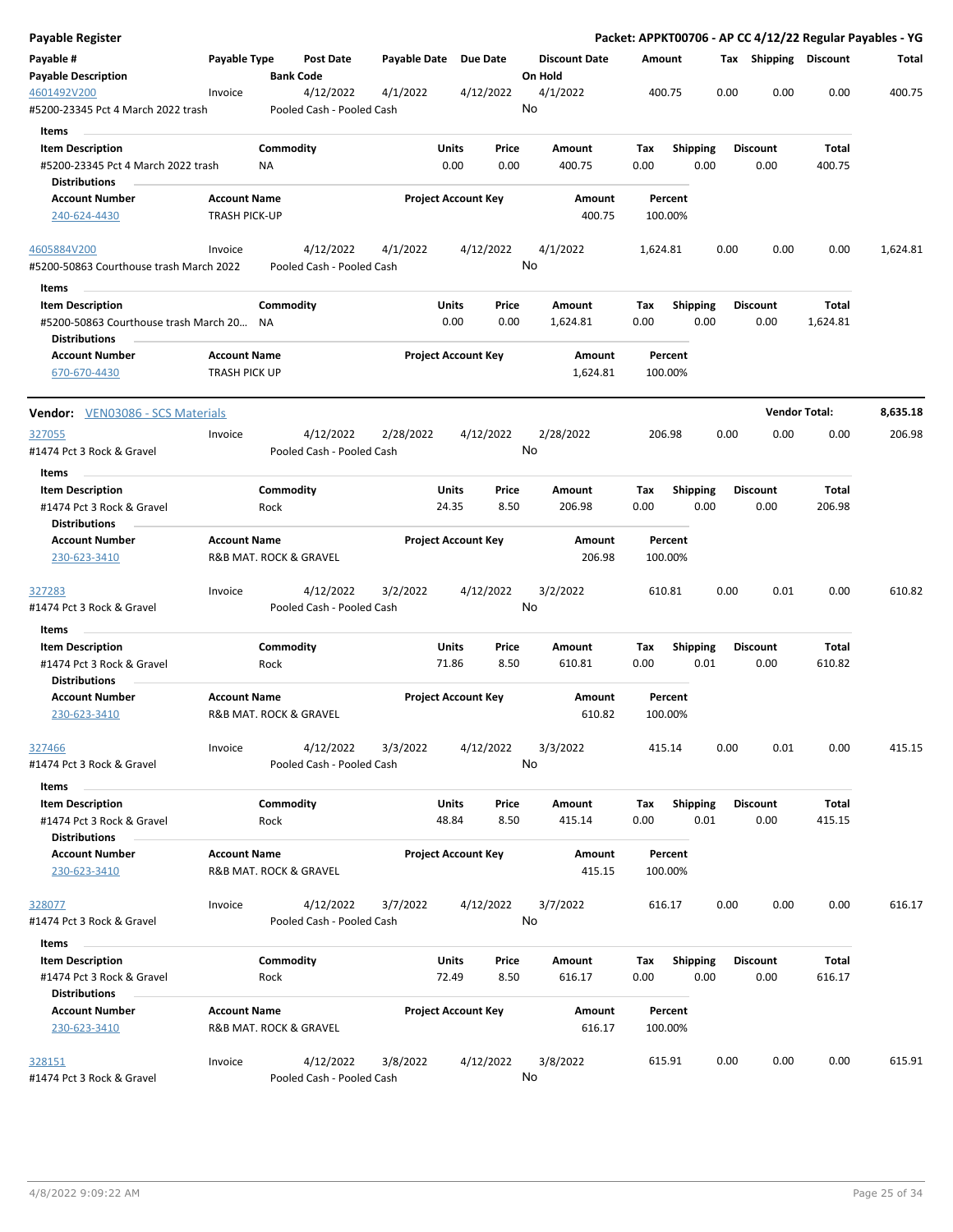| Payable #                                         | Payable Type           | Post Date                 | Payable Date Due Date |                            | <b>Discount Date</b> | Amount |                 | Tax  | Shipping        | <b>Discount</b> | Total  |
|---------------------------------------------------|------------------------|---------------------------|-----------------------|----------------------------|----------------------|--------|-----------------|------|-----------------|-----------------|--------|
| <b>Payable Description</b>                        |                        | <b>Bank Code</b>          |                       |                            | On Hold              |        |                 |      |                 |                 |        |
| Items                                             |                        |                           |                       |                            |                      |        |                 |      |                 |                 |        |
| <b>Item Description</b>                           |                        | Commodity                 |                       | Units<br>Price             | Amount               | Tax    | <b>Shipping</b> |      | <b>Discount</b> | Total           |        |
| #1474 Pct 3 Rock & Gravel<br><b>Distributions</b> | Rock                   |                           |                       | 72.46<br>8.50              | 615.91               | 0.00   | 0.00            |      | 0.00            | 615.91          |        |
| <b>Account Number</b>                             | <b>Account Name</b>    |                           |                       | <b>Project Account Key</b> | Amount               |        | Percent         |      |                 |                 |        |
| 230-623-3410                                      | R&B MAT. ROCK & GRAVEL |                           |                       |                            | 615.91               |        | 100.00%         |      |                 |                 |        |
| 328285                                            | Invoice                | 4/12/2022                 | 3/9/2022              | 4/12/2022                  | 3/9/2022             | 610.13 |                 | 0.00 | 0.01            | 0.00            | 610.14 |
| #1474 Pct 3 Rock & Gravel                         |                        | Pooled Cash - Pooled Cash |                       |                            | No                   |        |                 |      |                 |                 |        |
| Items                                             |                        |                           |                       |                            |                      |        |                 |      |                 |                 |        |
| <b>Item Description</b>                           |                        | Commodity                 |                       | Units<br>Price             | Amount               | Tax    | <b>Shipping</b> |      | <b>Discount</b> | Total           |        |
| #1474 Pct 3 Rock & Gravel                         | Rock                   |                           |                       | 8.50<br>71.78              | 610.13               | 0.00   | 0.01            |      | 0.00            | 610.14          |        |
| <b>Distributions</b>                              |                        |                           |                       |                            |                      |        |                 |      |                 |                 |        |
| <b>Account Number</b>                             | <b>Account Name</b>    |                           |                       | <b>Project Account Key</b> | Amount               |        | Percent         |      |                 |                 |        |
| 230-623-3410                                      | R&B MAT. ROCK & GRAVEL |                           |                       |                            | 610.14               |        | 100.00%         |      |                 |                 |        |
| 328509                                            | Invoice                | 4/12/2022                 | 3/10/2022             | 4/12/2022                  | 3/10/2022            | 207.66 |                 | 0.00 | 0.00            | 0.00            | 207.66 |
| #1474 Pct 3 Rock & Gravel                         |                        | Pooled Cash - Pooled Cash |                       |                            | No                   |        |                 |      |                 |                 |        |
| Items                                             |                        |                           |                       |                            |                      |        |                 |      | <b>Discount</b> |                 |        |
| <b>Item Description</b>                           |                        | Commodity                 |                       | Units<br>Price             | Amount               | Тах    | <b>Shipping</b> |      |                 | Total           |        |
| #1474 Pct 3 Rock & Gravel<br><b>Distributions</b> | Rock                   |                           |                       | 8.50<br>24.43              | 207.66               | 0.00   | 0.00            |      | 0.00            | 207.66          |        |
| <b>Account Number</b>                             | <b>Account Name</b>    |                           |                       | <b>Project Account Key</b> | Amount               |        | Percent         |      |                 |                 |        |
| 230-623-3410                                      | R&B MAT. ROCK & GRAVEL |                           |                       |                            | 207.66               |        | 100.00%         |      |                 |                 |        |
| 328921                                            | Invoice                | 4/12/2022                 | 3/14/2022             | 4/12/2022                  | 3/14/2022            | 617.10 |                 | 0.00 | 0.01            | 0.00            | 617.11 |
| #1474 Pct 3 Rock & Gravel                         |                        | Pooled Cash - Pooled Cash |                       |                            | No                   |        |                 |      |                 |                 |        |
| Items                                             |                        |                           |                       |                            |                      |        |                 |      |                 |                 |        |
| <b>Item Description</b>                           |                        | Commodity                 |                       | Units<br>Price             | Amount               | Tax    | <b>Shipping</b> |      | <b>Discount</b> | Total           |        |
| #1474 Pct 3 Rock & Gravel<br><b>Distributions</b> | Rock                   |                           |                       | 72.60<br>8.50              | 617.10               | 0.00   | 0.01            |      | 0.00            | 617.11          |        |
| <b>Account Number</b>                             | <b>Account Name</b>    |                           |                       | <b>Project Account Key</b> | Amount               |        | Percent         |      |                 |                 |        |
| 230-623-3410                                      | R&B MAT. ROCK & GRAVEL |                           |                       |                            | 617.11               |        | 100.00%         |      |                 |                 |        |
| 329422                                            | Invoice                | 4/12/2022                 | 3/17/2022             | 4/12/2022                  | 3/17/2022            | 620.59 |                 | 0.00 | 0.00            | 0.00            | 620.59 |
| #1474 Pct 3 Rock & Gravel                         |                        | Pooled Cash - Pooled Cash |                       |                            | No                   |        |                 |      |                 |                 |        |
| Items                                             |                        |                           |                       |                            |                      |        |                 |      |                 |                 |        |
| <b>Item Description</b>                           |                        | Commodity                 |                       | Units<br>Price             | Amount               | Tax    | <b>Shipping</b> |      | <b>Discount</b> | Total           |        |
| #1474 Pct 3 Rock & Gravel<br><b>Distributions</b> | Rock                   |                           |                       | 73.01<br>8.50              | 620.59               | 0.00   | 0.00            |      | 0.00            | 620.59          |        |
| <b>Account Number</b>                             | <b>Account Name</b>    |                           |                       | <b>Project Account Key</b> | Amount               |        | Percent         |      |                 |                 |        |
| 230-623-3410                                      | R&B MAT. ROCK & GRAVEL |                           |                       |                            | 620.59               |        | 100.00%         |      |                 |                 |        |
| 329816                                            | Invoice                | 4/12/2022                 | 3/21/2022             | 4/12/2022                  | 3/21/2022            | 413.87 |                 | 0.00 | 0.00            | 0.00            | 413.87 |
| #1474 Pct 3 Rock & Gravel                         |                        | Pooled Cash - Pooled Cash |                       |                            | No                   |        |                 |      |                 |                 |        |
| Items                                             |                        |                           |                       |                            |                      |        |                 |      |                 |                 |        |
| <b>Item Description</b>                           |                        | Commodity                 |                       | Units<br>Price             | Amount               | Tax    | <b>Shipping</b> |      | <b>Discount</b> | Total           |        |
| #1474 Pct 3 Rock & Gravel                         | Rock                   |                           |                       | 48.69<br>8.50              | 413.87               | 0.00   | 0.00            |      | 0.00            | 413.87          |        |
| <b>Distributions</b>                              |                        |                           |                       |                            |                      |        |                 |      |                 |                 |        |
| <b>Account Number</b>                             | <b>Account Name</b>    |                           |                       | <b>Project Account Key</b> | Amount               |        | Percent         |      |                 |                 |        |
| 230-623-3410                                      | R&B MAT. ROCK & GRAVEL |                           |                       |                            | 413.87               |        | 100.00%         |      |                 |                 |        |
|                                                   |                        |                           |                       |                            |                      |        |                 |      |                 |                 |        |
| 329856                                            | Invoice                | 4/12/2022                 | 3/22/2022             | 4/12/2022                  | 3/22/2022            | 614.38 |                 | 0.00 | 0.01            | 0.00            | 614.39 |
| #1474 Pct 3 Rock & Gravel                         |                        | Pooled Cash - Pooled Cash |                       |                            | No                   |        |                 |      |                 |                 |        |
| Items                                             |                        |                           |                       |                            |                      |        |                 |      |                 |                 |        |
| <b>Item Description</b>                           |                        | Commodity                 |                       | Units<br>Price             | Amount               | Tax    | <b>Shipping</b> |      | <b>Discount</b> | Total           |        |
| #1474 Pct 3 Rock & Gravel                         | Rock                   |                           |                       | 72.28<br>8.50              | 614.38               | 0.00   | 0.01            |      | 0.00            | 614.39          |        |
| <b>Distributions</b>                              |                        |                           |                       |                            |                      |        |                 |      |                 |                 |        |
| <b>Account Number</b>                             | <b>Account Name</b>    |                           |                       | <b>Project Account Key</b> | Amount               |        | Percent         |      |                 |                 |        |
| 230-623-3410                                      | R&B MAT. ROCK & GRAVEL |                           |                       |                            | 614.39               |        | 100.00%         |      |                 |                 |        |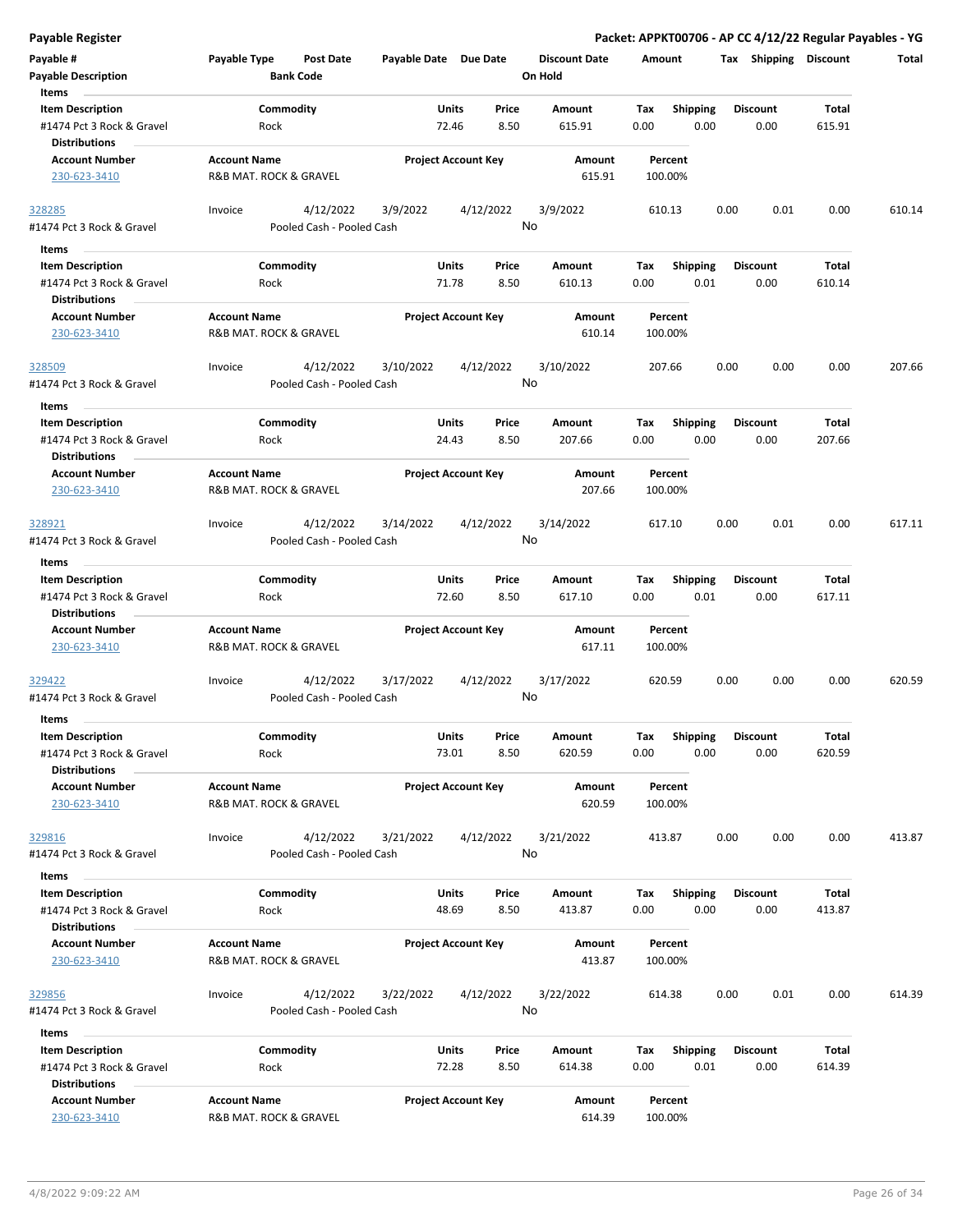| <b>Payable Register</b>                                        |                     |                                        |                       |                                 |                      | Packet: APPKT00706 - AP CC 4/12/22 Regular Payables - YG |                         |      |                         |                       |          |
|----------------------------------------------------------------|---------------------|----------------------------------------|-----------------------|---------------------------------|----------------------|----------------------------------------------------------|-------------------------|------|-------------------------|-----------------------|----------|
| Payable #                                                      | Payable Type        | <b>Post Date</b>                       | Payable Date Due Date |                                 | <b>Discount Date</b> | Amount                                                   |                         |      |                         | Tax Shipping Discount | Total    |
| <b>Payable Description</b>                                     |                     | <b>Bank Code</b>                       |                       |                                 | On Hold              |                                                          |                         |      |                         |                       |          |
| 330083<br>#1474 Pct 3 Rock & Gravel                            | Invoice             | 4/12/2022<br>Pooled Cash - Pooled Cash | 3/23/2022             | 4/12/2022                       | 3/23/2022<br>No      |                                                          | 620.67<br>0.00          |      | 0.00                    | 0.00                  | 620.67   |
| Items                                                          |                     |                                        |                       |                                 |                      |                                                          |                         |      |                         |                       |          |
| <b>Item Description</b>                                        |                     | Commodity                              |                       | Units<br>Price                  | Amount               | Tax                                                      | <b>Shipping</b>         |      | <b>Discount</b>         | Total                 |          |
| #1474 Pct 3 Rock & Gravel                                      |                     | Rock                                   |                       | 73.02<br>8.50                   | 620.67               | 0.00                                                     | 0.00                    |      | 0.00                    | 620.67                |          |
| <b>Distributions</b>                                           |                     |                                        |                       |                                 |                      |                                                          |                         |      |                         |                       |          |
| <b>Account Number</b>                                          | <b>Account Name</b> |                                        |                       | <b>Project Account Key</b>      | Amount               | Percent                                                  |                         |      |                         |                       |          |
| 230-623-3410                                                   |                     | R&B MAT. ROCK & GRAVEL                 |                       |                                 | 620.67               | 100.00%                                                  |                         |      |                         |                       |          |
| 330273                                                         | Invoice             | 4/12/2022                              | 3/24/2022             | 4/12/2022                       | 3/24/2022            | 612.17                                                   |                         | 0.00 | 0.01                    | 0.00                  | 612.18   |
| #1474 Pct 3 Rock & Gravel                                      |                     | Pooled Cash - Pooled Cash              |                       |                                 | No                   |                                                          |                         |      |                         |                       |          |
| Items                                                          |                     |                                        |                       |                                 |                      |                                                          |                         |      |                         |                       |          |
| <b>Item Description</b>                                        |                     | Commodity                              |                       | Units<br>Price                  | Amount               | Tax                                                      | <b>Shipping</b>         |      | <b>Discount</b>         | Total                 |          |
| #1474 Pct 3 Rock & Gravel<br><b>Distributions</b>              |                     | Rock                                   |                       | 72.02<br>8.50                   | 612.17               | 0.00                                                     | 0.01                    |      | 0.00                    | 612.18                |          |
| <b>Account Number</b>                                          | <b>Account Name</b> |                                        |                       | <b>Project Account Key</b>      | Amount               | Percent                                                  |                         |      |                         |                       |          |
| 230-623-3410                                                   |                     | R&B MAT. ROCK & GRAVEL                 |                       |                                 | 612.18               | 100.00%                                                  |                         |      |                         |                       |          |
| 330742                                                         | Invoice             | 4/12/2022                              | 3/28/2022             | 4/12/2022                       | 3/28/2022            | 412.00                                                   |                         | 0.00 | 0.00                    | 0.00                  | 412.00   |
| #1474 Pct 3 Rock & Gravel                                      |                     | Pooled Cash - Pooled Cash              |                       |                                 | No                   |                                                          |                         |      |                         |                       |          |
| Items                                                          |                     |                                        |                       |                                 |                      |                                                          |                         |      |                         |                       |          |
| <b>Item Description</b>                                        |                     | Commodity                              |                       | Units<br>Price                  | Amount               | Tax                                                      | <b>Shipping</b>         |      | <b>Discount</b>         | Total                 |          |
| #1474 Pct 3 Rock & Gravel<br><b>Distributions</b>              |                     | Rock                                   |                       | 48.47<br>8.50                   | 412.00               | 0.00                                                     | 0.00                    |      | 0.00                    | 412.00                |          |
| <b>Account Number</b>                                          | <b>Account Name</b> |                                        |                       | <b>Project Account Key</b>      | Amount               | Percent                                                  |                         |      |                         |                       |          |
| 230-623-3410                                                   |                     | R&B MAT. ROCK & GRAVEL                 |                       |                                 | 412.00               | 100.00%                                                  |                         |      |                         |                       |          |
| 330788                                                         | Invoice             | 4/12/2022                              | 3/29/2022             | 4/12/2022                       | 3/29/2022            | 415.31                                                   |                         | 0.00 | 0.01                    | 0.00                  | 415.32   |
| #1474 Pct 3 Rock & Gravel                                      |                     | Pooled Cash - Pooled Cash              |                       |                                 | No                   |                                                          |                         |      |                         |                       |          |
| Items                                                          |                     |                                        |                       |                                 |                      |                                                          |                         |      |                         |                       |          |
| <b>Item Description</b>                                        |                     | Commodity                              |                       | Units<br>Price<br>48.86<br>8.50 | Amount               | Tax<br>0.00                                              | <b>Shipping</b><br>0.01 |      | Discount<br>0.00        | Total<br>415.32       |          |
| #1474 Pct 3 Rock & Gravel<br><b>Distributions</b>              |                     | Rock                                   |                       |                                 | 415.31               |                                                          |                         |      |                         |                       |          |
| <b>Account Number</b>                                          | <b>Account Name</b> |                                        |                       | <b>Project Account Key</b>      | Amount               | Percent                                                  |                         |      |                         |                       |          |
| 230-623-3410                                                   |                     | R&B MAT. ROCK & GRAVEL                 |                       |                                 | 415.32               | 100.00%                                                  |                         |      |                         |                       |          |
| 331043                                                         | Invoice             | 4/12/2022                              | 3/30/2022             | 4/12/2022                       | 3/30/2022            | 412.17                                                   |                         | 0.00 | 0.00                    | 0.00                  | 412.17   |
| #1474 Pct 3 Rock & Gravel                                      |                     | Pooled Cash - Pooled Cash              |                       |                                 | No                   |                                                          |                         |      |                         |                       |          |
| Items                                                          |                     |                                        |                       |                                 |                      |                                                          |                         |      |                         |                       |          |
| <b>Item Description</b>                                        |                     | Commodity                              |                       | Units<br>Price                  | Amount               | Tax                                                      | <b>Shipping</b>         |      | <b>Discount</b>         | Total                 |          |
| #1474 Pct 3 Rock & Gravel                                      |                     | Rock                                   |                       | 48.49<br>8.50                   | 412.17               | 0.00                                                     | 0.00                    |      | 0.00                    | 412.17                |          |
| <b>Distributions</b>                                           |                     |                                        |                       |                                 |                      |                                                          |                         |      |                         |                       |          |
| <b>Account Number</b><br>230-623-3410                          | <b>Account Name</b> | R&B MAT. ROCK & GRAVEL                 |                       | <b>Project Account Key</b>      | Amount<br>412.17     | Percent<br>100.00%                                       |                         |      |                         |                       |          |
| 331305                                                         | Invoice             | 4/12/2022                              | 3/31/2022             | 4/12/2022                       | 3/31/2022            | 614.04                                                   |                         | 0.00 | 0.01                    | 0.00                  | 614.05   |
| #1474 Pct 3 Rock & Gravel                                      |                     | Pooled Cash - Pooled Cash              |                       |                                 | No                   |                                                          |                         |      |                         |                       |          |
| Items                                                          |                     |                                        |                       |                                 |                      |                                                          |                         |      |                         |                       |          |
| <b>Item Description</b><br>#1474 Pct 3 Rock & Gravel           |                     | Commodity<br>Rock                      |                       | Units<br>Price<br>72.24<br>8.50 | Amount<br>614.04     | Tax<br>0.00                                              | <b>Shipping</b><br>0.01 |      | <b>Discount</b><br>0.00 | Total<br>614.05       |          |
| <b>Distributions</b>                                           |                     |                                        |                       |                                 |                      |                                                          |                         |      |                         |                       |          |
| <b>Account Number</b><br>230-623-3410                          | <b>Account Name</b> | R&B MAT. ROCK & GRAVEL                 |                       | <b>Project Account Key</b>      | Amount<br>614.05     | Percent<br>100.00%                                       |                         |      |                         |                       |          |
| <b>Vendor:</b> VEN02612 - Securitas Security Services USA, Inc |                     |                                        |                       |                                 |                      |                                                          |                         |      |                         | <b>Vendor Total:</b>  | 9,306.88 |
| 10720873                                                       | Invoice             | 4/12/2022                              | 2/28/2022             | 4/12/2022                       | 2/28/2022            | 4,441.92                                                 |                         | 0.00 | 0.00                    | 0.00                  | 4,441.92 |
| Feb 2022 Security J Davidson/J McGee                           |                     | Pooled Cash - Pooled Cash              |                       |                                 | No                   |                                                          |                         |      |                         |                       |          |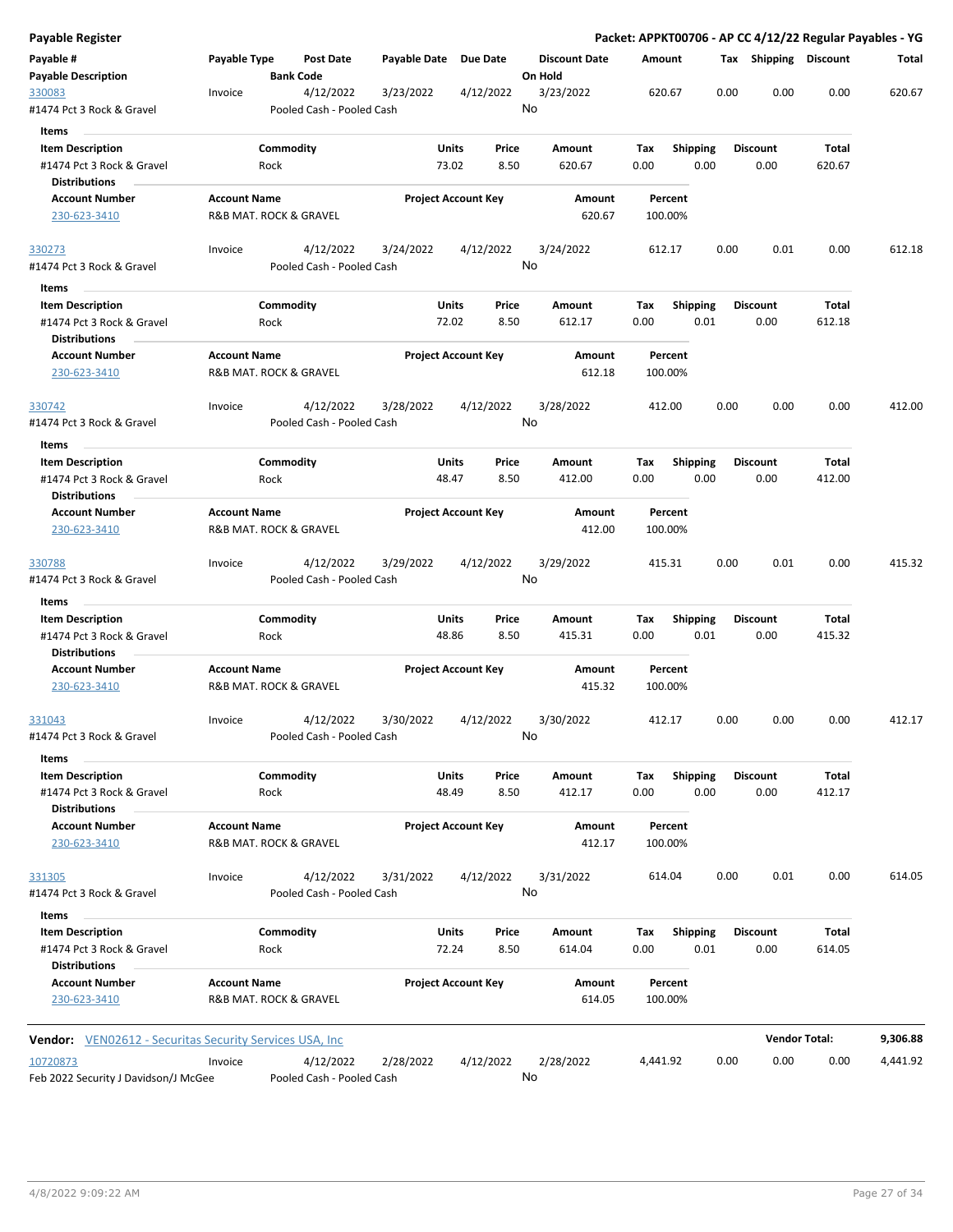| Payable Register                                                                      |                             |                                      |                       |                            |               |                                 |             |                         |      |                         | Packet: APPKT00706 - AP CC 4/12/22 Regular Payables - YG |          |
|---------------------------------------------------------------------------------------|-----------------------------|--------------------------------------|-----------------------|----------------------------|---------------|---------------------------------|-------------|-------------------------|------|-------------------------|----------------------------------------------------------|----------|
| Payable #<br><b>Payable Description</b>                                               | Payable Type                | <b>Post Date</b><br><b>Bank Code</b> | Payable Date Due Date |                            |               | <b>Discount Date</b><br>On Hold | Amount      |                         |      | Tax Shipping Discount   |                                                          | Total    |
| Items                                                                                 |                             |                                      |                       |                            |               |                                 |             |                         |      |                         |                                                          |          |
| <b>Item Description</b>                                                               |                             | Commodity                            |                       | Units                      | Price         | Amount                          | Tax         | <b>Shipping</b>         |      | <b>Discount</b>         | Total                                                    |          |
| Feb 2022 Security J Davidson/J McGee                                                  |                             | NA                                   |                       | 0.00                       | 0.00          | 4,441.92                        | 0.00        | 0.00                    |      | 0.00                    | 4,441.92                                                 |          |
| <b>Distributions</b><br><b>Account Number</b>                                         | <b>Account Name</b>         |                                      |                       | <b>Project Account Key</b> |               | Amount                          |             | Percent                 |      |                         |                                                          |          |
| 110-541-1070                                                                          |                             | SALARY PART-TIME                     |                       |                            |               | 4,441.92                        |             | 100.00%                 |      |                         |                                                          |          |
| 10756282                                                                              | Invoice                     | 4/12/2022                            | 3/31/2022             |                            | 4/12/2022     | 3/31/2022                       | 4,864.96    |                         | 0.00 | 0.00                    | 0.00                                                     | 4,864.96 |
| March 2022 security J Davidson<br>Items                                               |                             | Pooled Cash - Pooled Cash            |                       |                            |               | No                              |             |                         |      |                         |                                                          |          |
| <b>Item Description</b>                                                               |                             | Commodity                            |                       | Units                      | Price         | Amount                          | Tax         | <b>Shipping</b>         |      | <b>Discount</b>         | Total                                                    |          |
| March 2022 security J Davidson                                                        |                             | <b>NA</b>                            |                       | 0.00                       | 0.00          | 4,864.96                        | 0.00        | 0.00                    |      | 0.00                    | 4,864.96                                                 |          |
| <b>Distributions</b>                                                                  |                             |                                      |                       |                            |               |                                 |             |                         |      |                         |                                                          |          |
| <b>Account Number</b>                                                                 | <b>Account Name</b>         |                                      |                       | <b>Project Account Key</b> |               | Amount                          |             | Percent                 |      |                         |                                                          |          |
| 110-541-1070                                                                          |                             | SALARY PART-TIME                     |                       |                            |               | 4,864.96                        |             | 100.00%                 |      |                         |                                                          |          |
| Vendor: 00801 - SOLOMON, AMANDA                                                       |                             |                                      |                       |                            |               |                                 |             |                         |      |                         | <b>Vendor Total:</b>                                     | 4,664.50 |
| <b>INV0004946</b>                                                                     | Invoice                     | 4/12/2022                            | 3/31/2022             |                            | 4/12/2022     | 3/31/2022                       | 3,192.00    |                         | 0.00 | 0.00                    | 0.00                                                     | 3,192.00 |
| FA-20-44560 MD Dst Ct 2/6-3/31/22                                                     |                             | Pooled Cash - Pooled Cash            |                       |                            |               | No                              |             |                         |      |                         |                                                          |          |
| Items                                                                                 |                             |                                      |                       |                            |               |                                 |             |                         |      |                         |                                                          |          |
| <b>Item Description</b>                                                               |                             | Commodity                            |                       | Units                      | Price         | Amount                          | Tax         | <b>Shipping</b>         |      | <b>Discount</b>         | Total                                                    |          |
| FA-20-44560 MD Dst Ct 2/6-3/31/22<br><b>Distributions</b>                             |                             | ΝA                                   |                       | 0.00                       | 0.00          | 3,192.00                        | 0.00        | 0.00                    |      | 0.00                    | 3,192.00                                                 |          |
| <b>Account Number</b>                                                                 | <b>Account Name</b>         |                                      |                       | <b>Project Account Key</b> |               | Amount                          |             | Percent                 |      |                         |                                                          |          |
| 100-435-4360                                                                          |                             | ATTORNEY FEES- CPS CASES             |                       |                            |               | 3,192.00                        |             | 100.00%                 |      |                         |                                                          |          |
| INV0004947                                                                            | Invoice                     | 4/12/2022                            | 3/31/2022             |                            | 4/12/2022     | 3/31/2022<br>No                 | 1,472.50    |                         | 0.00 | 0.00                    | 0.00                                                     | 1,472.50 |
| FA-20-45088 AM Dst Ct 1/10-3/31/22                                                    |                             | Pooled Cash - Pooled Cash            |                       |                            |               |                                 |             |                         |      |                         |                                                          |          |
| Items                                                                                 |                             |                                      |                       |                            |               |                                 |             |                         |      |                         |                                                          |          |
| <b>Item Description</b><br>FA-20-45088 AM Dst Ct 1/10-3/31/22<br><b>Distributions</b> |                             | Commodity<br>ΝA                      |                       | Units<br>0.00              | Price<br>0.00 | Amount<br>1,472.50              | Tax<br>0.00 | <b>Shipping</b><br>0.00 |      | <b>Discount</b><br>0.00 | Total<br>1,472.50                                        |          |
| <b>Account Number</b>                                                                 | <b>Account Name</b>         |                                      |                       | <b>Project Account Key</b> |               | Amount                          |             | Percent                 |      |                         |                                                          |          |
| 100-435-4360                                                                          |                             | ATTORNEY FEES- CPS CASES             |                       |                            |               | 1,472.50                        |             | 100.00%                 |      |                         |                                                          |          |
| Vendor: 00364 - TDCAA                                                                 |                             |                                      |                       |                            |               |                                 |             |                         |      |                         | <b>Vendor Total:</b>                                     | 390.00   |
| 202579                                                                                | Invoice                     | 4/12/2022                            | 4/1/2022              |                            | 4/12/2022     | 4/1/2022                        |             | 390.00                  | 0.00 | 0.00                    | 0.00                                                     | 390.00   |
| Membership dues expire 5/1/23<br>Items                                                |                             | Pooled Cash - Pooled Cash            |                       |                            |               | No                              |             |                         |      |                         |                                                          |          |
| <b>Item Description</b>                                                               |                             | Commodity                            |                       | Units                      | Price         | Amount                          | Tax         | <b>Shipping</b>         |      | <b>Discount</b>         | Total                                                    |          |
| Membership dues expire 5/1/23 #31988 K NA                                             |                             |                                      |                       | 0.00                       | 0.00          | 50.00                           | 0.00        | 0.00                    |      | 0.00                    | 50.00                                                    |          |
| <b>Distributions</b>                                                                  |                             |                                      |                       |                            |               |                                 |             |                         |      |                         |                                                          |          |
| <b>Account Number</b>                                                                 | <b>Account Name</b>         |                                      |                       | <b>Project Account Key</b> |               | Amount                          |             | Percent                 |      |                         |                                                          |          |
| 100-475-4810                                                                          | <b>DUES</b>                 |                                      |                       |                            |               | 50.00                           |             | 100.00%                 |      |                         |                                                          |          |
| Items                                                                                 |                             |                                      |                       |                            |               |                                 |             |                         |      |                         |                                                          |          |
| <b>Item Description</b>                                                               |                             | Commodity                            |                       | Units                      | Price         | Amount                          | Tax         | <b>Shipping</b>         |      | Discount                | Total                                                    |          |
| Membership dues expire 5/1/23 #34751 P NA<br><b>Distributions</b>                     |                             |                                      |                       | 0.00                       | 0.00          | 55.00                           | 0.00        | 0.00                    |      | 0.00                    | 55.00                                                    |          |
| <b>Account Number</b>                                                                 | <b>Account Name</b>         |                                      |                       | <b>Project Account Key</b> |               | Amount                          |             | Percent                 |      |                         |                                                          |          |
| 100-475-4810                                                                          | <b>DUES</b>                 |                                      |                       |                            |               | 55.00                           |             | 100.00%                 |      |                         |                                                          |          |
| Items                                                                                 |                             |                                      |                       |                            |               |                                 |             |                         |      |                         |                                                          |          |
| <b>Item Description</b>                                                               |                             | Commodity                            |                       | Units                      | Price         | Amount                          | Tax         | <b>Shipping</b>         |      | <b>Discount</b>         | Total                                                    |          |
| Membership dues expire 5/1/23 #10130 R NA                                             |                             |                                      |                       | 0.00                       | 0.00          | 75.00                           | 0.00        | 0.00                    |      | 0.00                    | 75.00                                                    |          |
| <b>Distributions</b>                                                                  |                             |                                      |                       |                            |               |                                 |             |                         |      |                         |                                                          |          |
| <b>Account Number</b><br>100-475-4810                                                 | <b>Account Name</b><br>DUES |                                      |                       | <b>Project Account Key</b> |               | Amount<br>75.00                 |             | Percent<br>100.00%      |      |                         |                                                          |          |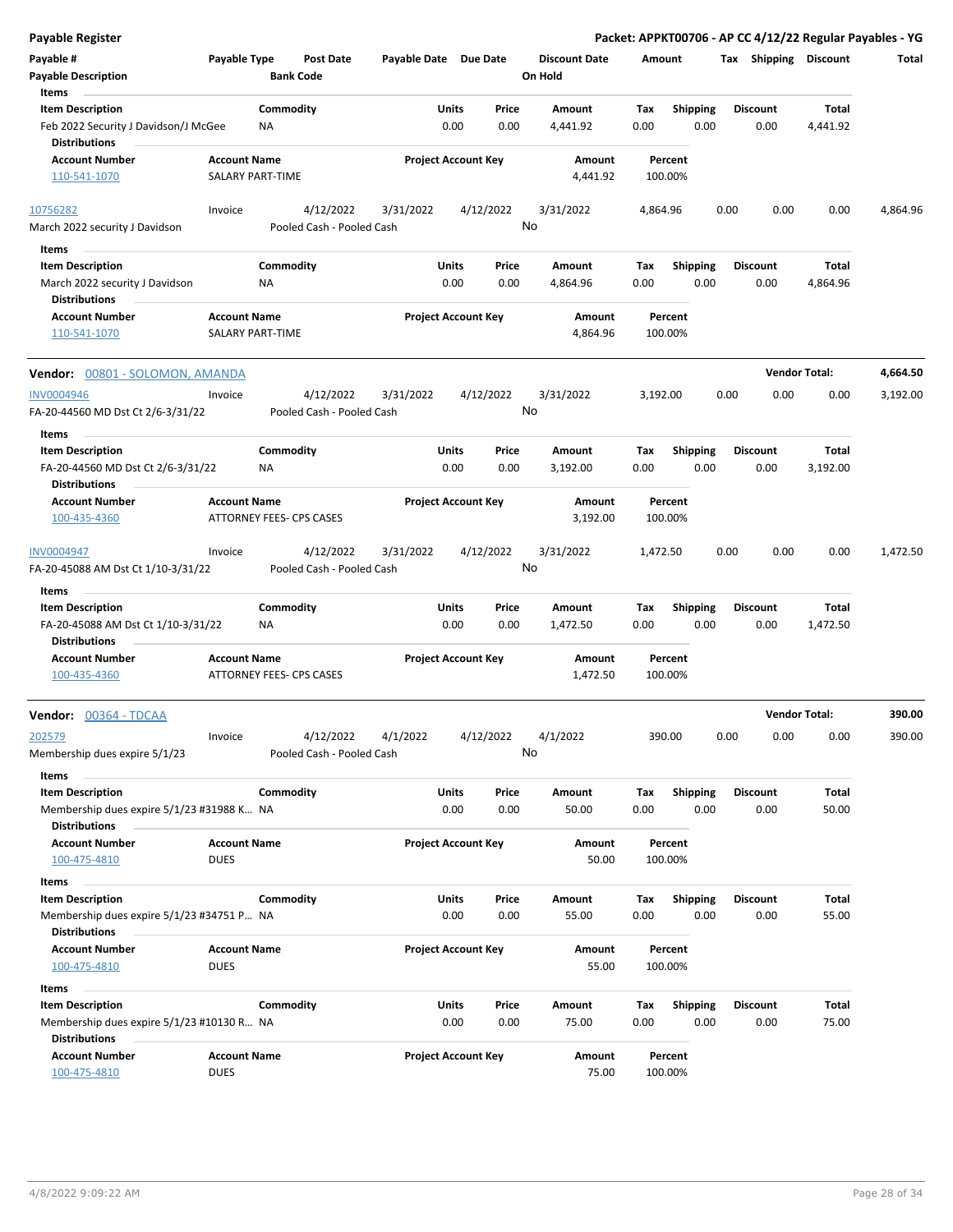| <b>Payable Register</b>                                             |                                    |                           |                       |                            |                 |                      |             |                         |      |                         | Packet: APPKT00706 - AP CC 4/12/22 Regular Payables - YG |        |
|---------------------------------------------------------------------|------------------------------------|---------------------------|-----------------------|----------------------------|-----------------|----------------------|-------------|-------------------------|------|-------------------------|----------------------------------------------------------|--------|
| Payable #                                                           | Payable Type                       | Post Date                 | Payable Date Due Date |                            |                 | <b>Discount Date</b> | Amount      |                         |      |                         | Tax Shipping Discount                                    | Total  |
| <b>Payable Description</b>                                          |                                    | <b>Bank Code</b>          |                       |                            |                 | On Hold              |             |                         |      |                         |                                                          |        |
| Items                                                               |                                    |                           |                       |                            |                 |                      |             |                         |      |                         |                                                          |        |
| <b>Item Description</b>                                             |                                    | Commodity                 |                       | Units                      | Price           | Amount               | Tax         | <b>Shipping</b>         |      | <b>Discount</b>         | Total                                                    |        |
| Membership dues expire 5/1/23 #123371  NA                           |                                    |                           |                       | 0.00                       | 0.00            | 60.00                | 0.00        | 0.00                    |      | 0.00                    | 60.00                                                    |        |
| <b>Distributions</b>                                                |                                    |                           |                       |                            |                 |                      |             |                         |      |                         |                                                          |        |
| <b>Account Number</b><br>100-475-4810                               | <b>Account Name</b><br><b>DUES</b> |                           |                       | <b>Project Account Key</b> |                 | Amount<br>60.00      |             | Percent<br>100.00%      |      |                         |                                                          |        |
|                                                                     |                                    |                           |                       |                            |                 |                      |             |                         |      |                         |                                                          |        |
| Items                                                               |                                    |                           |                       |                            |                 |                      |             |                         |      |                         |                                                          |        |
| <b>Item Description</b><br>Membership dues expire 5/1/23 #32689  NA |                                    | Commodity                 |                       | Units<br>0.00              | Price<br>0.00   | Amount<br>50.00      | Tax<br>0.00 | Shipping<br>0.00        |      | <b>Discount</b><br>0.00 | Total<br>50.00                                           |        |
| <b>Distributions</b>                                                |                                    |                           |                       |                            |                 |                      |             |                         |      |                         |                                                          |        |
| <b>Account Number</b>                                               | <b>Account Name</b>                |                           |                       | <b>Project Account Key</b> |                 | Amount               |             | Percent                 |      |                         |                                                          |        |
| 100-475-4810                                                        | <b>DUES</b>                        |                           |                       |                            |                 | 50.00                |             | 100.00%                 |      |                         |                                                          |        |
| Items                                                               |                                    |                           |                       |                            |                 |                      |             |                         |      |                         |                                                          |        |
| <b>Item Description</b>                                             |                                    | Commodity                 |                       | Units                      | Price           | Amount               | Tax         | <b>Shipping</b>         |      | <b>Discount</b>         | Total                                                    |        |
| Membership dues expire 5/1/23 #20150 S  NA<br><b>Distributions</b>  |                                    |                           |                       | 0.00                       | 0.00            | 50.00                | 0.00        | 0.00                    |      | 0.00                    | 50.00                                                    |        |
| <b>Account Number</b>                                               | <b>Account Name</b>                |                           |                       | <b>Project Account Key</b> |                 | Amount               |             | Percent                 |      |                         |                                                          |        |
| 100-475-4810                                                        | <b>DUES</b>                        |                           |                       |                            |                 | 50.00                |             | 100.00%                 |      |                         |                                                          |        |
|                                                                     |                                    |                           |                       |                            |                 |                      |             |                         |      |                         |                                                          |        |
| Items<br><b>Item Description</b>                                    |                                    | Commodity                 |                       | Units                      | Price           | Amount               | Tax         |                         |      | <b>Discount</b>         | Total                                                    |        |
| Membership dues expire 5/1/23 #44657 P NA                           |                                    |                           |                       | 0.00                       | 0.00            | 50.00                | 0.00        | <b>Shipping</b><br>0.00 |      | 0.00                    | 50.00                                                    |        |
| <b>Distributions</b>                                                |                                    |                           |                       |                            |                 |                      |             |                         |      |                         |                                                          |        |
| <b>Account Number</b>                                               | <b>Account Name</b>                |                           |                       | <b>Project Account Key</b> |                 | Amount               |             | Percent                 |      |                         |                                                          |        |
| 100-475-4810                                                        | <b>DUES</b>                        |                           |                       |                            |                 | 50.00                |             | 100.00%                 |      |                         |                                                          |        |
|                                                                     |                                    |                           |                       |                            |                 |                      |             |                         |      |                         |                                                          |        |
| <b>Vendor: 00627 - THE FANNIN COUNTY LEADER</b>                     |                                    |                           |                       |                            |                 |                      |             |                         |      |                         | <b>Vendor Total:</b>                                     | 816.59 |
| <b>INV0004885</b>                                                   | Invoice                            | 4/12/2022                 | 3/31/2022             |                            | 4/12/2022       | 3/31/2022            |             | 816.59                  | 0.00 | 0.00                    | 0.00                                                     | 816.59 |
| Mar 2022 Notices-Employment/hearings                                |                                    | Pooled Cash - Pooled Cash |                       |                            | No              |                      |             |                         |      |                         |                                                          |        |
| Items                                                               |                                    |                           |                       |                            |                 |                      |             |                         |      |                         |                                                          |        |
| <b>Item Description</b>                                             |                                    | Commodity                 |                       | Units                      | Price           | Amount               | Tax         | <b>Shipping</b>         |      | <b>Discount</b>         | Total                                                    |        |
| Mar 2022 Notices-Employment/hearings                                |                                    | <b>NA</b>                 |                       | 0.00                       | 0.00            | 816.59               | 0.00        | 0.00                    |      | 0.00                    | 816.59                                                   |        |
| <b>Distributions</b>                                                |                                    |                           |                       |                            |                 |                      |             |                         |      |                         |                                                          |        |
| <b>Account Number</b>                                               | <b>Account Name</b>                |                           |                       | <b>Project Account Key</b> |                 | Amount               |             | Percent                 |      |                         |                                                          |        |
| 210-621-4300                                                        |                                    | BIDS, NOTICES & PERMITS   |                       |                            |                 | 173.28               |             | 21.22%                  |      |                         |                                                          |        |
| 230-623-4300                                                        |                                    | BIDS, NOTICES & PERMITS   |                       |                            |                 | 180.50               |             | 22.10%                  |      |                         |                                                          |        |
| 100-404-4300                                                        |                                    | <b>BIDS AND NOTICES</b>   |                       |                            |                 | 57.76                |             | 7.07%                   |      |                         |                                                          |        |
| <u>100-409-4300</u>                                                 | <b>BIDS &amp; NOTICES</b>          |                           |                       |                            |                 | 269.31               |             | 32.98%                  |      |                         |                                                          |        |
| 100-560-4300                                                        |                                    | <b>BIDS AND NOTICES</b>   |                       |                            |                 | 135.74               |             | 16.62%                  |      |                         |                                                          |        |
|                                                                     |                                    |                           |                       |                            |                 |                      |             |                         |      |                         |                                                          |        |
| <b>Vendor:</b> 00180 - THOMSON REUTERS - WEST PAYMENT CTR           |                                    |                           |                       |                            |                 |                      |             |                         |      |                         | <b>Vendor Total:</b>                                     | 390.99 |
| 846162211                                                           | Invoice                            | 4/12/2022                 | 4/1/2022              |                            | 4/12/2022       | 4/1/2022             |             | 390.99                  | 0.00 | 0.00                    | 0.00                                                     | 390.99 |
| DA online subscription Mar 2022                                     |                                    | Pooled Cash - Pooled Cash |                       |                            | No              |                      |             |                         |      |                         |                                                          |        |
| Items                                                               |                                    |                           |                       |                            |                 |                      |             |                         |      |                         |                                                          |        |
| <b>Item Description</b>                                             |                                    | Commodity                 |                       | Units                      | Price           | Amount               | Tax         | <b>Shipping</b>         |      | <b>Discount</b>         | Total                                                    |        |
| DA online subscription Mar 2022                                     |                                    | <b>NA</b>                 |                       | 0.00                       | 0.00            | 390.99               | 0.00        | 0.00                    |      | 0.00                    | 390.99                                                   |        |
| <b>Distributions</b>                                                |                                    |                           |                       |                            |                 |                      |             |                         |      |                         |                                                          |        |
| <b>Account Number</b>                                               | <b>Account Name</b>                |                           |                       | <b>Project Account Key</b> |                 | Amount               |             | Percent                 |      |                         |                                                          |        |
| 100-475-5910                                                        |                                    | <b>ONLINE RESEARCH</b>    |                       |                            |                 | 390.99               |             | 100.00%                 |      |                         |                                                          |        |
| Vendor: 00176 - TRACTOR SUPPLY CREDIT PLAN                          |                                    |                           |                       |                            |                 |                      |             |                         |      |                         | <b>Vendor Total:</b>                                     | 2.19   |
|                                                                     |                                    |                           |                       |                            |                 |                      |             |                         |      |                         |                                                          |        |
| 200757730                                                           | Invoice                            | 4/12/2022                 | 3/28/2022             |                            | 4/24/2022<br>No | 3/28/2022            |             | 2.19                    | 0.00 | 0.00                    | 0.00                                                     | 2.19   |
| Pct 4 elbow                                                         |                                    | Pooled Cash - Pooled Cash |                       |                            |                 |                      |             |                         |      |                         |                                                          |        |
| Items                                                               |                                    |                           |                       |                            |                 |                      |             |                         |      |                         |                                                          |        |
| <b>Item Description</b>                                             |                                    | Commodity                 |                       | Units                      | Price           | Amount               | Tax         | <b>Shipping</b>         |      | <b>Discount</b>         | Total                                                    |        |
| Pct 4 elbow                                                         |                                    | Goods                     |                       | 1.00                       | 2.19            | 2.19                 | 0.00        | 0.00                    |      | 0.00                    | 2.19                                                     |        |
| <b>Distributions</b>                                                | <b>Account Name</b>                |                           |                       | <b>Project Account Key</b> |                 |                      |             |                         |      |                         |                                                          |        |
| <b>Account Number</b><br>240-624-3400                               | <b>SHOP SUPPLIES</b>               |                           |                       |                            |                 | Amount<br>2.19       |             | Percent<br>100.00%      |      |                         |                                                          |        |
|                                                                     |                                    |                           |                       |                            |                 |                      |             |                         |      |                         |                                                          |        |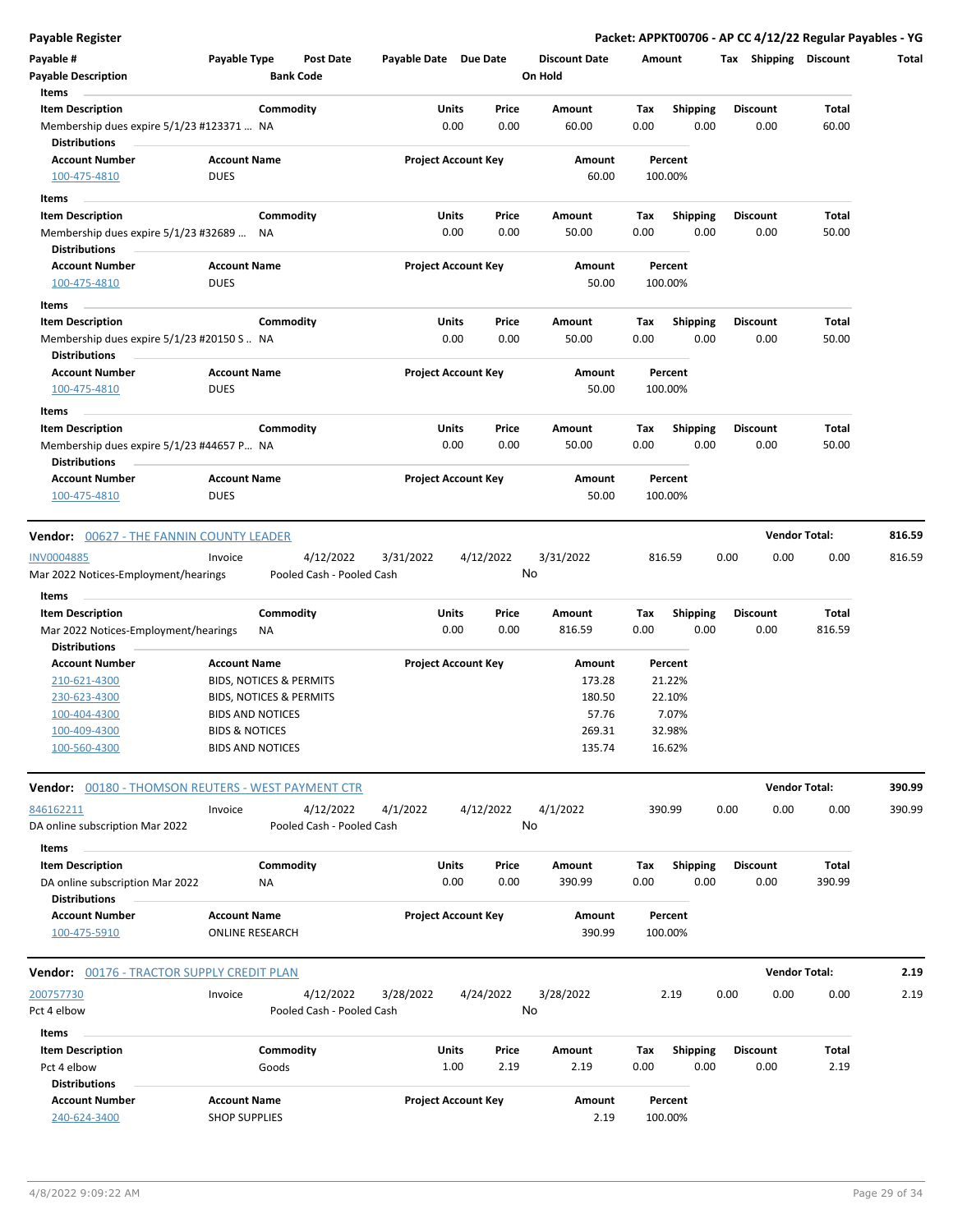| Payable Register                                                              |                                                      |                        |                            |                                 |                    |                         |      |                         |                       | Packet: APPKT00706 - AP CC 4/12/22 Regular Payables - YG |
|-------------------------------------------------------------------------------|------------------------------------------------------|------------------------|----------------------------|---------------------------------|--------------------|-------------------------|------|-------------------------|-----------------------|----------------------------------------------------------|
| Payable #<br><b>Payable Description</b>                                       | Payable Type<br><b>Post Date</b><br><b>Bank Code</b> | Payable Date Due Date  |                            | <b>Discount Date</b><br>On Hold | Amount             |                         |      |                         | Tax Shipping Discount | Total                                                    |
| <b>Vendor:</b> 00539 - U.S. BANK CORPORATE TRUST                              |                                                      |                        |                            |                                 |                    |                         |      |                         | <b>Vendor Total:</b>  | 193,251.44                                               |
| <b>FAN220303FCMJ</b>                                                          | Invoice<br>4/12/2022                                 | 4/6/2022               | 4/12/2022                  | 4/6/2022                        | 72,147.56          |                         | 0.00 | 0.00                    | 0.00                  | 72,147.56                                                |
| March 2022 Main Jail housing                                                  | Pooled Cash - Pooled Cash                            |                        |                            | No                              |                    |                         |      |                         |                       |                                                          |
| Items<br><b>Item Description</b>                                              | Commodity                                            | <b>Units</b>           | Price                      | Amount                          | Tax                | <b>Shipping</b>         |      | <b>Discount</b>         | Total                 |                                                          |
| March 2022 Main Jail housing                                                  | Goods                                                | 13.00                  | 25.00                      | 325.00                          | 0.00               | 0.00                    |      | 0.00                    | 325.00                |                                                          |
| <b>Distributions</b>                                                          |                                                      |                        |                            |                                 |                    |                         |      |                         |                       |                                                          |
| <b>Account Number</b><br>100-565-3800                                         | <b>Account Name</b><br>PRISONER HOUSING              |                        | <b>Project Account Key</b> | Amount<br>325.00                | Percent<br>100.00% |                         |      |                         |                       |                                                          |
| Items                                                                         |                                                      |                        |                            |                                 |                    |                         |      |                         |                       |                                                          |
| <b>Item Description</b>                                                       | Commodity                                            | Units                  | Price                      | Amount                          | Tax                | Shipping                |      | <b>Discount</b>         | Total                 |                                                          |
| March 2022 Main Jail housing<br><b>Distributions</b>                          | Goods                                                | 1,334.00               | 53.84                      | 71,822.56                       | 0.00               | 0.00                    |      | 0.00                    | 71,822.56             |                                                          |
| <b>Account Number</b><br>100-565-3800                                         | <b>Account Name</b><br>PRISONER HOUSING              |                        | <b>Project Account Key</b> | Amount<br>71,822.56             | Percent<br>100.00% |                         |      |                         |                       |                                                          |
| FAN220304FCSA<br>March 2022 S Annex housing                                   | 4/12/2022<br>Invoice<br>Pooled Cash - Pooled Cash    | 4/4/2022               | 4/12/2022                  | 4/4/2022<br>No                  | 118,340.32         |                         | 0.00 | 0.00                    | 0.00                  | 118,340.32                                               |
| Items                                                                         |                                                      |                        |                            |                                 |                    |                         |      |                         |                       |                                                          |
| <b>Item Description</b><br>March 2022 S Annex housing<br><b>Distributions</b> | Commodity<br>Goods                                   | Units<br>2,198.00      | Price<br>53.84             | <b>Amount</b><br>118,340.32     | Tax<br>0.00        | Shipping<br>0.00        |      | <b>Discount</b><br>0.00 | Total<br>118,340.32   |                                                          |
| <b>Account Number</b>                                                         | <b>Account Name</b>                                  |                        | <b>Project Account Key</b> | Amount                          | Percent            |                         |      |                         |                       |                                                          |
| 100-565-3800                                                                  | PRISONER HOUSING                                     |                        |                            | 118,340.32                      | 100.00%            |                         |      |                         |                       |                                                          |
| <b>FAN220314FCMT</b>                                                          | 4/12/2022<br>Invoice<br>Pooled Cash - Pooled Cash    | 4/6/2022               | 4/12/2022                  | 4/6/2022<br>No                  | 341.06             |                         | 0.00 | 0.00                    | 0.00                  | 341.06                                                   |
| March 2022 transport                                                          |                                                      |                        |                            |                                 |                    |                         |      |                         |                       |                                                          |
| Items                                                                         |                                                      |                        |                            |                                 |                    |                         |      |                         |                       |                                                          |
| <b>Item Description</b><br>March 2022 transport                               | Commodity<br>Mileage                                 | <b>Units</b><br>583.00 | Price<br>0.59              | Amount<br>341.06                | Tax<br>0.00        | <b>Shipping</b><br>0.00 |      | <b>Discount</b><br>0.00 | Total<br>341.06       |                                                          |
| <b>Distributions</b>                                                          |                                                      |                        |                            |                                 |                    |                         |      |                         |                       |                                                          |
| <b>Account Number</b>                                                         | <b>Account Name</b>                                  |                        | <b>Project Account Key</b> | Amount                          | Percent            |                         |      |                         |                       |                                                          |
| 100-565-4000                                                                  | PRISONER TRANSPORT/GUARD                             |                        |                            | 341.06                          | 100.00%            |                         |      |                         |                       |                                                          |
| <b>FAN220315FCGT</b>                                                          | 4/12/2022<br>Invoice                                 | 4/6/2022               | 4/12/2022                  | 4/6/2022                        | 2,422.50           |                         | 0.00 | 0.00                    | 0.00                  | 2,422.50                                                 |
| March 2022 guard hours                                                        | Pooled Cash - Pooled Cash                            |                        |                            | No                              |                    |                         |      |                         |                       |                                                          |
| Items                                                                         |                                                      |                        |                            |                                 |                    |                         |      |                         |                       |                                                          |
| <b>Item Description</b>                                                       | Commodity                                            | Units                  | Price                      | Amount                          | Tax                | <b>Shipping</b>         |      | <b>Discount</b>         | Total                 |                                                          |
| March 2022 guard hours                                                        | Goods                                                | 161.50                 | 15.00                      | 2,422.50                        | 0.00               | 0.00                    |      | 0.00                    | 2,422.50              |                                                          |
| <b>Distributions</b><br><b>Account Number</b><br>100-565-4000                 | <b>Account Name</b><br>PRISONER TRANSPORT/GUARD      |                        | <b>Project Account Key</b> | Amount<br>2,422.50              | Percent<br>100.00% |                         |      |                         |                       |                                                          |
|                                                                               |                                                      |                        |                            |                                 |                    |                         |      |                         | <b>Vendor Total:</b>  | 1,189.41                                                 |
| <b>Vendor:</b> 00104 - WEX BANK                                               |                                                      |                        |                            |                                 |                    |                         |      |                         |                       |                                                          |
| 79914868<br>Mar 2022 auto gas/transport                                       | 4/12/2022<br>Invoice<br>Pooled Cash - Pooled Cash    | 3/31/2022              | 4/22/2022                  | 3/31/2022<br>No                 | 1,189.41           |                         | 0.00 | 0.00                    | 0.00                  | 1,189.41                                                 |
| Items                                                                         |                                                      |                        |                            |                                 |                    |                         |      |                         |                       |                                                          |
| <b>Item Description</b><br>Mar 2022 auto gas/transport                        | Commodity<br>ΝA                                      | <b>Units</b>           | Price<br>0.00<br>0.00      | Amount<br>1,189.41              | Тах<br>0.00        | <b>Shipping</b><br>0.00 |      | <b>Discount</b><br>0.00 | Total<br>1,189.41     |                                                          |
| <b>Distributions</b>                                                          |                                                      |                        |                            |                                 |                    |                         |      |                         |                       |                                                          |
| <b>Account Number</b>                                                         | <b>Account Name</b>                                  |                        | <b>Project Account Key</b> | Amount                          | Percent            |                         |      |                         |                       |                                                          |
| 100-553-3300                                                                  | AUTO EXPENSE-GAS AND OIL                             |                        |                            | 275.33                          | 23.15%             |                         |      |                         |                       |                                                          |
| 100-560-3300                                                                  | AUTO EXPENSE GAS & OIL                               |                        |                            | 75.95                           | 6.39%              |                         |      |                         |                       |                                                          |
| 100-560-4270                                                                  | OUT OF COUNTY TRAVEL/TRAINING                        |                        |                            | 63.79                           | 5.36%              |                         |      |                         |                       |                                                          |
| 100-560-4280                                                                  | PRISONER TRANSPORT                                   |                        |                            | 774.34                          | 65.10%             |                         |      |                         |                       |                                                          |
| <b>Vendor:</b> 00447 - WHITE SHED WATER SUPPLY CORP.                          |                                                      |                        |                            |                                 |                    |                         |      |                         | <b>Vendor Total:</b>  | 25.13                                                    |
| INV0004870                                                                    | 4/12/2022<br>Invoice                                 | 3/28/2022              | 4/15/2022                  | 3/28/2022                       | 25.13              |                         | 0.00 | 0.00                    | 0.00                  | 25.13                                                    |
| Lake Fannin water 2/22-3/21/22                                                | Pooled Cash - Pooled Cash                            |                        |                            | No                              |                    |                         |      |                         |                       |                                                          |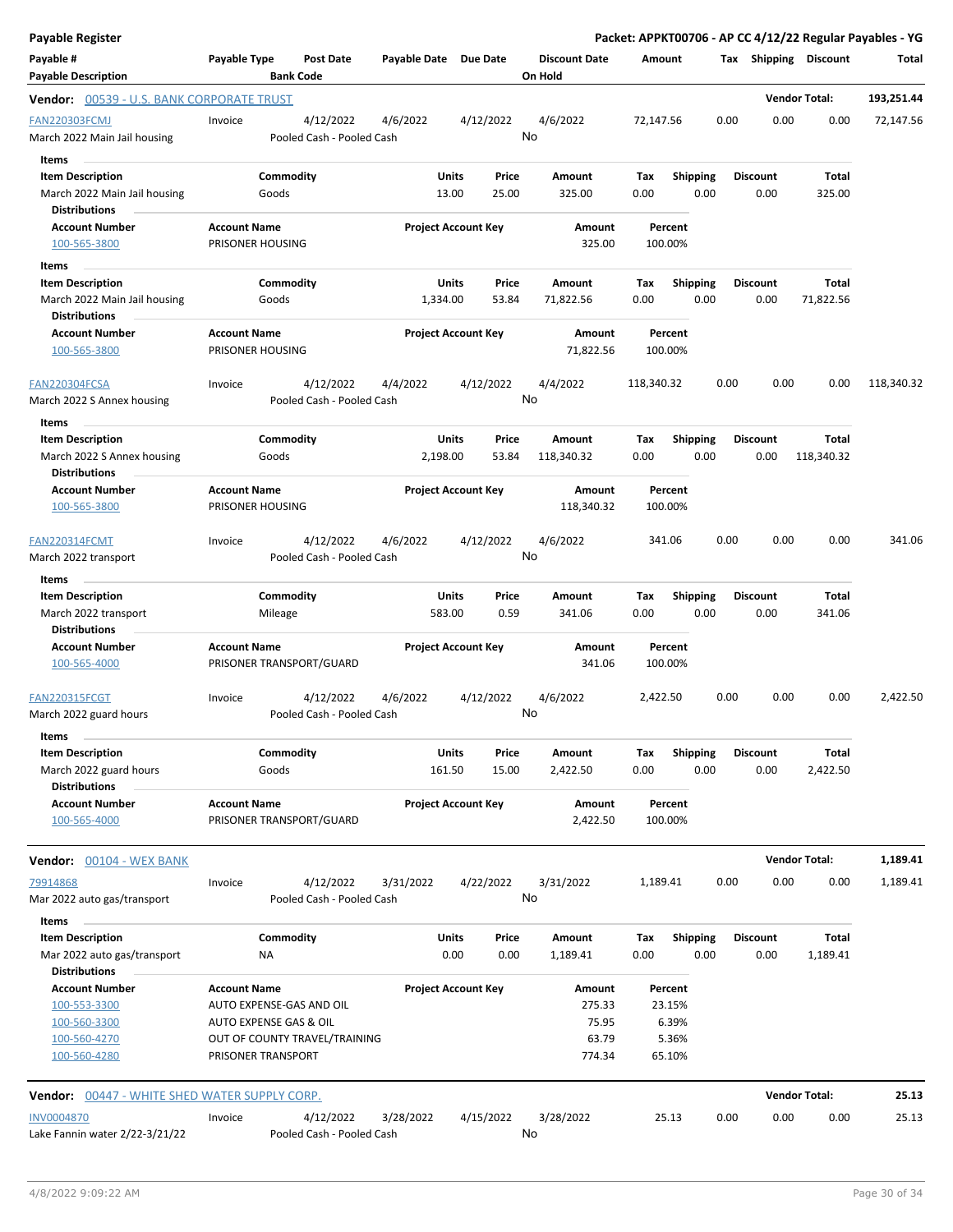| <b>Payable Register</b>                                                           |                                               |                                        |                            |                      |                 |                                 |             |                         |      |                         | Packet: APPKT00706 - AP CC 4/12/22 Regular Payables - YG |        |
|-----------------------------------------------------------------------------------|-----------------------------------------------|----------------------------------------|----------------------------|----------------------|-----------------|---------------------------------|-------------|-------------------------|------|-------------------------|----------------------------------------------------------|--------|
| Payable #<br><b>Payable Description</b><br>Items                                  | Payable Type                                  | <b>Post Date</b><br><b>Bank Code</b>   | Payable Date Due Date      |                      |                 | <b>Discount Date</b><br>On Hold |             | Amount                  | Tax  | Shipping Discount       |                                                          | Total  |
| <b>Item Description</b><br>Lake Fannin water 2/22-3/21/22<br><b>Distributions</b> | <b>NA</b>                                     | Commodity                              |                            | <b>Units</b><br>0.00 | Price<br>0.00   | Amount<br>25.13                 | Tax<br>0.00 | <b>Shipping</b><br>0.00 |      | <b>Discount</b><br>0.00 | <b>Total</b><br>25.13                                    |        |
| <b>Account Number</b><br>850-520-4420                                             | <b>Account Name</b><br><b>UTILITIES WATER</b> |                                        | <b>Project Account Key</b> |                      |                 | Amount<br>25.13                 |             | Percent<br>100.00%      |      |                         |                                                          |        |
| Vendor: VEN02317 - Woodson, David                                                 |                                               |                                        |                            |                      |                 |                                 |             |                         |      | <b>Vendor Total:</b>    |                                                          | 410.51 |
| <b>INV0004889</b><br>4/18-21/22 travel-miles/meals                                | Invoice                                       | 4/12/2022<br>Pooled Cash - Pooled Cash | 4/6/2022                   |                      | 4/12/2022<br>No | 4/6/2022                        |             | 410.51                  | 0.00 | 0.00                    | 0.00                                                     | 410.51 |
| <b>Items</b><br><b>Item Description</b>                                           |                                               | Commodity                              |                            | <b>Units</b>         | Price           | Amount                          | Tax         | Shipping                |      | <b>Discount</b>         | <b>Total</b>                                             |        |
| 4/18-21/22 travel-miles<br><b>Distributions</b>                                   | Mileage                                       |                                        | 606.00                     |                      | 0.59            | 354.51                          | 0.00        | 0.00                    |      | 0.00                    | 354.51                                                   |        |
| <b>Account Number</b><br>100-497-4270                                             | <b>Account Name</b>                           | OUT OF COUNTY TRAVEL/TRAINING          | <b>Project Account Key</b> |                      |                 | Amount<br>354.51                |             | Percent<br>100.00%      |      |                         |                                                          |        |
| Items                                                                             |                                               |                                        |                            |                      |                 |                                 |             |                         |      |                         |                                                          |        |
| <b>Item Description</b><br>4/18-21/22 travel-meals<br><b>Distributions</b>        | <b>NA</b>                                     | Commodity                              |                            | <b>Units</b><br>0.00 | Price<br>0.00   | Amount<br>56.00                 | Tax<br>0.00 | <b>Shipping</b><br>0.00 |      | <b>Discount</b><br>0.00 | <b>Total</b><br>56.00                                    |        |
| <b>Account Number</b><br>100-497-4270                                             | <b>Account Name</b>                           | OUT OF COUNTY TRAVEL/TRAINING          | <b>Project Account Key</b> |                      |                 | Amount<br>56.00                 |             | Percent<br>100.00%      |      |                         |                                                          |        |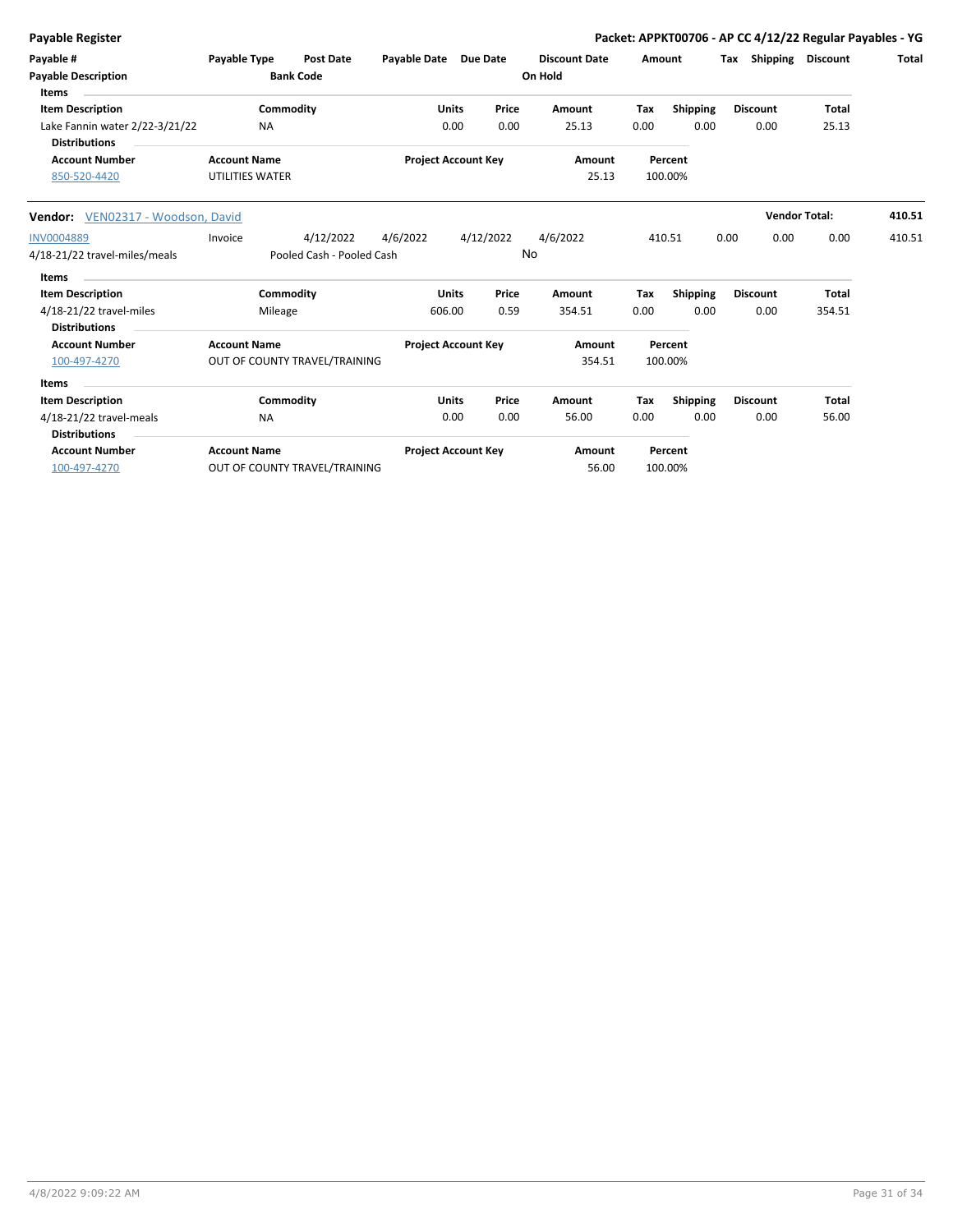## Payable Summary

| Type    | Count               | Gross      | Tax  | Shipping | <b>Discount</b> | Total      | <b>Manual Payment</b> | <b>Balance</b> |
|---------|---------------------|------------|------|----------|-----------------|------------|-----------------------|----------------|
| Invoice | 176                 | 360.363.64 | 0.00 | 0.06     | 0.00            | 360.363.70 | 0.00                  | 360,363.70     |
|         | <b>Grand Total:</b> | 360.363.64 | 0.00 | 0.06     | 0.00            | 360.363.70 | 0.00                  | 360.363.70     |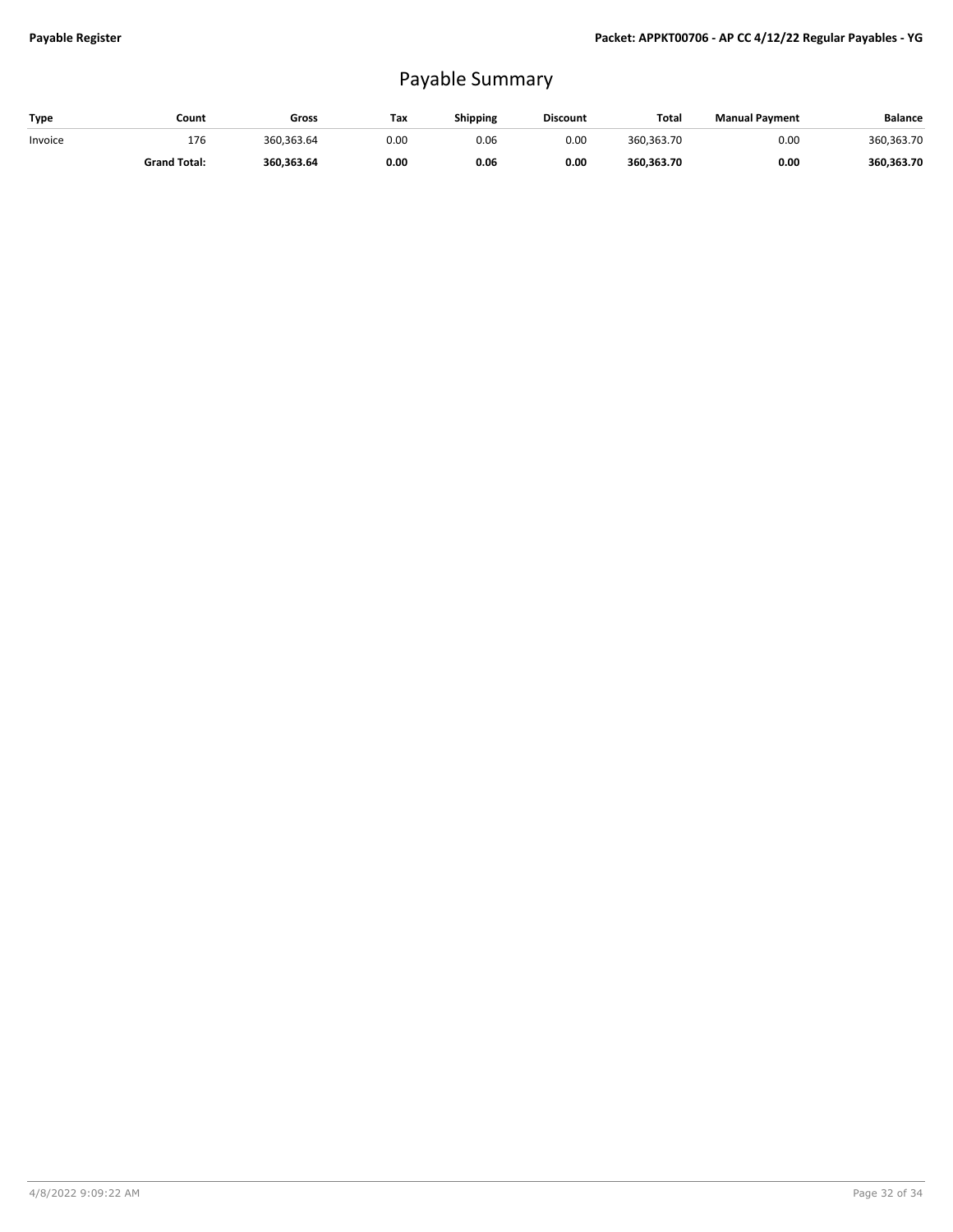## **Account Summary**

| <b>Account</b> | Name                          |        | Amount     |
|----------------|-------------------------------|--------|------------|
| 100-404-4300   | <b>BIDS AND NOTICES</b>       |        | 57.76      |
| 100-409-4040   | 911 EMERGENCY SERVICE         |        | 2,229.25   |
| 100-409-4300   | <b>BIDS &amp; NOTICES</b>     |        | 269.31     |
| 100-435-4360   | ATTORNEY FEES- CPS CASES      |        | 7,969.80   |
| 100-435-4370   | <b>ATTORNEY FEES</b>          |        | 3,653.00   |
| 100-435-4670   | <b>VISITING JUDGE</b>         |        | 157.95     |
| 100-435-4810   | <b>DUES</b>                   |        | 35.00      |
| 100-475-4270   | OUT OF COUNTY TRAVEL/TRAINING |        | 25.00      |
| 100-475-4810   | <b>DUES</b>                   |        | 390.00     |
| 100-475-5910   | <b>ONLINE RESEARCH</b>        |        | 774.99     |
| 100-497-4270   | OUT OF COUNTY TRAVEL/TRAINING |        | 410.51     |
| 100-503-1070   | SALARY PART-TIME TECHNICIAN   |        | 900.00     |
| 100-510-3110   | <b>POSTAGE</b>                |        | 165.26     |
| 100-510-4420   | UTILITIES WATER               |        | 771.74     |
| 100-511-4420   | UTILITIES WATER               |        | 182.74     |
| 100-511-4430   | <b>TRASH PICK-UP SERVICE</b>  |        | 43.78      |
| 100-513-3110   | <b>POSTAGE</b>                |        | 77.75      |
| 100-513-4420   | UTILITIES WATER               |        | 260.76     |
| 100-513-4430   | <b>TRASH PICKUP SERVICE</b>   |        | 87.56      |
| 100-513-4500   | <b>R&amp;M BUILDING</b>       |        | 6.68       |
| 100-516-4420   | UTILITIES WATER               |        | 63.07      |
| 100-516-4501   | <b>PEST CONTROL</b>           |        | 57.00      |
| 100-518-4400   | UTILITIES ELECTRICITY         |        | 49.24      |
| 100-518-4410   | UTILITIES GAS                 |        | 1,115.85   |
| 100-518-4420   | UTILITIES WATER               |        | 510.01     |
| 100-518-4430   | <b>TRASH PICKUP SERVICE</b>   |        | 320.24     |
| 100-518-4700   | OFFICE SPACE LEASE            |        | 2,350.00   |
| 100-551-5910   | <b>ONLINE RESEARCH</b>        |        | 50.00      |
| 100-553-3300   | AUTO EXPENSE-GAS AND OIL      |        | 275.33     |
| 100-560-3100   | <b>OFFICE SUPPLIES</b>        |        | 11.99      |
| 100-560-3300   | AUTO EXPENSE GAS & OIL        |        | 10,390.10  |
| 100-560-4270   | OUT OF COUNTY TRAVEL/TRAINING |        | 63.79      |
| 100-560-4280   | PRISONER TRANSPORT            |        | 910.34     |
| 100-560-4300   | <b>BIDS AND NOTICES</b>       |        | 135.74     |
| 100-560-4420   | UTILITIES WATER               |        | 354.38     |
| 100-560-4430   | <b>SHERIFF TRASH PICKUP</b>   |        | 120.84     |
| 100-560-4540   | R & M AUTOMOBILES             |        | 58.93      |
| 100-565-3800   | PRISONER HOUSING              |        | 190,487.88 |
| 100-565-4000   | PRISONER TRANSPORT/GUARD      |        | 2,763.56   |
| 100-573-4530   | <b>COMPUTER SOFTWARE</b>      |        | 107.00     |
| 100-573-4811   | <b>FUNDING CSCD</b>           |        | 6,055.47   |
| 100-640-4420   | UTILITIES WATER               |        | 316.58     |
| 100-640-4430   | TRASH PICK-UP                 |        | 43.78      |
| 100-645-4530   | <b>COMPUTER SOFTWARE</b>      |        | 1,059.00   |
|                |                               | Total: | 236,138.96 |
| Account        | <b>Name</b>                   |        | Amount     |
| 110-541-1070   | <b>SALARY PART-TIME</b>       |        | 9,306.88   |
|                |                               | Total: | 9,306.88   |
| Account        | Name                          |        | Amount     |
| 210-621-3410   | R&B MAT. ROCK & GRAVEL        |        | 6,504.64   |
| 210-621-3440   | R&B MAT. ASPHALT/RD OIL       |        | 23,439.75  |
| 210-621-4300   | BIDS, NOTICES & PERMITS       |        | 173.28     |
| 210-621-4570   | R&M MACHINERY GAS & OIL       |        | 4,843.13   |